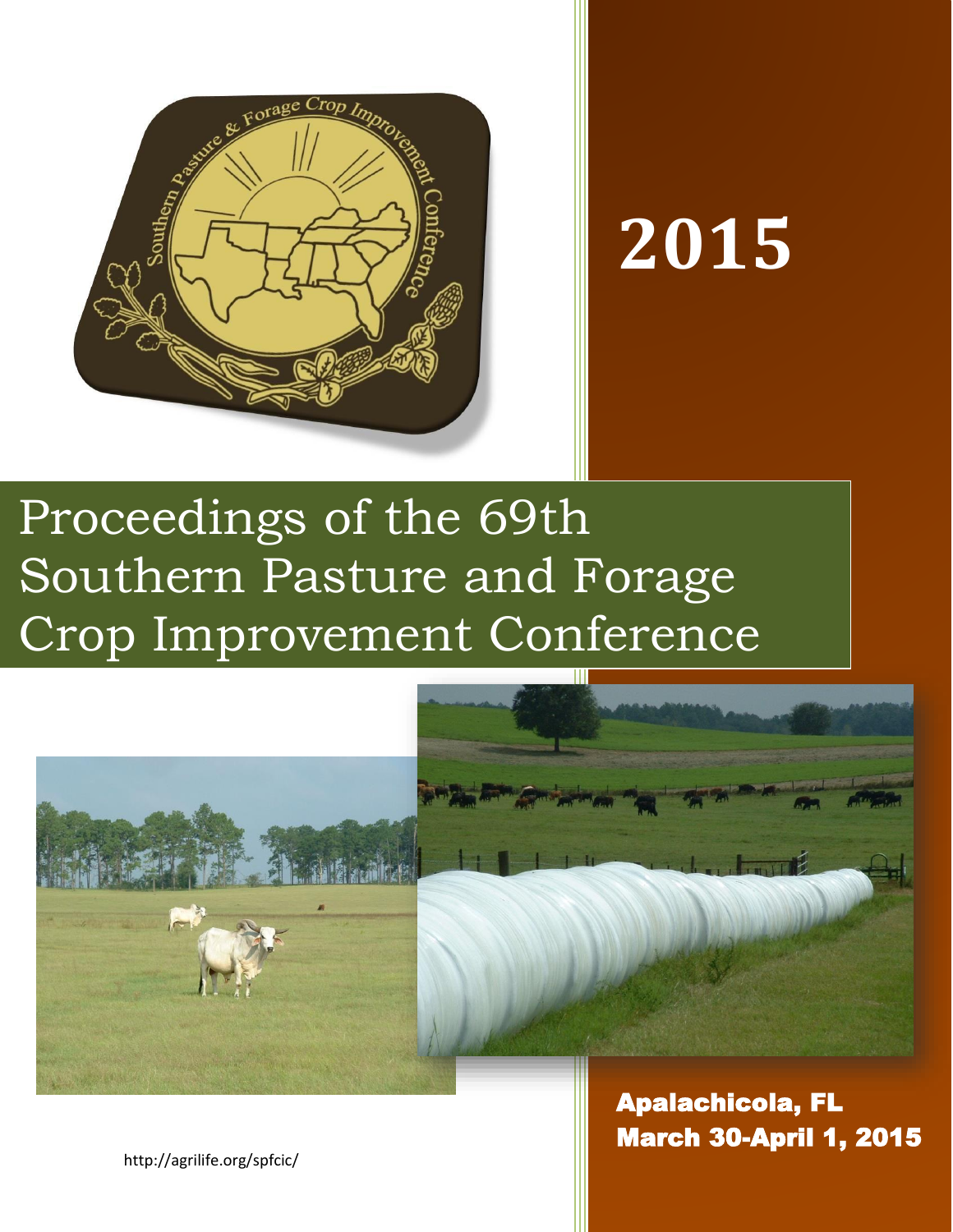## *Table of Contents*

| <b>Florida Program</b>                                                                     |    |
|--------------------------------------------------------------------------------------------|----|
| <b>Florida Cattle Industry</b>                                                             |    |
|                                                                                            |    |
| <b>BMPs to Address Florida Water Issues</b>                                                |    |
|                                                                                            |    |
| Florida Forage Journey: How Our Soils Got Here and Impact on Forage Choices                |    |
|                                                                                            |    |
| <b>Florida Forage Journey-The UF Forage Program</b>                                        |    |
| <b>Forage Ecology/Physiology</b>                                                           |    |
| The Management and Value of Cover Crops                                                    |    |
| Soil Management for Soil Quality: Linking Microbial Communities and Ecosystem Functions    |    |
|                                                                                            |    |
| <b>Forage Breeding/Forage Utilization</b><br><b>Warm-season Grass Conservation</b>         |    |
|                                                                                            |    |
| Breeding Forages in the SE USA: Some Successes & Some Not So Much                          |    |
|                                                                                            |    |
| <b>Forage Extension</b>                                                                    |    |
| <b>Extension for the Southeast</b>                                                         |    |
|                                                                                            |    |
| <b>Seed Coatings for Legumes</b>                                                           |    |
|                                                                                            |    |
| <b>Poster Session</b>                                                                      |    |
| Incorporation of Gray Leaf Spot Resistance into Annual Ryegrass Germplasm and              |    |
| <b>Development of a Low-cost Portable Screening Approach</b>                               |    |
| Laxman Adhikari, Chang Hyun Khang, Kiersun Jones, and Ali Missaoui 19                      |    |
| <b>Impact of No-till in Cotton-sorghum Crop Rotations in a Semi-arid Environment</b>       |    |
| Evaluation of Cool-season Forages to Improve Nutrient Management, Forage Productivity      |    |
| and Quality for Southeastern Dairies                                                       |    |
| Ann Blount, Cheryl Mackowiak, Jose Dubeux, Nicolas DiLorenzo, Ali Babar, Mary Sowerby,     |    |
|                                                                                            |    |
| <b>Poultry Litter Use in Forage Systems</b>                                                |    |
| 22                                                                                         |    |
| Wasteland Recovery Utilizing Alfalfa and Ryegrass as Cover Crops - a Case Study in Central |    |
| <b>South Florida</b>                                                                       | 23 |
|                                                                                            |    |
| Early Spring Herbicide Application on Bermudagrass Forage Yield and Quality                |    |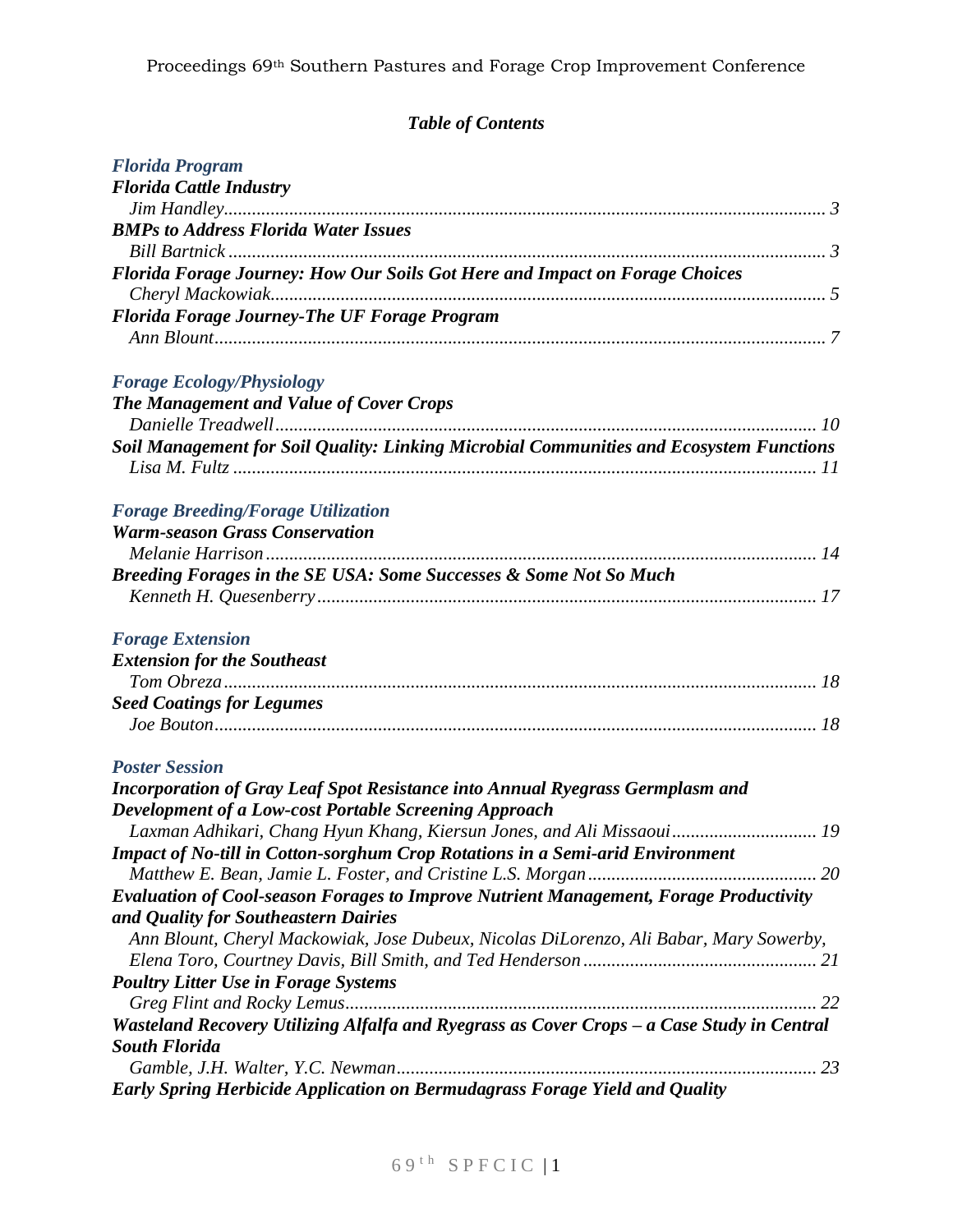| Evaluation of Legume Cover Crop and Seedbed Preparation Impact on Sweet Sorghum             |
|---------------------------------------------------------------------------------------------|
| Productivity                                                                                |
| 25                                                                                          |
| Year-Round Beef Cattle Grazing Systems in the Southern Great Plains                         |
|                                                                                             |
| The "Forage Focus Webinar Series:" A Web-based, Interactive Learning Opportunity            |
| <b>Focused on Forage Related Material</b>                                                   |
|                                                                                             |
| Residual Effect of Herbicides used in Pastures on Clover Establishment and Productivity     |
| A.S. Laird, J.L. Griffin, D.K. Miller, E.K. Twidwell, M.W. Alison and D.C. Blouin  28       |
| Delivery of Beef-Forage Educational Information in Alabama through Web-Based Platforms      |
|                                                                                             |
| Effects of Cattle Diets on Nutrient Concentrations in Fecal Patches and Runoff from Small   |
| <b>Plots</b>                                                                                |
|                                                                                             |
| Herbaceous Mimosa Potential as a Pasture Legume                                             |
|                                                                                             |
| <b>Evaluation of Three Perennial Warm-season Grass Forage Systems for East-central</b>      |
| <b>Mississippi</b>                                                                          |
|                                                                                             |
| <b>Evaluation of Cool Season Annual Crops as Alternative Forage Production on Southern</b>  |
| <b>Pastures</b>                                                                             |
|                                                                                             |
| Crude Protein and Dry Matter Yield Response to Nitrogen Fertilization in Bermudagrass, Tall |
| <b>Fescue, and Wheat using Remote Sensing Technologies</b>                                  |
| Penny M. Sparks, Jeremy J. Pittman, Sindy M. Interrante, and Twain J. Butler  34            |
| Effects of Planting Date and Seedbed Preparation on the Establishment of Summer Dormant     |
| <b>Tall Fescue</b>                                                                          |
| J.D. Stein, P.M. Sparks, S.M. Interrante, D. Malinowski, J.J. Pittman, and T.J. Butler 35   |
| Herbicide Use in Native Warm-Season Grass Stands Managed for Forage Production              |
|                                                                                             |
| Yield and Forage Quality Components of Soft Leaf Tall Fescue Hybrid Populations             |
| Michael Trammell, Malay Saha, Dennis Walker, Lynne Jacobs, Kenny Word, Dusty Pittman,       |
|                                                                                             |
| <b>Thistle Management in North Florida</b>                                                  |
|                                                                                             |
| Herbicides for Establishment of Seeded Pearl Millet x Napiergrass Hybrids                   |
| Greg B. Wilson, Byron L. Burson, Paul A. Baumann, and Russell W. Jessup 39                  |
| Evaluating Newly Developed Cool-season Forages at Multiple Locations in Northeast Florida   |
| Tim Wilson, Ann Blount, James DeValerio, Cheryl Mackowiak, Barton Wilder, Derek Barber      |
|                                                                                             |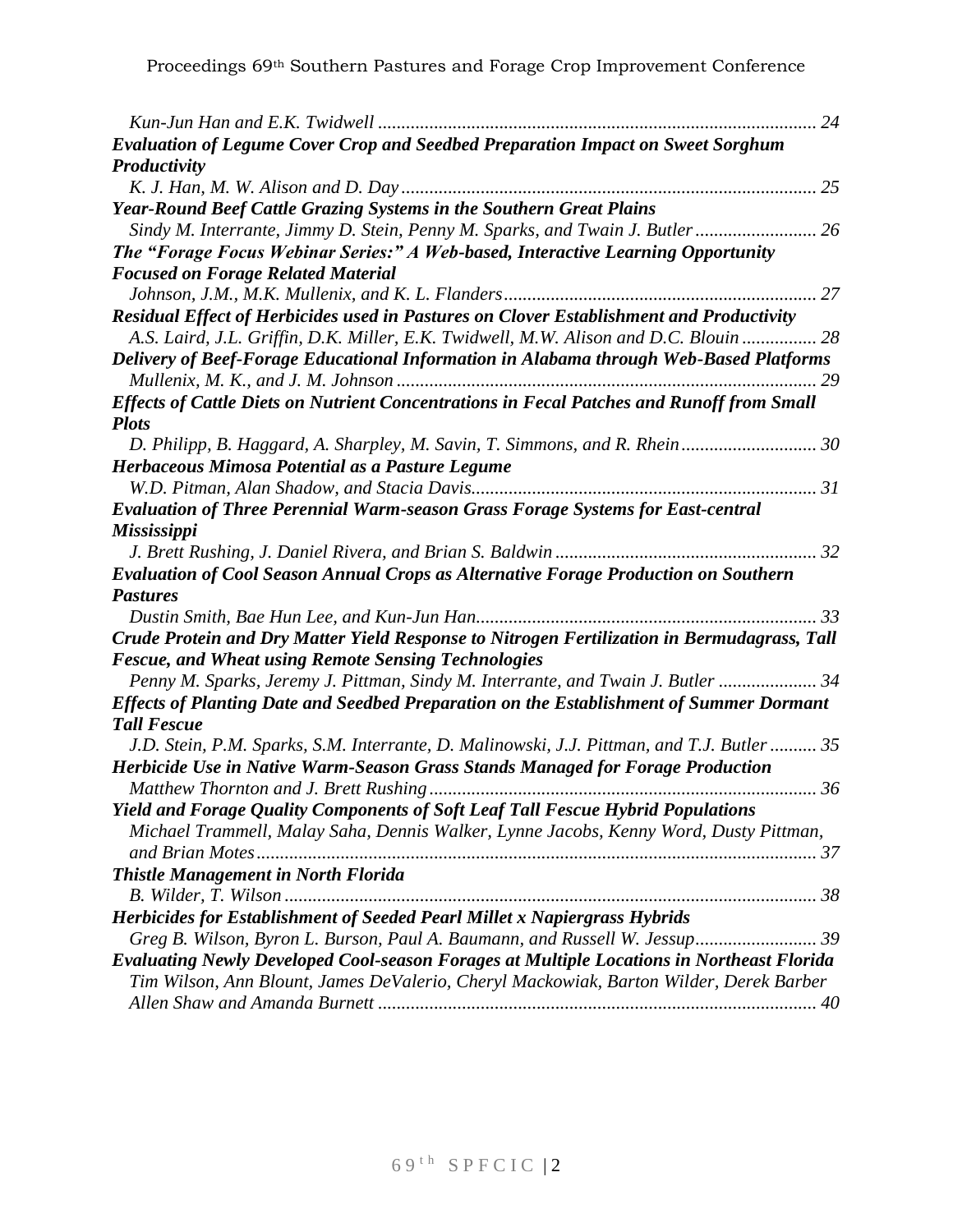## *Workgroup Sessions*

## *Florida Program*

<span id="page-3-1"></span><span id="page-3-0"></span>*Florida Cattle Industry Jim Handley Executive VP, Florida Cattlemen's Association*

## *BMPs to Address Florida Water Issues*

## Bill Bartnick

Florida Department of Agriculture

## <span id="page-3-3"></span><span id="page-3-2"></span>**Description of Agricultural Best Management Practices (BMPs)**

Agricultural BMPs are practical, cost-effective actions that agricultural producers can take to reduce the amount of pesticides, fertilizers, animal waste, and other pollutants entering our water resources, and to conserve water supply. BMPs are designed to benefit water quality and water conservation while maintaining or even enhancing agricultural production. The Florida Department of Agriculture and Consumer Services (FDACS) develops and adopts BMPs by rule for different types of agricultural operations. Most of the BMPs are outlined in specific manuals, which can be found on the website below.

#### **Purpose of Agricultural Best Management Practices**

Florida law provides for agricultural producers to reduce their impacts to water quality through the implementation of BMPs adopted by FDACS. In some cases, agricultural BMPs are required. The Florida Department of Environmental Protection (FDEP) is developing Total Maximum Daily Loads (TMDLs - target levels for specific pollutants in impaired waterbodies), and is adopting Basin Management Action Plans (BMAPs) for many of these TMDLs. Implementing BMPs benefits both the farmer and the environment, and demonstrates agriculture's commitment to water resource protection.

#### **Rule-Adopted Agricultural Best Management Practices**

- Citrus Groves
- Vegetable and Agronomic Crops
- Nurseries
- Cow/calf Operations
- Equine Operations
- Sod Farms
- Specialty Fruit and Nut Operations
- Conservation Plans for Specified Operations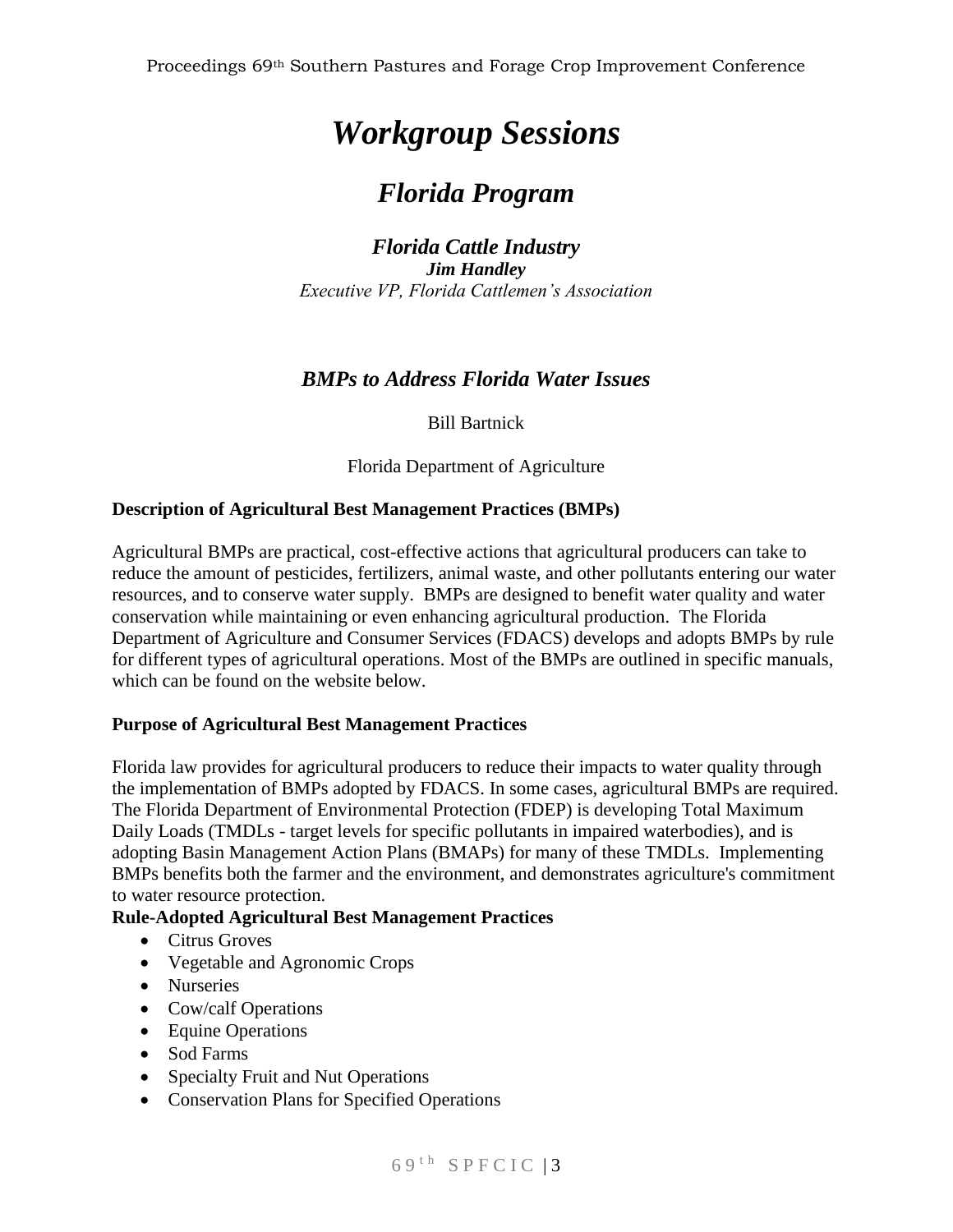Proceedings 69th Southern Pastures and Forage Crop Improvement Conference

[http://www.freshfromflorida.com/Divisions-Offices/Agricultural-Water-Policy/Enroll-in-](http://www.freshfromflorida.com/Divisions-Offices/Agricultural-Water-Policy/Enroll-in-BMPs/BMP-Rules-Manuals-and-Other-Documents)[BMPs/BMP-Rules-Manuals-and-Other-Documents](http://www.freshfromflorida.com/Divisions-Offices/Agricultural-Water-Policy/Enroll-in-BMPs/BMP-Rules-Manuals-and-Other-Documents)

## **Implementation of Agricultural Best Management Practices**

Producers submit a Notice of Intent (NOI), with a BMP Checklist, to implement the FDACS BMPs that are applicable to their operations. In areas with FDEP-adopted BMAPs that include agriculture, producers must implement BMPs or conduct water quality monitoring. Implementation of FDACS-adopted BMPs provides a presumption of compliance with state water quality standards. FDACS has a long-term commitment to enlisting and providing assistance to farmers to implement BMPs.

FDACS also contracts with entities such as the University of Florida's Institute of Food and Agricultural Sciences (IFAS), the water management districts, the soil and water conservation districts, the resource conservation and development councils, and private-sector entities to provide cost-share, educational, and technical assistance.

#### **Refinement of Agricultural Best Management Practices**

Nearly all of the BMP research is conducted by land grant universities.

FDACS has an Implementation Assurance program, to follow up with producers and help ensure that BMPs are being implemented properly. This also provides a feedback loop for future revisions to BMP manuals.

As funding allows, FDACS will be working with FDEP, IFAS, the water management districts, and others to monitor the effectiveness of BMPs in protecting water quality.

#### **Special Best Management Practices Challenges**

There will be unique challenges going forward, such as growing multiple crops of hay in spring recharge basins that have an infinitesimally low nitrate-nitrogen standard for surface water. This will demand that producers, researchers and government interests are lockstep in their approach to problem-solving.

Contact: Bill Bartnick, [William.Bartnick@freshfromflorida.com](mailto:William.Bartnick@freshfromflorida.com)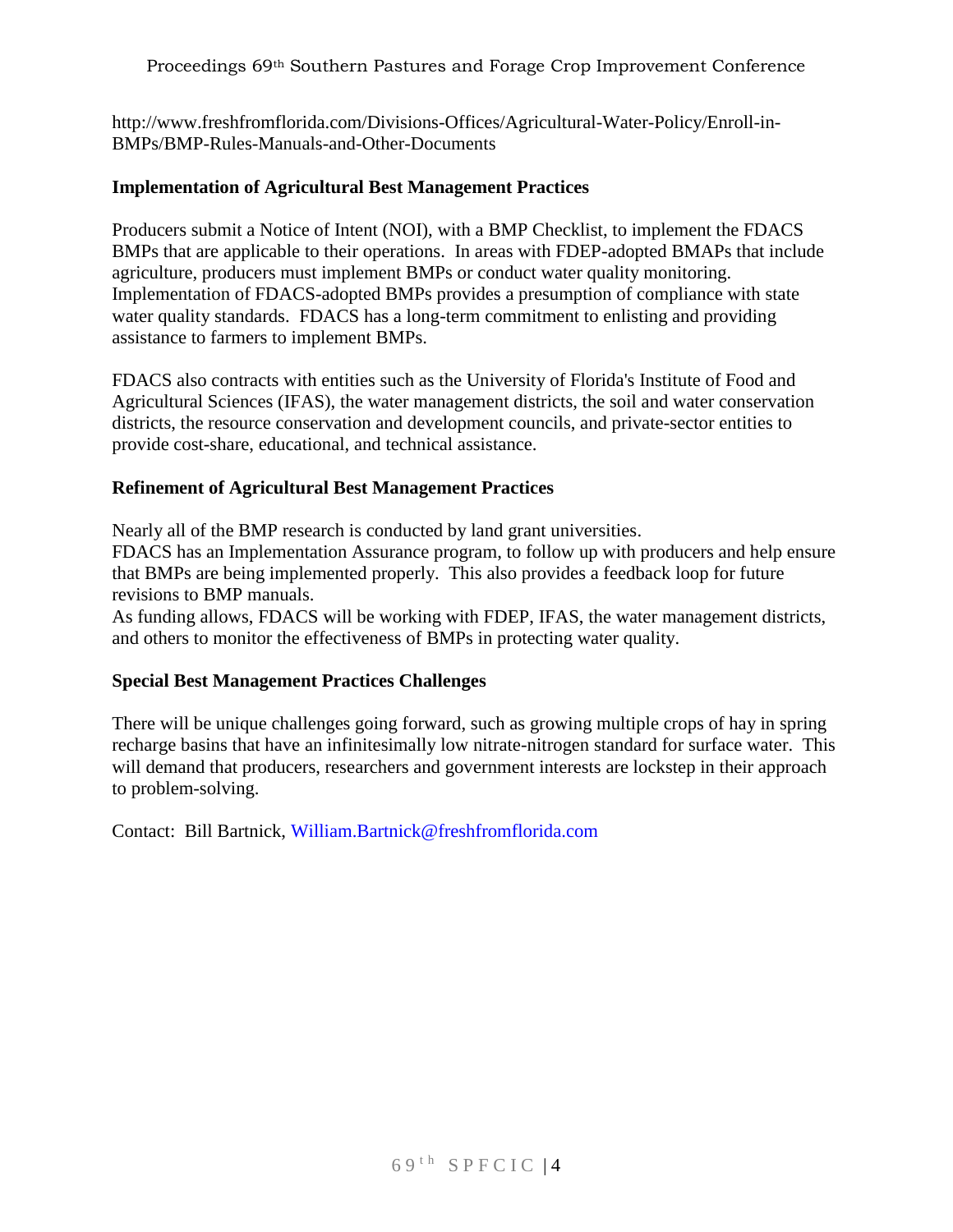## <span id="page-5-1"></span><span id="page-5-0"></span>*Florida Forage Journey: How Our Soils Got Here and Impact on Forage Choices*

Cheryl Mackowiak

#### Soils and Water Science Dept., NFREC, Quincy, FL

The geologic history of Florida is quite interesting. It is theorized to have formed as part of western Africa about 500 million years ago, which constituted the super continent, Gondwanaland (included South America, as well). Following this, North America combined with Gondwanaland to help form the super continent, Pangaea. When Pangaea broke apart  $(\sim$ 300 million years ago), Florida remained with North America, but it was submerged, as part of the continental shelf. Over many millions of years, mineral deposits (and quartz sand) from the erosion of the Appalachian mountains, along with a build-up limestone and other marine deposits (via repeated submergence and re-emergence), has resulted in the Florida soils that we see today. Florida's history has been spent primarily underwater as shallow seas, which is illustrated by the immense amount of land associated with limestone or karst (remains of seashells and coral, etc). These porous limestone features make up the largest concentration (33) of first magnitude springs (over 64 million gallons per day) in the world. The springs, the porous karst topography, and a premier aquifer (the Floridan) that dominate the state, are why nutrient inputs (fertilizers and other land applications) are highly scrutinized.

Among most agricultural commodities, forage production likely loses fewer nutrients to the environment, when properly managed. Luckily, Florida has the climate and soils to support a thriving forage industry. Approximately 30% of its landmass is allocated to pasture and range. Florida soils are typically coarse or fine sand textured. They are represented by primarily three major soil types or orders: 1) the red clay soils of the Florida Panhandle (Ultisols), 2) the deep sands along the Florida Ridge (Entisols), and 3) the poorly drained sandy soils of the flatwood areas (Spodosols). We also have some organic soils (Histosols) in the Northern Everglades and shallow, lime rock type soils in extreme south Florida. All of these soils are naturally low in plant-available nutrients and are often acidic. However, each of the top 3 has a place in supporting good forage production when effectively fertilized and managed.

Soils, geography, and climate help to determine the natural vegetation in any given landscape in the world. The USDA-NRCS uses this information to help classify Land Resource Regions and Major Land Resource Areas (MLRAs) across the U.S. Descriptions within a given MLRA (encompassing multiple counties and often crossing state boundaries) can provide clues to help determine which forages may be most suitable for a given area. Conservation programs refine the MLRAs further with Land Resource Units (LRUs), and we are familiar with the use of soil surveys to distill forage adaptability down to the farm-scale, based upon soil series descriptions. The MLRAs can be a benefit to agroecological principles by providing a framework for determining adapted forage selections and successful management schemes, based upon soils, climate, and geography.

Florida is comprised of 8 MLRAs (Southern Coastal Plain, North-Central Florida Ridge, South-Central Florida Ridge, Eastern Gulf Coast Flatwoods, Atlantic Coast Flatwoods, Southern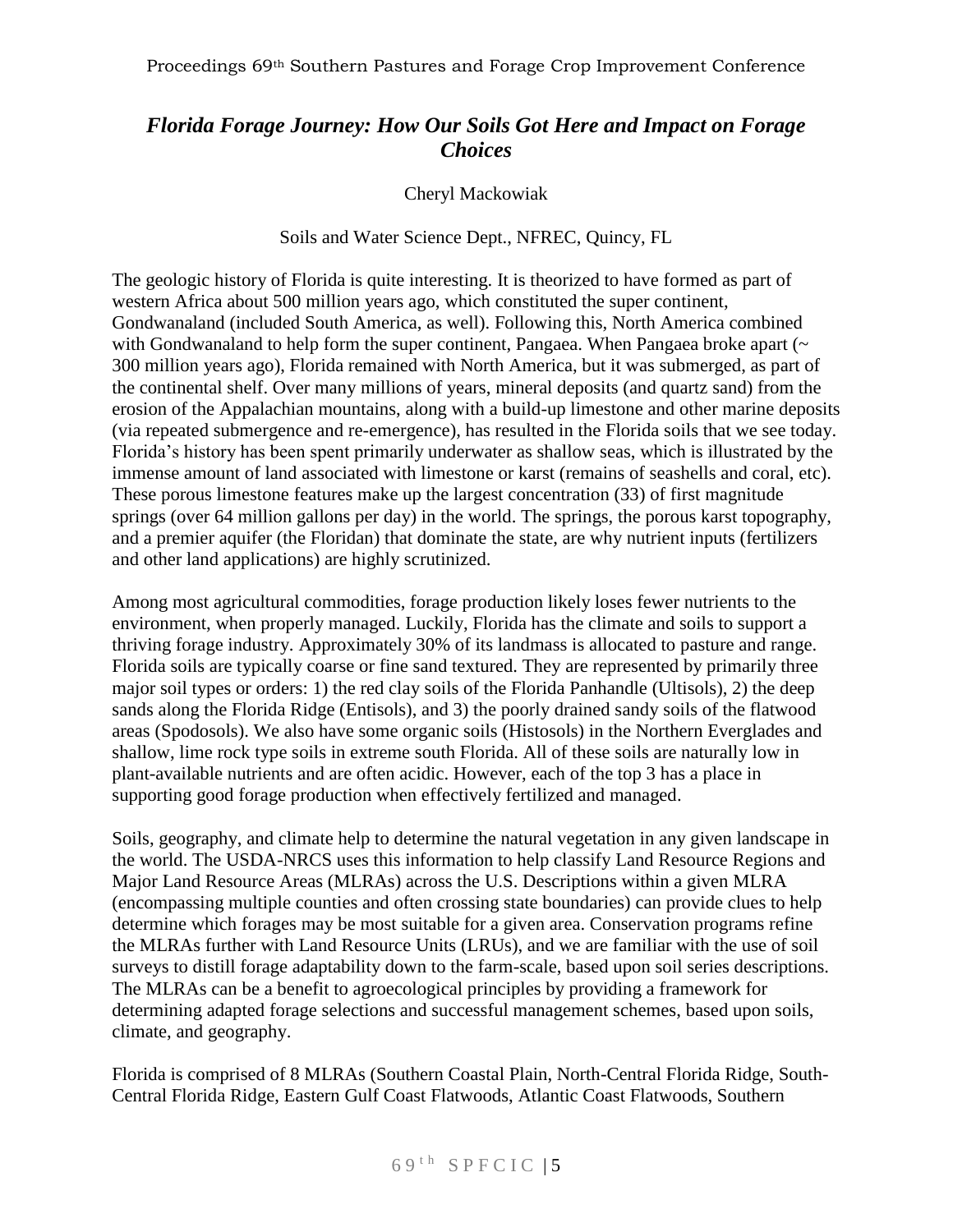## Proceedings 69th Southern Pastures and Forage Crop Improvement Conference

Florida Flatwoods, Southern Florida Lowlands, and Florida Everglades and Associated Areas). Cool-season forage performance, in particular, is often reflective of the different MLRAs. For example, it is often difficult to grow dryland annual ryegrass or clovers in the ridge designations, due to droughty soils. In contrast, the Atlantic Coast Flatwoods are often too wet to support some forages. White clover and annual ryegrass may be more successful in this area.

For Florida alone, we might consider developing up to 8 different forage handbooks (hardcopy or electronic) tailored within each MLRA, or perhaps combine MLRAs (group one or more "Flatwoods" designations), based upon similar forage selections and management. The opportunity exists to develop the most well-defined forage production manuals to date, based upon existing geospatial classification schemes. Currently, each state has a single handbook (if any) that may utilize a couple of broad delineations. The SPFCIC community can have a major impact on southeastern forage production education by developing a successful model or method, based upon more practical and refined designations. Perhaps this is an area that the officers and membership will like to consider for further discussion.

Contact: Cheryl Mackowiak, [echo13@ufl.edu](mailto:echo13@ufl.edu)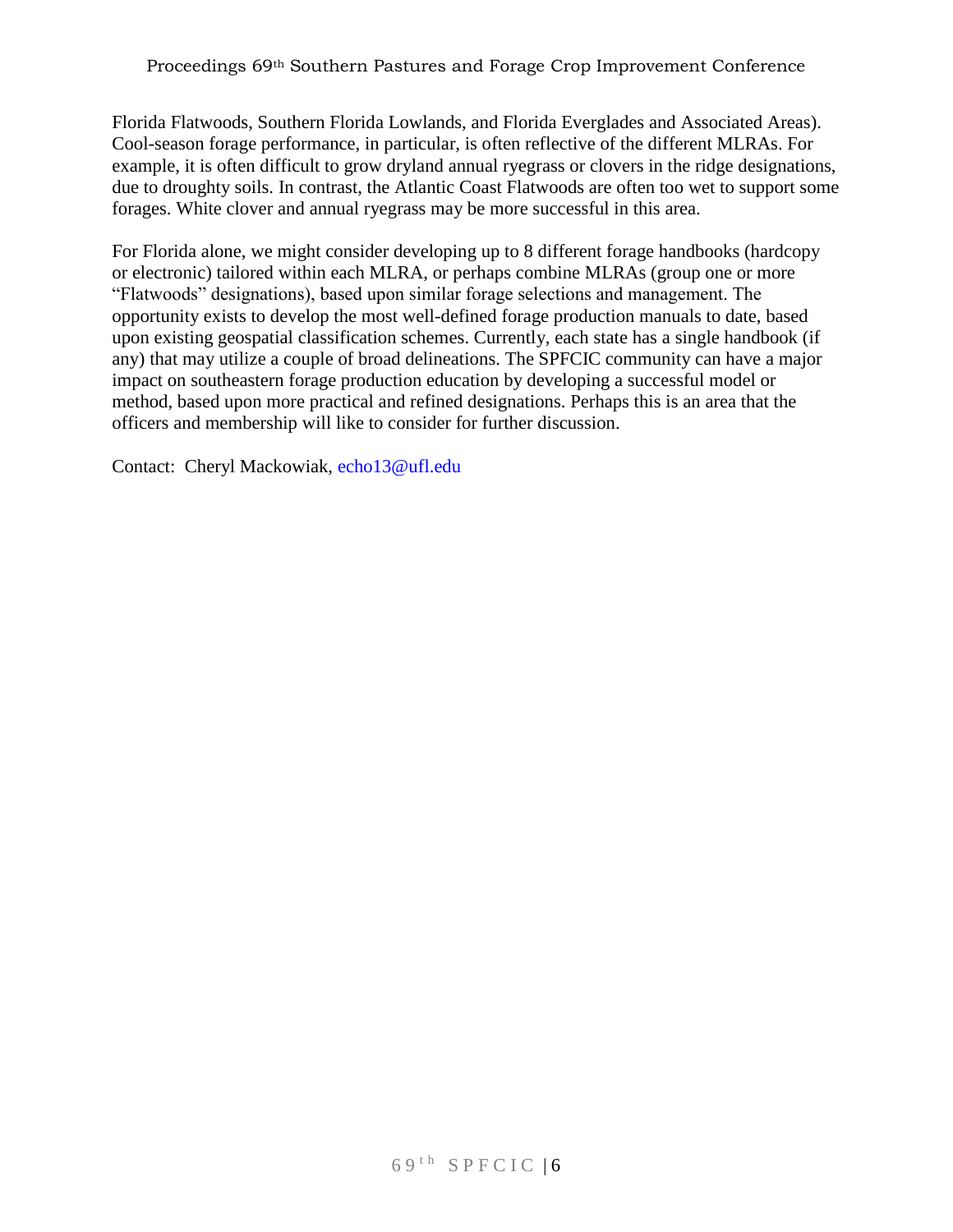## *Florida Forage Journey-The UF Forage Program*

Ann Blount

#### Forage Breeder, NFREC-Marianna and Quincy

<span id="page-7-1"></span><span id="page-7-0"></span>Forage production in Florida is unique because of its mild, temperate to subtropical climate, which allows us to successfully utilize temperate, tropical and semi-tropical forage species. Forage production in the state is based on warm-season (C-4) perennial grass species (e.g., bahiagrass, bermudagrass, stargrass and limpograss). While these grasses support livestock throughout the major portion of the year, forage production declines during the fall. Hay or silage is often fed when perennial pastures turn dormant. Winter grazing of small grains, ryegrass, and cool-season clovers may be utilized during the late fall to early spring. Some annual forages are grown on cultivated land, particularly when high quality forages are needed. These annual forages include pearl millet, crabgrass, forage sorghum, sorghum-sudangrass, and sudangrass. Some annual legumes are also grown, such as, iron and clay pea, aeschynomene, alyceclover, hairy indigo, stylosanthes, phaseybean, sun hemp, and forage soybean. Warm-season perennial legumes are really limited in Florida to perennial peanut and leucaena, although leucaena is considered invasive and it is not legal to propagate.

The significant challenge with forage production throughout Florida is the distribution of forage production over the course of the year. During summer months, forage production is often excessive, while it drops off significantly during the fall months.

Lack of available forage for livestock is a relatively short duration in south Florida. In south Florida, livestock often graze on stockpiled forages, or in situations where natural moisture or irrigation is available, cool-season forages may be grown, such as oats, triticale, ryegrass and some clovers. There has been increased use of baleage and silage, particularly by dairy and large-scale beef operations. Corn, bermudagrass, stargrass, and some cool-season small grains can be ensiled. In north Florida, the winter period typically extends from November to April. Winter grazing is often seeded on cultivated fields or overseeded on perennial grass pastures. There are many coolseason forages that can be successfully grown in the northern counties of Florida, depending on soil type and moisture regime. Ryegrass, oat, cereal rye, triticale and some wheat are well-adapted. Of the clovers, crimson and white clover are most common, while arrowleaf and red clover are gaining in popularity among some producers, since new southern developed cultivars are now on the market. Vetch and winter pea are not as common, probably because local seed availability has limited their ease of purchase. Alfalfa was once grown in Florida as a high quality hay crop. Today, few livestock enterprises grow alfalfa because of its high seed cost and short perennial lifespan. Recent new cultivars have renewed interest in this forage species as both a potential hay crop or for use in mixed swards with summer perennial grasses.

As extension specialists, we often recommend planting blends of cool-season forages to protect against inclement weather and offer an extended period for forage production. Grazing generally becomes available in mid- to late November or December. However, forage productivity depends on time of planting and weather conditions, particularly adequate soil moisture. Deferred grazing, hay,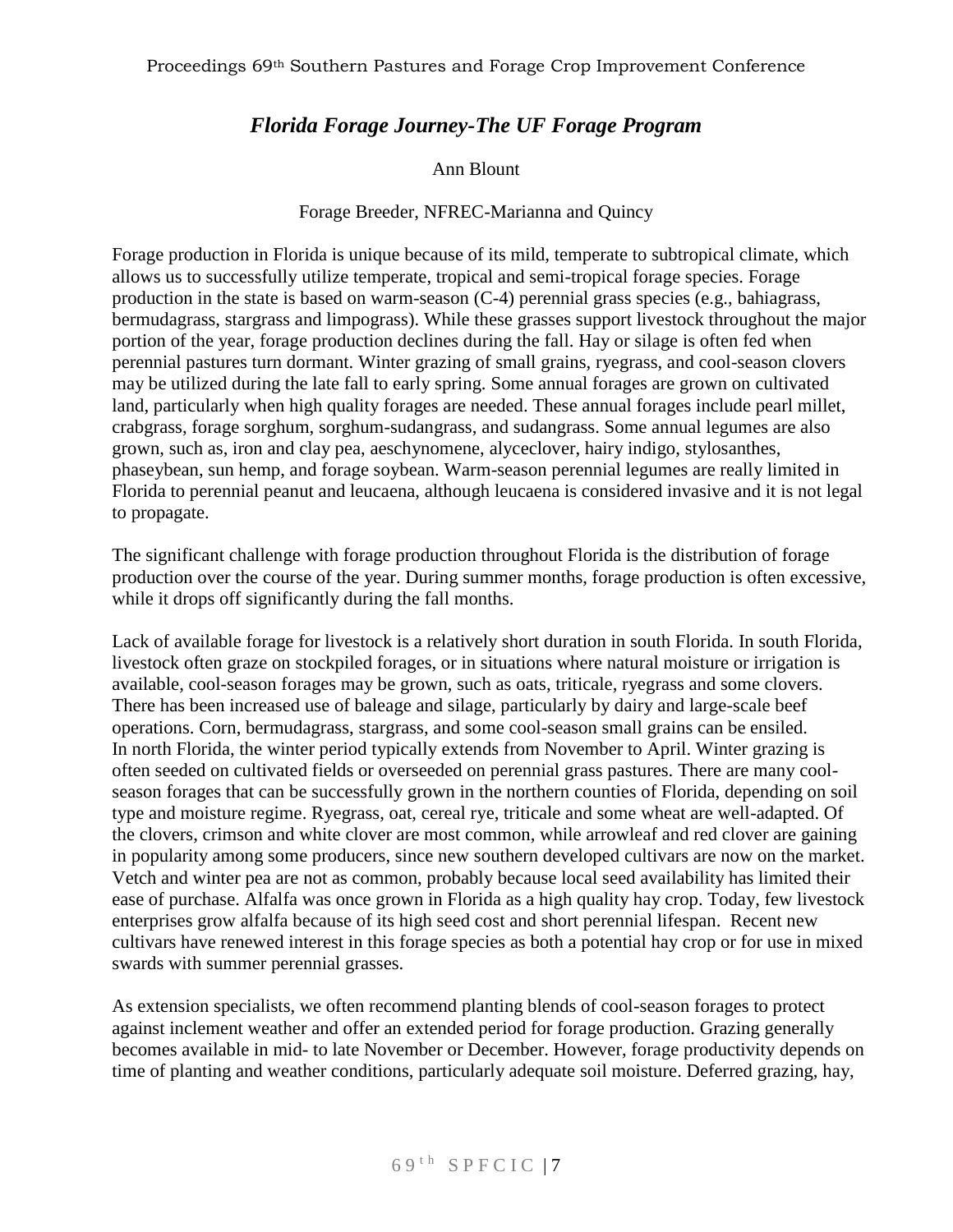feed concentrates, and other supplements are often needed to support livestock throughout the winter months or until winter grazing is established.

Forage breeding in Florida has focused on tropical and temperate forage species. We have a long history of developing improved cultivars that result from intense selection among temperate species for disease and nematode resistances and tropical species for cold tolerance and winter hardiness. We often manipulate photoperiod and vernalization requirements in forages to adapt them to our Florida environment.

The University of Florida's Forage Breeding Program is based at both, the North Florida Research and Education Center (NFREC-Marianna and Quincy), the Range Cattle Research and Education Center (Ona) and at Gainesville. We focus breeding on sub-tropical forages, specifically bahiagrass, bermudagrass, perennial peanut and limpograss, and temperate species that include triticale, cereal rye, oat, ryegrass, alfalfa and clover.

The University of Florida supports four forage breeders that work as a team to develop and test new forages for Florida and areas of similar climate. Ann Blount, Patricio Munoz, Kevin Kenworthy and Ken Quesenberry (Professor Emeritus) comprise the work group. Ann Blount is located at the NFREC. Patricio Munoz, Kevin Kenworthy and Ken Quesenberry are located at Gainesville. Our cultivars are also grown world-wide because of their adaptation to areas of the world with similar climates. Recently, we added a new small grains breeder, Ali Babar, at Gainesville, who works with us on forage-type small grains.

Forage management specialists in the state evaluate new, experimental forages for nutritional quality, persistence and management strategies. Our forage management faculty includes Joao Vendramini at the RCREC-Ona, Jose Dubeux at the NFREC, and Lynn Sollenberger at Gainesville. Ann, Joao, and Jose are also the state forage extension specialists. Many articles related to forages utilized in the state, our recommendations, management and integration into pasture or conserved forage systems are available on-line at EDIS, our extension publication site for UF-IFAS.

In addition to our forage team, we work closely with Cheryl Mackowiak and Maria Silveira, our state research and extension soils specialists, and weed specialists, Brent Sellers, Ramon Leon and Jay Ferrell.

The University of Florida's Forage Breeding Program has been very successful in forage cultivar development and in basic research related to forage and small grain improvement. Since 2005 through 2015, of new southern forage cultivars released by public institutions in the southeastern U.S., 80 % were developed or co-developed by the University of Florida's Forage Breeding Program.

Because of our unique location in northern Florida we have developed a strong multi-state forage program across state lines. We are very actively involved with forage researchers at the University of Georgia, University of Kentucky, North Carolina, Clemson, Auburn, Texas A&M, and Louisiana State Universities, and with scientists at the USDA-ARS (CPES, Tifton, GA) and USDA-NRCS (Brooksville, FL). The University of Florida's Forage Breeding Program is an active member of the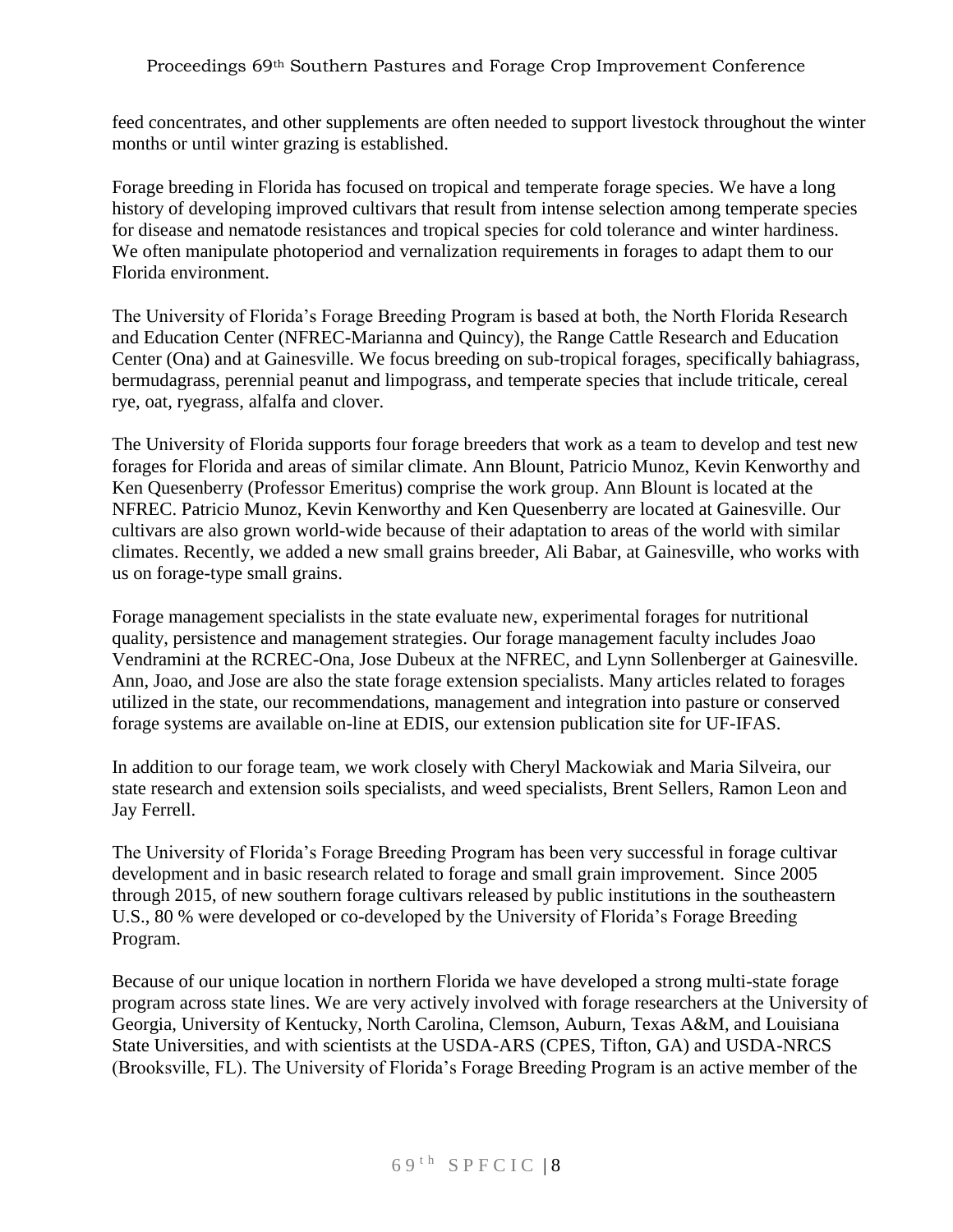SUNGRAINS consortium, a six-university cooperation of plant breeders who work collaboratively on small grains (oat, wheat, triticale and rye) variety development.

We also partner on several international projects. At present, we are developing a long-term research agreement with the UNNE, at Corrientes Argentina to co-develop forages for North and South America. Similarly we are working with EMBRAPA forage specialists in Brazil on *Paspalum* and *Arachis*. Recently, we began a collaboration to develop forage small grains for Western Australia. We have also been a major contributor and active participant with the PepsiCo-Quaker Oat Program.

Contact: Ann Blount, [paspalum@ufl.edu](mailto:paspalum@ufl.edu)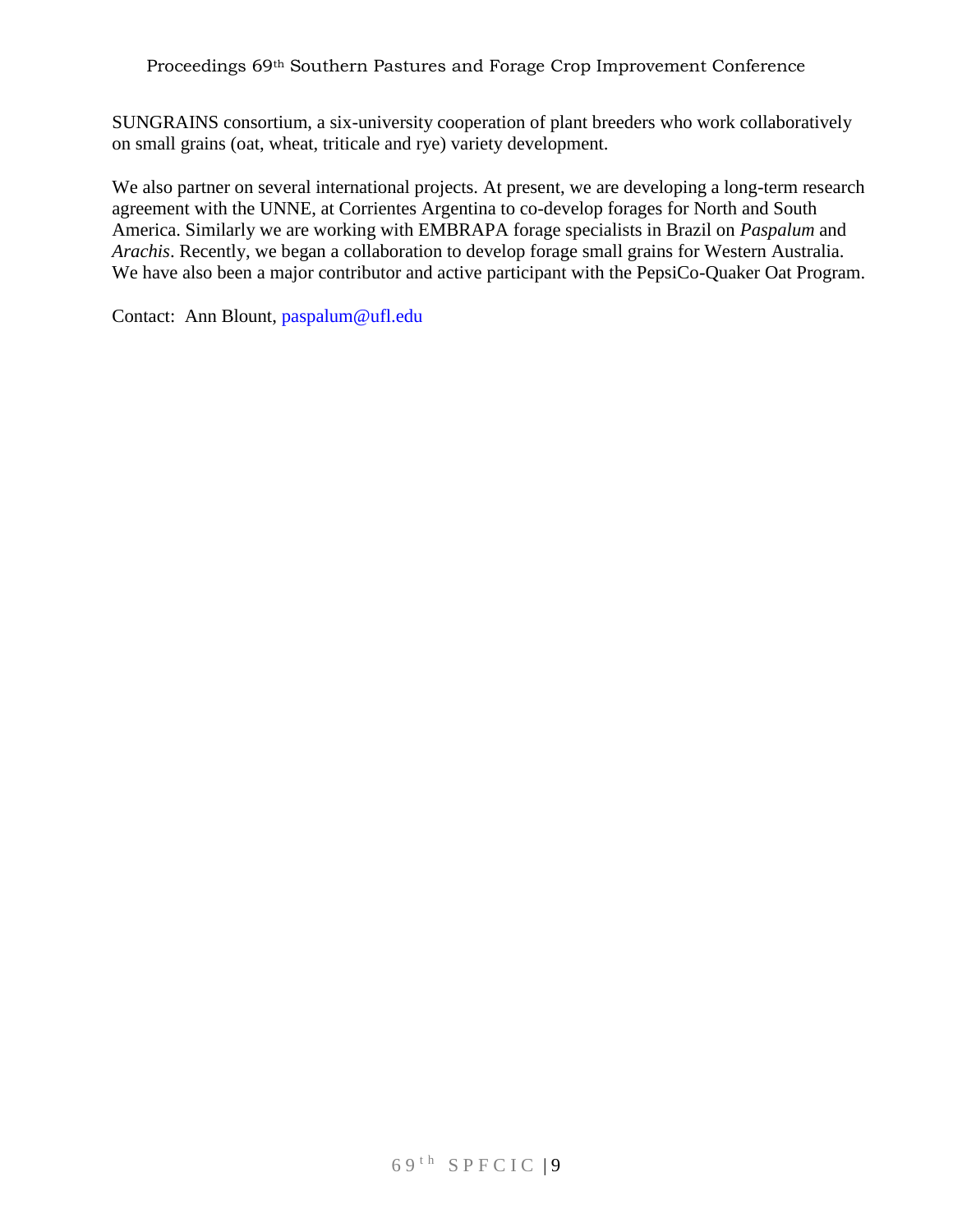## *Forage Ecology/Physiology*

## *The Management and Value of Cover Crops*

Danielle Treadwell

Dept. Horticultural Sciences, University of Florida

<span id="page-10-1"></span><span id="page-10-0"></span>The national call for awareness and improvement of soil health combined with the realities of a changing climate and uncertainty of future water availability are motivating factors for increasing adoption of cover crops in all types of farming systems. The NRCS's goal of two million acres of cover crops in production by the year 2020 is an aggressive one, and it will require a coordinated effort among farms, agencies, and institutions to achieve. Cover crops are mandated in certified organic farming systems and are well-integrated in row crop systems but consistent integration in vegetable systems is rare. Despite the volume of published reports on yield responses of row crops following cover crops, data that describe the complex interactions observed by experienced farmers are limited, and even fewer reports attempt to explain the underlying mechanisms for these interactions. A review of current literature on cover crop integration into farming systems focused on the relationships among cover crop management practices, the value of cover crops to the cropping system, and the impact to the surrounding landscape provided limited results. Especially pressing is the need for a coordinated documentation of observations regarding cover crop responses to environmental conditions and their ecological and economic impact (positive or negative) on the cropping system. Examples of cover crop integration strategies and lessons learned will be discussed. Next steps include a coordinated effort, including standardization of methods and shared data sets among researchers that could be a game-changer, resulting in a refinement of recommendations and a reduced risk of adoption.

Contact: Danielle Treadwell, [ddtreadw@ufl.edu](mailto:ddtreadw@ufl.edu)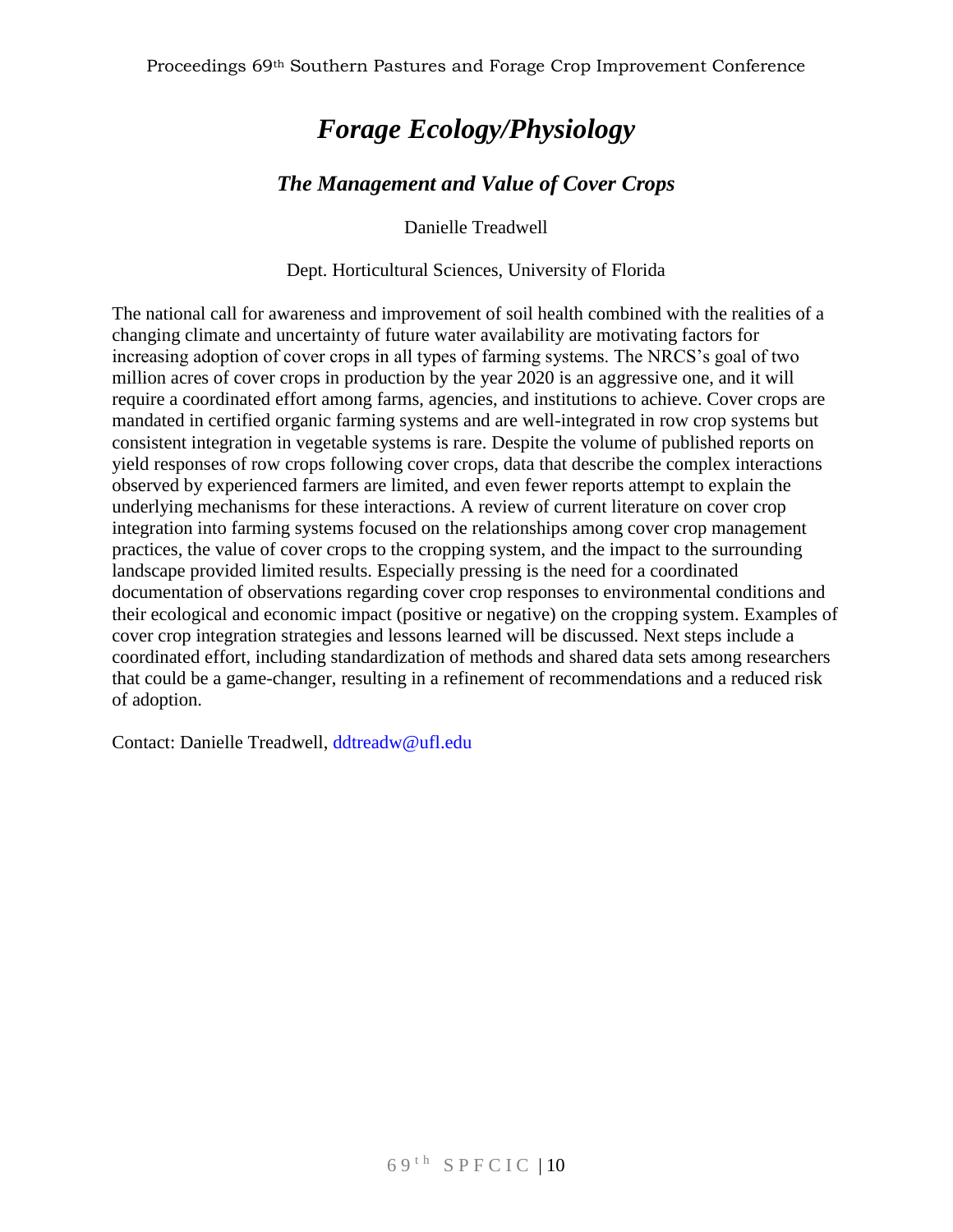## <span id="page-11-1"></span><span id="page-11-0"></span>*Soil Management for Soil Quality: Linking Microbial Communities and Ecosystem Functions*

#### Lisa M. Fultz

#### Louisiana State University AgCenter

*"We know more about the movement of celestial bodies than about the soil underfoot."* --Leonardo DaVinci

Central to the definition of "health" is that it can only be assessed for living things, supporting the idea that "soil" is a living, breathing part of the landscape. Soil quality, or soil health, is the capacity of a soil to function within ecosystem boundaries to sustain biological productivity, maintain environmental quality, and promote plant and animal health (Doran and Parkin, 1994). Critical functions performed by the soil include promoting plant growth, water holding and filtration, nutrient cycling, and physical stability. Standard physical and chemical soil tests have been available at a number of commercial and research labs for a number of years, however widespread recognition of the importance of biological properties is more recent. The billions of organisms found in soil are an intricate and vital component, promoting soil ecosystem functions. The response of the dynamic microbial community and biogeochemical processes to anthropogenic changes make them excellent indicators of soil quality.

Evaluation of ecosystem functions and the individuals responsible allow for us to assess how land use decisions and environmental shifts influence overall ecosystem sustainability and human well-being. Soils are the most biological diverse ecosystems on Earth, however only a small fraction (<5-10%) of the microbial population has been identified. Tools to characterize microbial communities range from biochemical techniques (fatty acid profiles, FAMEs or PLFAs) to cutting edge molecular methods including deep-sequencing of extracted DNA. The impacts of genetically diverse populations function at a global level by contributing to the release and uptake of major greenhouse gases  $(CO_2, N_2O,$  and  $CH_4$ ), degradation of soil organic matter, and the mineralization and immobilization of nutrients. Process performed by the microbial community are critical to supplying soil nutrients and facilitating water uptake to support plant productivity. While traditional chemical analyses provides important information on nutrient status; biological assays that specifically target enzymatic transformations of organic and inorganic constituents into plant available forms provide insight into nutrient cycling within the soil. Microorganisms are also critical for the formation of stable soil aggregates promoting resistance to erosion and subsequent environmental and health issues. Physiochemical techniques are used to assess aggregate stability, while molecular tools can be used to quantify populations of organisms known to promote aggregate stability through the production of chemicals and hyphae. The integration of physical, chemical, and biological soil properties provides a detailed analysis ecosystem functionality, which can in turn be used to assess decline or aggradation overtime based on management practices.

Interest in soil quality or soil health has grown and in turn resulted in the advancement of several field and lab tests that integrate soil physical, chemical, and biological properties (most common ones listed below) to quantify soil quality/health. The most robust tests allow for assessment of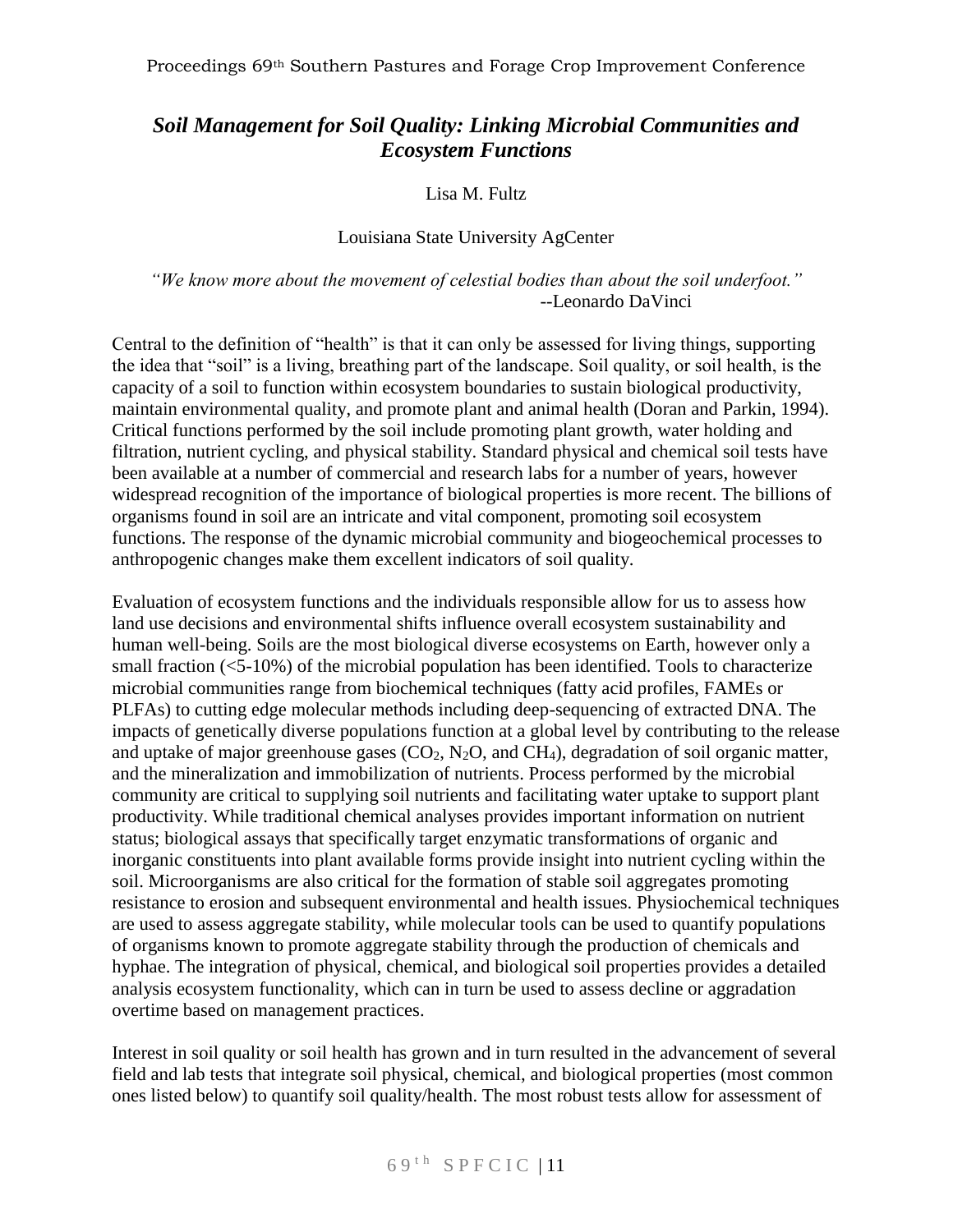### Proceedings 69th Southern Pastures and Forage Crop Improvement Conference

soil properties over a variety of managements, climates, and soil types. But what makes a good soil quality indicator? Indicators are selected based on their potential to affected one or more simultaneous function, their sensitivity to changes in land use, variability over time, and whether or not they are a measureable soil property. While some labs take a direct approach, reporting the measured values, others assign rankings or use scoring functions. The use of scoring functions, like those used by the Cornell Soil Health Assessment and the Soil Management Assessment Framework, allow for comparison across multiple soil types, climates, land uses, and management conditions.

Common physical indicators include:

- Aggregate stability & slaking Water holding capacity
- Bulk density  **Soil texture**

Common chemical indicators include:

- Soil nutrient status (N and P) Reactive C
- pH and EC

Common biological indicators include:

- Potentially mineralizable N Enzymatic assays
- Soil respiration Earthworms
	-
- Particulate organic matter (labile C fractions) and total organic C

Available soil quality/health assessments:

Cornell Soil Heath Assessment - <http://soilhealth.cals.cornell.edu/> Soil Management Assessment Framework - [http://soilquality.org/tools/smaf\\_intro.html](http://soilquality.org/tools/smaf_intro.html) NRCS Soil Health - <http://www.nrcs.usda.gov/wps/portal/nrcs/main/soils/health/assessment/> NRCS Soil Quality Test Kit -

[http://www.nrcs.usda.gov/wps/portal/nrcs/detail/soils/health/assessment/?cid=nrcs142p2\\_053873](http://www.nrcs.usda.gov/wps/portal/nrcs/detail/soils/health/assessment/?cid=nrcs142p2_053873) Haney Soil Health Test - [http://www.wardlab.com/haney/haney\\_info.aspx](http://www.wardlab.com/haney/haney_info.aspx)

## **Findings from research in the semi-arid Southern High Plains:**

- $\checkmark$  13 years under integrated crop-livestock management increased soil organic carbon (SOC) by 31% and decreased nutrient and water inputs and losses due to soil erosion (Allen et al., 2012; Fultz et al., 2013a).
- $\checkmark$  Integrated crop-livestock management increased protected pools of SOC from 100-150% compared to continuous cotton (Fultz et al., 2013b)
- $\checkmark$  While, deficit irrigated grazed grasslands significantly increased SOC (3x's) compared to a dryland cotton and forage system, it also significantly increased greenhouse gas fluxes (2x's) (Fultz et al., 2013b).
- $\checkmark$  Mean weight diameter (a proxy for aggregate stability) was 3x's greater under perennial grasses relative to annual crops and significantly increased by the presence of arbuscular mycorrhizal fungi (Fultz et al., 2013b).
- $\checkmark$  Perennial grasslands increased overall enzymatic activity for C, N, P, and S enzymes.
- $\checkmark$  Enrollment in the Conservation Reserve Program increased particulate organic matter (POM) over 26 years, but these increases have not as yet translated into increases in whole SOC.
- 
- 
-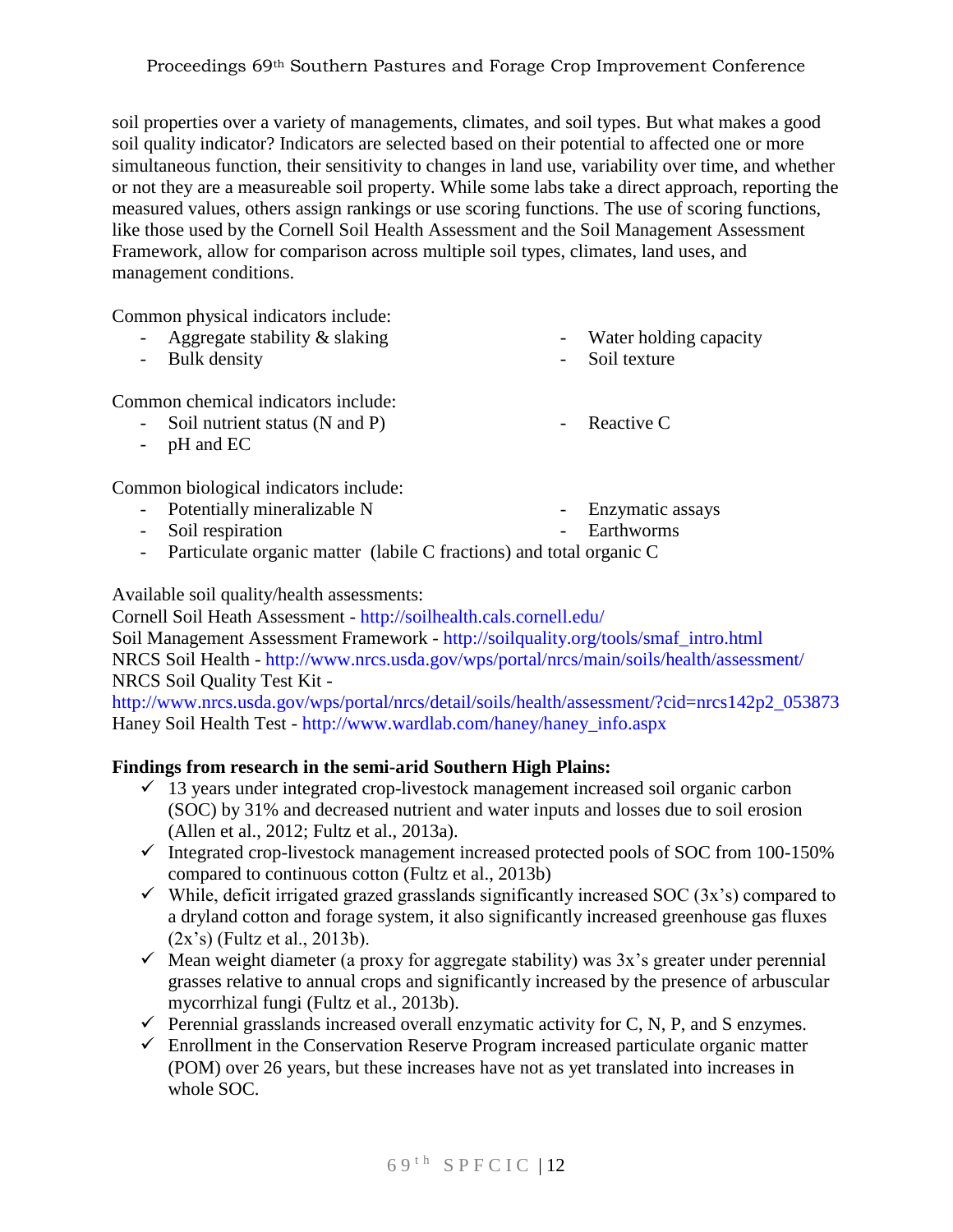- $\checkmark$  Fields taken out of CRP and converted back to agricultural production had lower fungal populations and greater populations of Gram positive bacteria.
- $\checkmark$  The use of high residue crops increased microbial biomass within 1 year (16-17%) and metabolic functioning (up to 75%) within 2 growing seasons (Cotton et al. 2013).
- $\checkmark$  Short-term impacts of prescribed fire included increased fluxes of CO<sub>2</sub> and shifts in microbial communities (Fungi  $\rightarrow$  Gram positive bacteria  $\rightarrow$  Gram negative bacteria and actinomycetes). Wildfires reduced biochemical cycling (C and N enzymes) particularly under high severity burns.

## **Current research:**

- $\triangleright$  Soil health and ecosystem improvements following overseeding of cool-season species into a warm-season perennial grassland
- $\triangleright$  Microbial communities and ecosystem functions following projected shifts in soil temperature and moisture
- $\triangleright$  The role microbial populations play in increased yield in newly cultivated sugarcane fields
- $\triangleright$  Short- and long-term impacts of residue management on microbial populations and nutrient cycling (tilled, no-till, and prescribed fire)
- Microbial communities and nutrient cycling under winter cover crops
- $\triangleright$  Assessing soil quality and microbial assemblages in relation to cover crops
- $\triangleright$  Soil health and forage production benefits of interseeding summer-annual legumes and irrigation in bermudagrass pastures
- $\triangleright$  Alternative invasive species management practices and their influence on ecosystem function and soil quality
- $\triangleright$  Rhizobiome root-microbe interactions in sweet potato and their response to abiotic stressors

## **References:**

- Allen, V.G., Brown, C.P., Kellison, R., Green, P., Zilverberg, C.J., Johnson, P., Wein-heimer, J., Wheeler, T., Segarra, E., Acosta-Martínez, V., Zobeck, T.M., Conkwright,J.C., 2012. Integrating cotton and beef production in the Texas Southern HighPlains. I. Water use and measures of productivity. Agron. J. 104, 1625–1642.
- Cotton, J., Acosta-Martinez, V., Moore-Kucera, J., Burow, G., 2013. Early changes due to sorghum biofuel cropping systems in soil microbial communities and metabolic functioning. Biol. Fertil. Soils 89, 403-413.
- Doran, J.W., Parkin, T.B., 1994. Defining and assessing soil quality. *In* Doran et al. (eds) Defining Soil Quality for a Sustainable Environment, pp. 3-22, SSSA/ASA, Madison, WI.
- Fultz, L.M., Moore-Kucera, J., Zobeck, T.M., Acosta-Martinez, V., Allen, V.G., 2013a. Aggregate carbon pools after 13-years of integrated crop-livestock management in semi-arid soils. Soil Science Society of America Journal 77, 1659-1666. doi: 10.2136/sssaj2012.0423.
- Fultz, L.M., Moore-Kucera, J., Zobeck, T.M., Acosta-Martinez, V., Wester, D.B., Allen, V.G., 2013. Organic carbon dynamics and soil stability in five semiarid agroecosystems. Agriculture, Ecosystems, and Environment 181, 231-240. doi: 10.1016/j.agee.2013.10.004.

Contact: Liza Fultz, [LFultz@agcenter.lsu.edu](mailto:LFultz@agcenter.lsu.edu)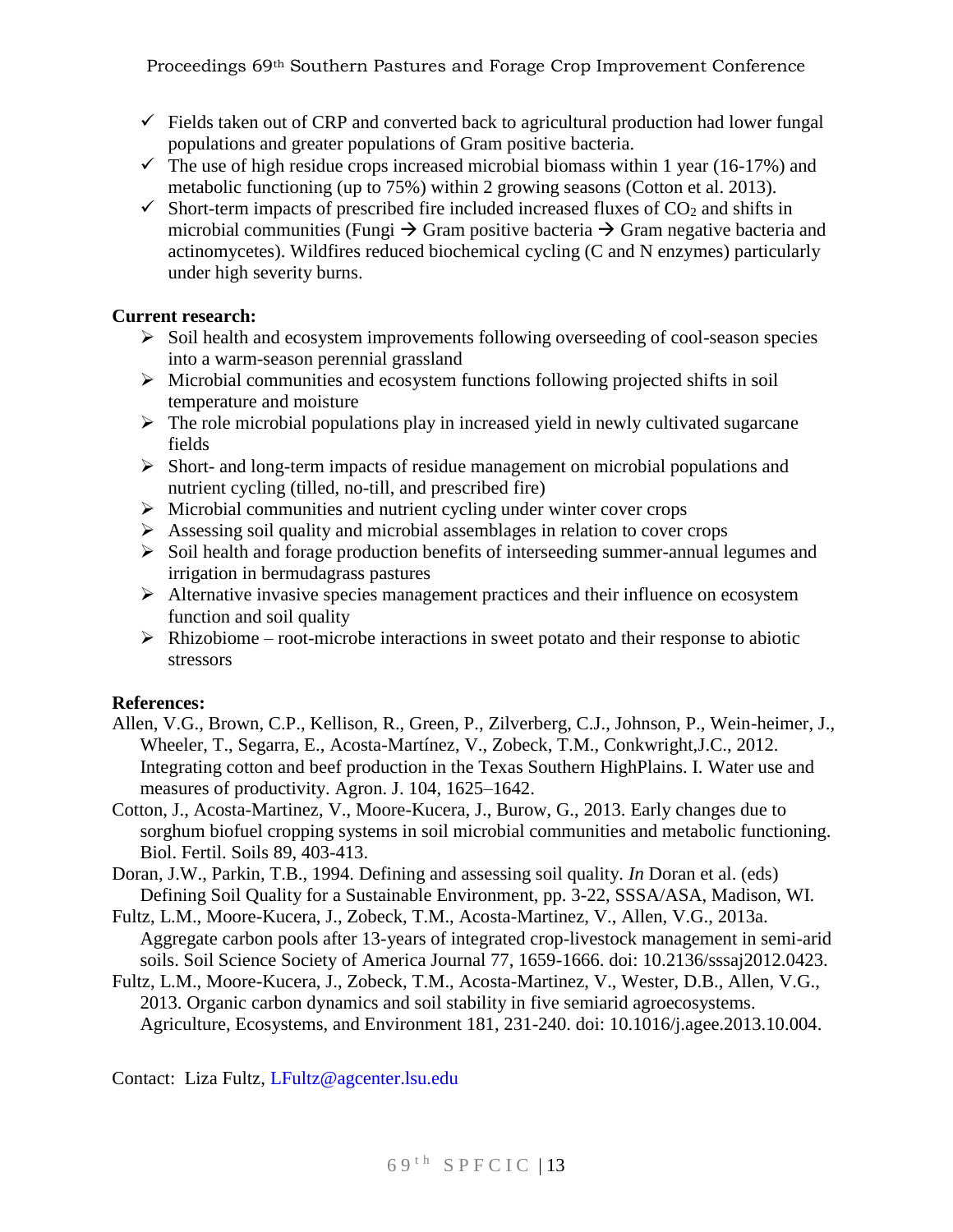## <span id="page-14-0"></span>*Forage Breeding/Forage Utilization*

## *Warm-season Grass Conservation*

#### *Melanie Harrison*

USDA, ARS Plant Genetic Resources Conservation Unit Griffin, Georgia

<span id="page-14-1"></span>The National Plant Germplasm System (NPGS), administered through the USDA, Agricultural Research Service, was established in 1949 to safeguard plant genetic resources for research and educational purposes. The mission of the NPGS is to acquire, preserve, evaluate, document and distribute plant genetic resources. The system is comprised of 20 repositories located throughout the United States including four main Plant Introduction Stations located in Griffin, GA; Geneva, NY; Ames, IA; and Pullman, WA. One of the distinguishing characteristics of the genebank is the immense diversity preserved in the collection. Currently, there are 217 families, 2384 genera, and 14932 species represented in the 570349 accessions preserved in the genebank (USDA, 2015). The grass germplasm is maintained as two separate collections - the warmseason grass collection located at the Plant Genetic Resources Conservation Unit (PGRCU) in Griffin, GA and the cool-season grass collection located at the Western Regional Plant Introduction Station in Pullman, WA.

The warm-season grass collection consists of material suitable for forage, turf, bioenergy, soil erosion, habitat restoration, landscape ornamental and grain. The collection at PGRCU has 7524 unique warm-season grass accessions representing 106 genera and 495 species. The majority of the germplasm is preserved as seed while 396 accessions are maintained vegetatively in the greenhouse or field plots. Seeds are stored in two separate samples. A distribution sample is stored at  $4^{\circ}$ C at 25% humidity, and a long term storage sample is stored at  $-18^{\circ}$ C. Seeds are backed up at the National Center for Genetic Resources Preservation in Fort Collins, CO and at the Global Seed Vault in Svalbard, Norway. When requested for research or educational purposes, 200 seeds per accession are distributed. Viability testing has been performed on 92.3% of the accessions maintained as seed in the collection. Additionally, as seed increases are performed to maintain seed quantity and quality, viability tests are conducted to document initial seed quality prior to storage. Passport data and characterization data on every accession is available at the Germplasm Resources Information Network (GRIN) - [http://www.ars](http://www.ars-grin.gov/npgs/index.html)[grin.gov/npgs/index.html.](http://www.ars-grin.gov/npgs/index.html)

The majority of species preserved in the collection are represented by less than five accessions. There are 202 single accession species, 168 species with 2-5 accessions each, and 49 species represented by >20 accessions. The larger collections (>100 accessions per species) are listed in Table 1. In regards to the number of species maintained in the collection, the main genera include Bothriochloa, Chloris, Digitaria, Panicum, Paspalum, Pennisetum, and Urochloa. There are 23 species of Bothriochloa in the collection. Most of the available accessions belong to the following species: B. alta (10), B. decipers (16), B. barbinodis (85), B. bladhii (132), B. ischaemum (234), B. insculpta (22), B. macra (10), B. pertusa (28), and B. sacchariodes (55).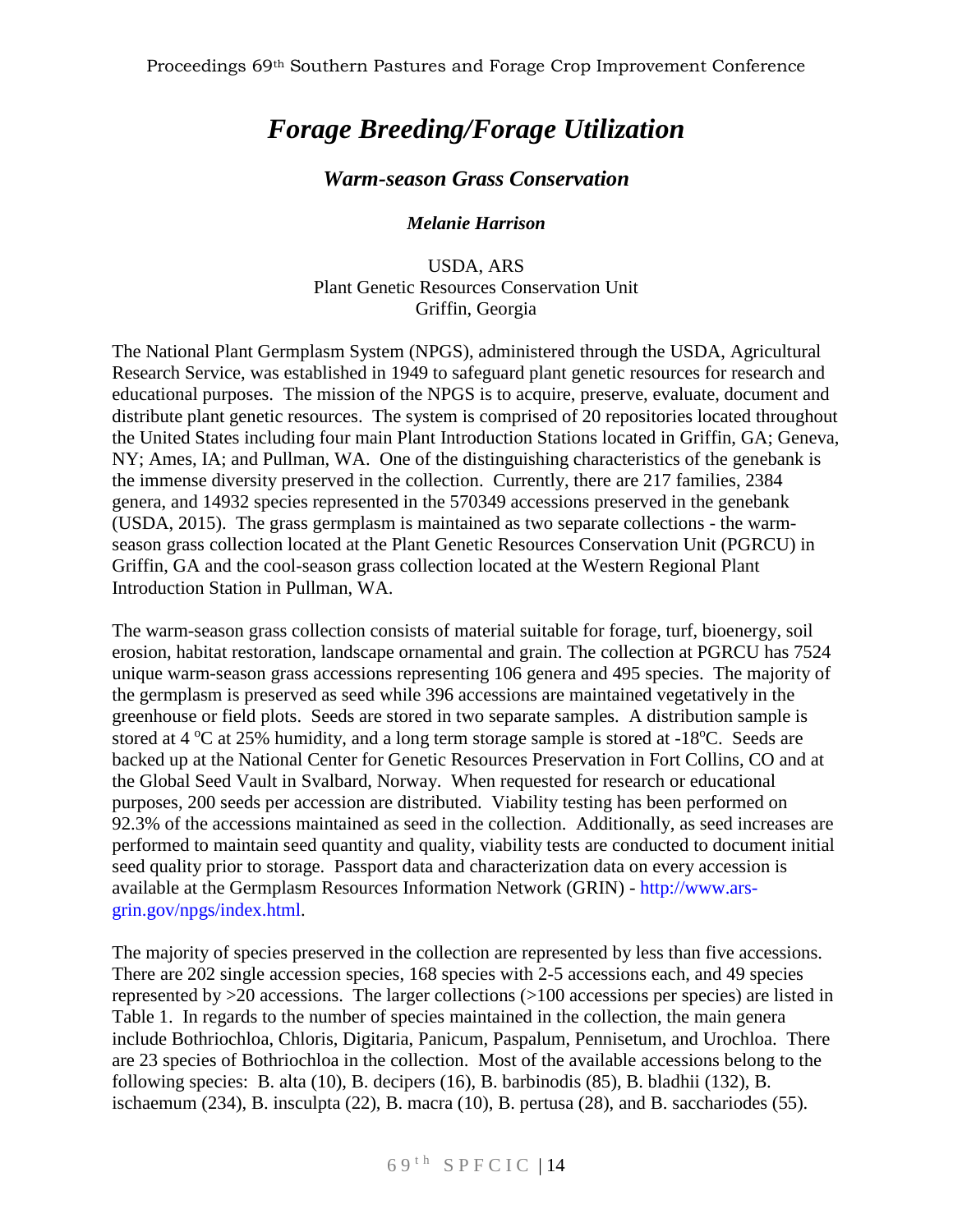Proceedings 69th Southern Pastures and Forage Crop Improvement Conference

There are 20 species of Chloris (210 accessions) in the collection. The main species is C. gayana with 112 available accessions collected from 28 different countries. There are 591 accessions (489 available) of Digitaria representing 35 different species. The predominant species include D. eriantha (382), D. milanjiana (108), and D. natalensis (28). There are 28 species of Panicum in the collection including P. coloratum (167). Panicum maximum is listed as Megathyrsus maximus according to GRIN taxonomy and is not included in the Panicum. However, M. maximus has 270 accessions collected from 37 countries – mainly South Africa (137). There are 61 species of Paspalum in the collection (1421accessions) including P. dilatatum (232), P. guenoarum (29), P. nicorae (35), P. notatum (182), and P. plicatulum (85). There are 22 species of Pennisetum in the collection including P. ciliare (863), P. clandestinum (25), P. purpureum (52), and P. setigerum (17). The P. purpureum is maintained in field plots and distributed as rhizomes. There are 18 species of Urochloa (99 accessions) including U. brizantha (23), U. mosambicensis (22).

|                                | <b>Total</b>      | <b>Total</b>     |
|--------------------------------|-------------------|------------------|
| <b>Taxon</b>                   | <b>Accessions</b> | <b>Available</b> |
| Andropogon gerardi             | 230               | 98               |
| Bothriochloa bladhii           | 137               | 132              |
| Bothriochloa ischaemum         | 246               | 232              |
| Chloris gayana                 | 133               | 112              |
| Cynodon dactylon var. dactylon | 261               | 125              |
| Digitaria eriantha             | 382               | 307              |
| Digitaria milanjiana           | 108               | 96               |
| Eleusine coracana              | 750               | 721              |
| Megathyrsus maximus            | 270               | 246              |
| Panicum coloratum              | 155               | 141              |
| Panicum virgatum               | 391               | 94               |
| Paspalum dilatatum             | 230               | 216              |
| Paspalum notatum               | 168               | 158              |
| Paspalum scrobiculatum         | 336               | 314              |
| Pennisetum ciliare             | 863               | 847              |

Table 1. Species in the warm-season grass germplasm collection maintained at the Plant Genetic Resources Conservation Unit, Griffin, GA with >100 total accessions.

Acquisition efforts in the past decade have focused on increasing the availability and diversity of germplasm native to the United States. Five switchgrass collection trips funded by the USDA, ARS, Plant Exchange Office have resulted in the acquisition of 132 accessions of switchgrass from the southeastern United States. An additional 82 accessions collected in New York and Pennsylvania were donated by the USDA, Natural Resources Conservation Service (NRCS), Big Flats Plant Material Center. Future switchgrass collection trips are planned for the New England area (September, 2015) and the mid-Atlantic coastal area (2016). The U.S. Department of the Interior, Bureau of Land Management's Seeds of Success (U.S. Dept. of Interior, 2015) program has collected over 14,000 native seed populations. Many of the Bouteloua species or other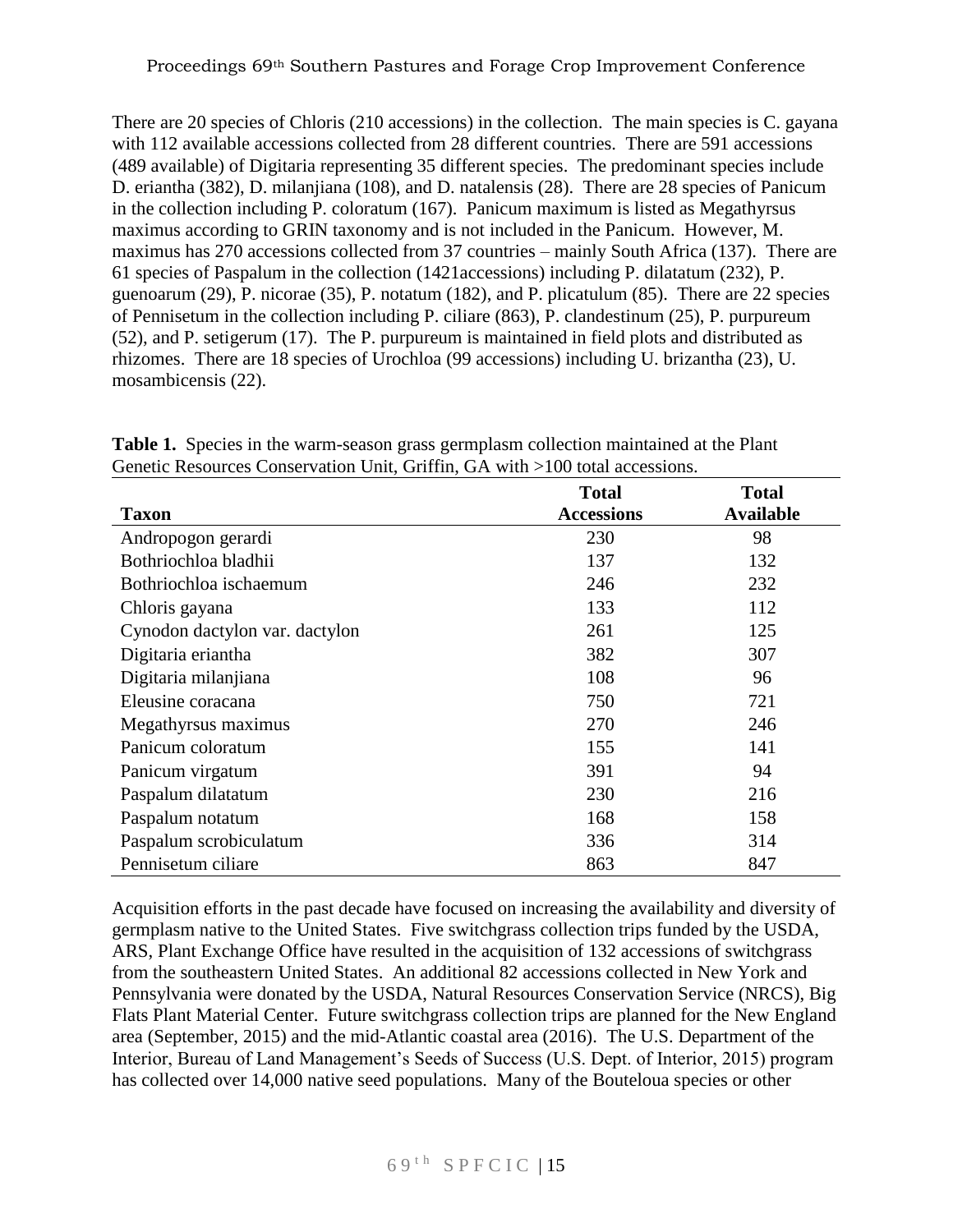Proceedings 69th Southern Pastures and Forage Crop Improvement Conference

native warm-season grass species in the NPGS are donations from these efforts. NRCS Plant Material Centers also deposit a sample in the NPGS of all Conservation Plant Releases.

The NPGS warm-season grass collection is a valuable resource to plant breeders, researchers and educators globally. Within the past five years, over 8300 warm-season grass germplasm samples have been distributed to state and federal agencies, universities, commercial organizations, and foreign cooperators. Efforts will continue to improve the quality and availability of the germplasm and expand the diversity and characterization of the collection.

References:

U.S. Department of the Interior. 2015. Bureau of Land Management. Seeds of Success. 20 March 2015. [http://www.blm.gov/wo/st/en/prog/more/fish\\_\\_wildlife\\_and/plants/seeds\\_of\\_success.htm](http://www.blm.gov/wo/st/en/prog/more/fish__wildlife_and/plants/seeds_of_success.htm)

U.S. Department of Agriculture. 2015. National Genetic Resources Program. Germplasm Resources Information Network (GRIN). 20 March 2015. [http://www.ars-grin.gov](http://www.ars-grin.gov/)

Contact: Melanie Harrison, [Melanie.Harrison@ARS.USDA.GOV](mailto:Melanie.Harrison@ARS.USDA.GOV)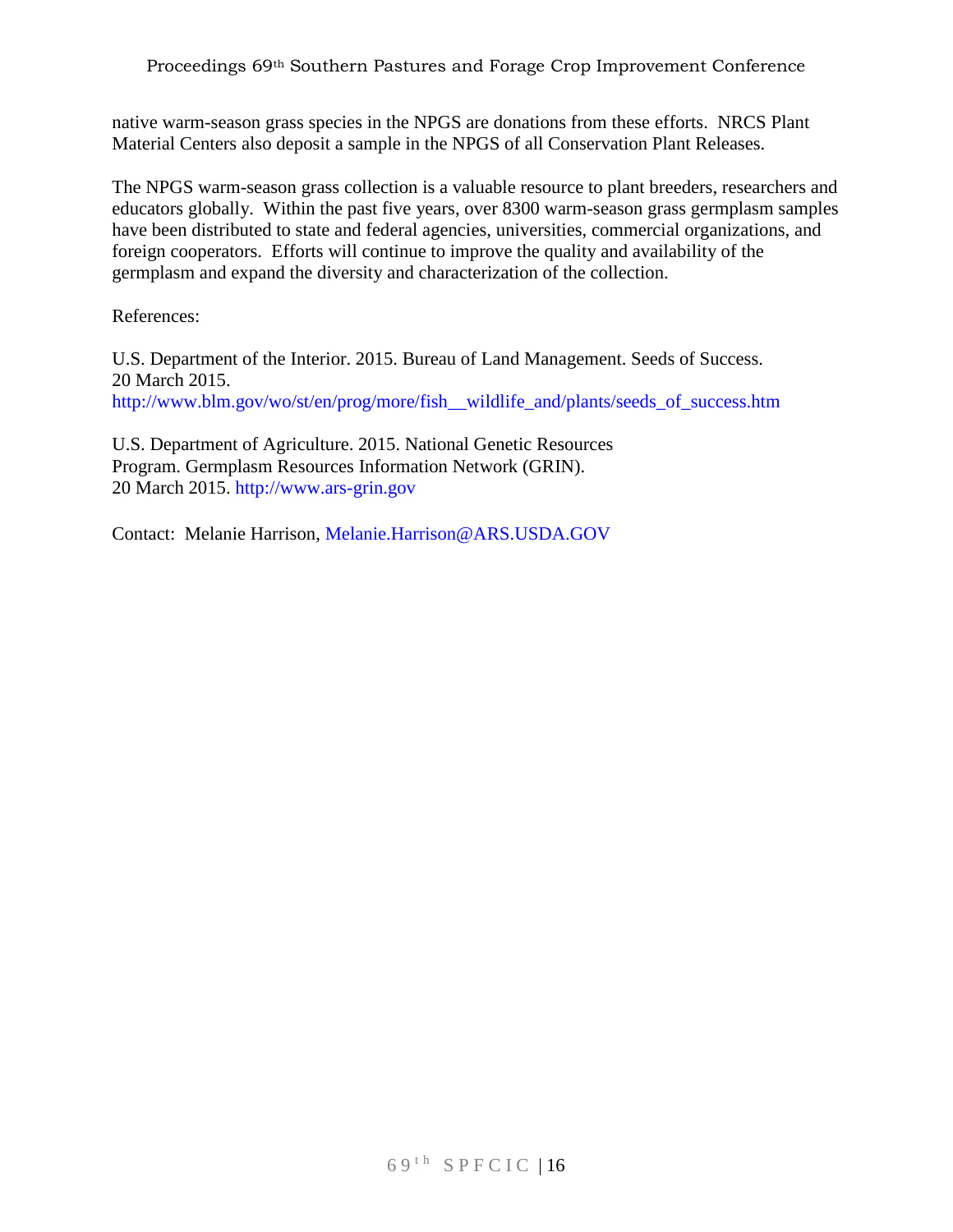## <span id="page-17-1"></span><span id="page-17-0"></span>*Breeding Forages in the SE USA: Some Successes & Some Not So Much*

#### Kenneth H. Quesenberry

Department of Agronomy. University of Florida, Gainesville, FL

This outline of this presentation will be as follows:

- A. A brief review of successful forage releases prior to 1965. This will include the successful grass releases – particularly from the 1940s and 1950s, and a discussion of why these were so successful
- B. A listing of the Vets  $&$  "Baby Boomer" breeders. This will be a listing by states of where programs were in the mid-1970s and current status of forage breeders in the SE.
- C. Examples of successful forage releases since 1965 and why. Discussion will include major releases that have either dominated the market or changed usage patterns of forage cultivars in the SE.
- D. Examples of "Not so Much" success in cultivar releases and why. Examples will be given of good cultivars that failed to make an impact and a discussion of perhaps why they did not succeed.
- E. Lessons learned from 40 years personal experience + a few friends. This will be a summary of lessons learned from the above experiences that hopefully can guide breeding efforts for the future.
- F. Some thoughts for the future. I will close with a projection for where future impacts can and should be made.

Contact: Kenneth H. Quesenberry, [clover@ufl.edu](mailto:clover@ufl.edu)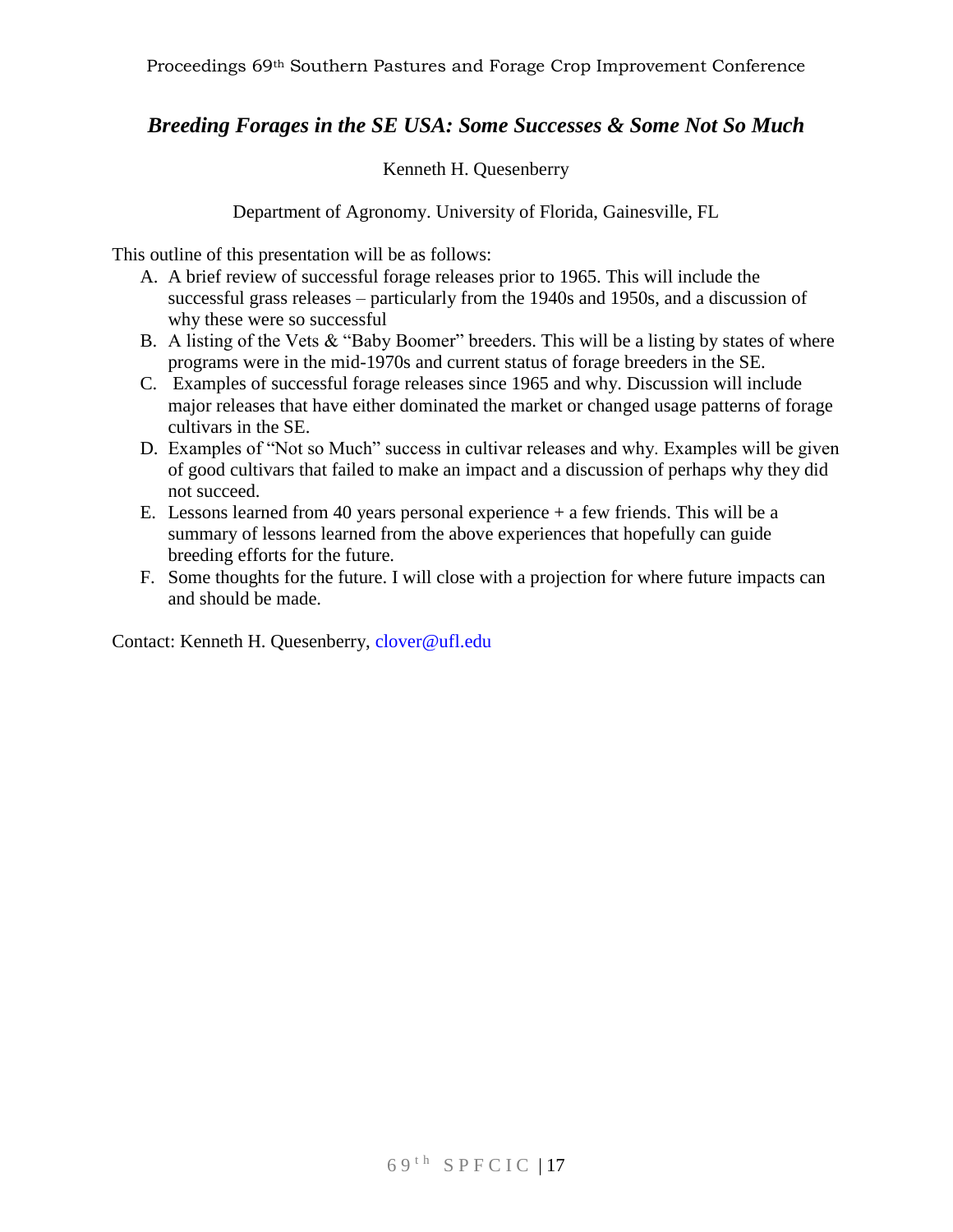<span id="page-18-1"></span><span id="page-18-0"></span>Proceedings 69th Southern Pastures and Forage Crop Improvement Conference

## *Forage Extension*

*Extension for the Southeast Tom Obreza UF-IFAS, Extension Associate Dean*

## *Seed Coatings for Legumes*

Joe Bouton

<span id="page-18-3"></span><span id="page-18-2"></span>Professor Emeritus, University of Georgia and Bouton Consulting Group, LLC, Athens, GA 30606

It was not until the late 1800s that a German scientist, H. Hellriegel, reported that peas could only be productively grown when nodules formed on their roots. A Dutch scientist, M.W. Beijerinck, next isolated the main causal bacterium from the nodule that was later called Rhizobium. Once Rhizobium could be isolated and identified the next step was for microbiologists to grow the Rhizobia in quantity and for agriculturalists to determine the best method to supply them to the roots of all legume crops in a process called "inoculation". Early inoculation practices included spreading soil from land where the crop had previously grown. Over time, seed inoculation became more science based and exact. Close seed placement of live, effective strains grown and packaged as sterile, peat-based media and applied to the seed with a "sticker", or directly into the planter box, became the main inoculation practices. When done by farmers at the time of planting, poor results became common place due to everything from using the wrong Rhizobium species or poor handling that led to bacterial desiccation and death. To overcome these on-farm problems and provide less inoculation risk to the farmers, seed companies began to pre-inoculate seed with a polymer adhesive during conditioning and bagging. Adding a lime or clay coating around the pre-inoculated seed also became widely practiced. The disadvantage of pre-inoculation is the potential loss of bacterial numbers and/or viability during the entire process from culturing, inoculation, and bagging to shipment, sales, and planting. The advantages put forward for coating pre-inoculated seed are better bacterial protection from desiccation, better seed flow through the planter, a hydrophobic layer to prevent early germination, and supplying lime and even fungicides in the germinating root zone creating a better "micro-environment" for the young seedling roots. The main disadvantages for the coating are that by adding inert matter to the bag seed weight, farmers pay seed prices for coating; and if seed is planted by weight per area of land, without adjusting for the coating weight, it may deliver less initial number of seedlings than desired.

Contact: Joe Bouton, [jhbouton1@gmail.com](mailto:jhbouton1@gmail.com)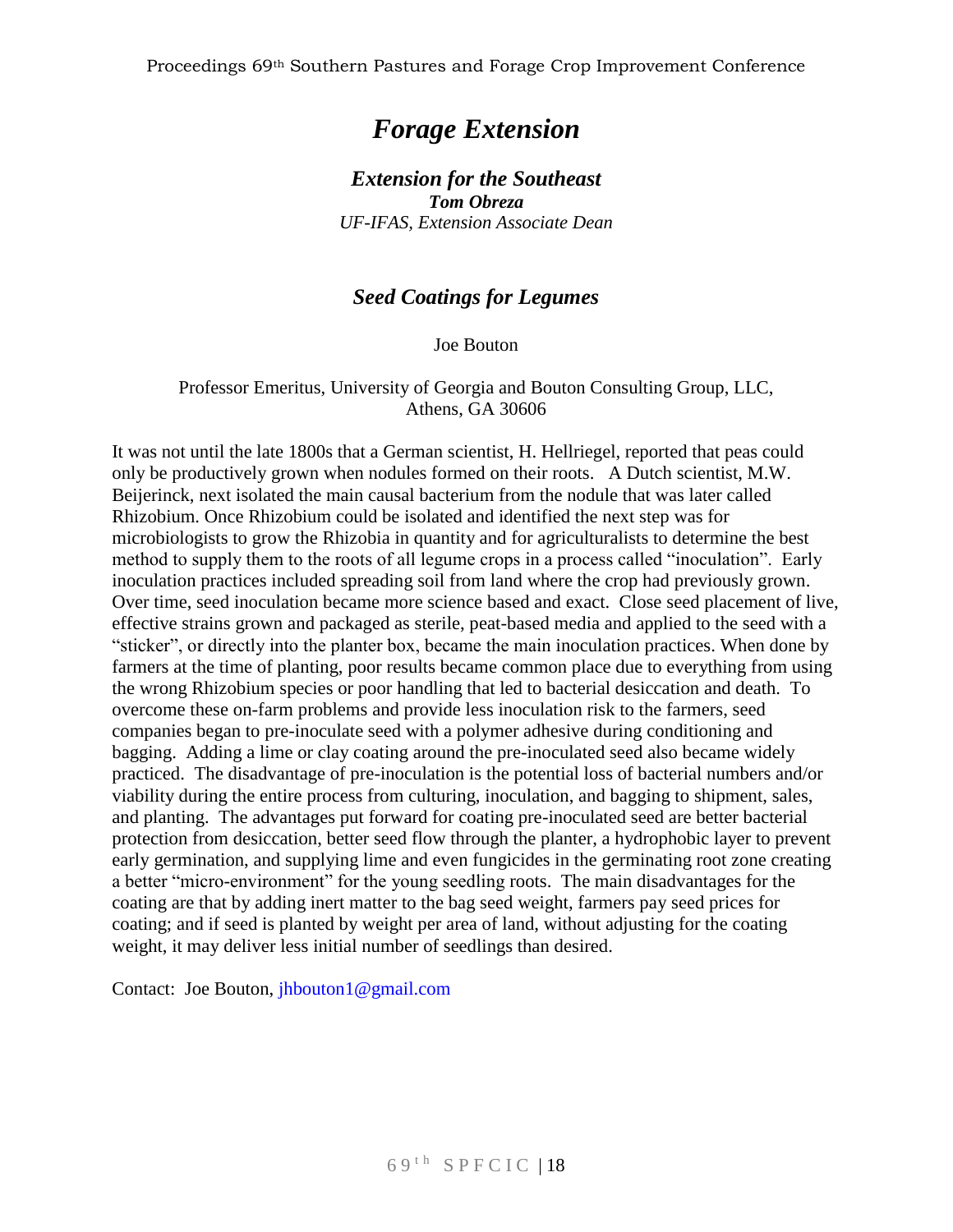## *Poster Session*

## <span id="page-19-1"></span><span id="page-19-0"></span>**Incorporation of Gray Leaf Spot Resistance into Annual Ryegrass Germplasm and Development of a Low-cost Portable Screening Approach**

Laxman Adhikari<sup>1</sup>, Chang Hyun Khang<sup>2</sup>, Kiersun Jones<sup>2</sup>, and Ali Missaoui<sup>1</sup>

<sup>1</sup> Institute of Plant Breeding, Genetics and Genomics <sup>2</sup>Department of Plant Biology University of Georgia, Athens, GA, 30602

One major challenge to the early fall establishment of annual ryegrass (*Lolium multiflorum* Lam.) in the southeast is potential outbreaks of ryegrass blast, also known as gray leaf spot, caused by the fungal pathogen *Magnaporthe oryzae* (anamorph *Pyricularia oryzae*). Currently, blast resistant cultivars are not available, and to avoid blast damage, growers resort to planting late in the fall thus reducing the production season. Incorporating "blast" resistance into ryegrass cultivars provides a durable solution to the disease and will increase the growers' ability to extend the production season of annual ryegrass. The overall objective of this research is to incorporate genetic resistance to blast in annual ryegrass germplasm and to develop genomic resources for marker-assisted selection of blast resistant cultivars. From our ongoing work, we have isolated a blast strain designated MoGA1, from a natural infection of annual ryegrass in Athens, GA and screened 147 annual ryegrass accessions from the NPGS collection. Only two accessions displayed resistance/tolerance to the pathogen. Surviving plants were polycrossed to generate a population that will undergo recurrent selection for several cycles to maximize the frequency of resistance alleles and develop a mapping population. We also have optimized a low-cost portable whole plant based inoculation and screening system amenable to high throughput. In this method, we use 120-cell trays (15 x 8) which will allow the screening of 15 different populations with 8 replications.

Contact: Laxman Adhikari, [la53359@uga.edu;](mailto:la53359@uga.edu) Ali Missaoui, [cssamm@uga.edu](mailto:cssamm@uga.edu)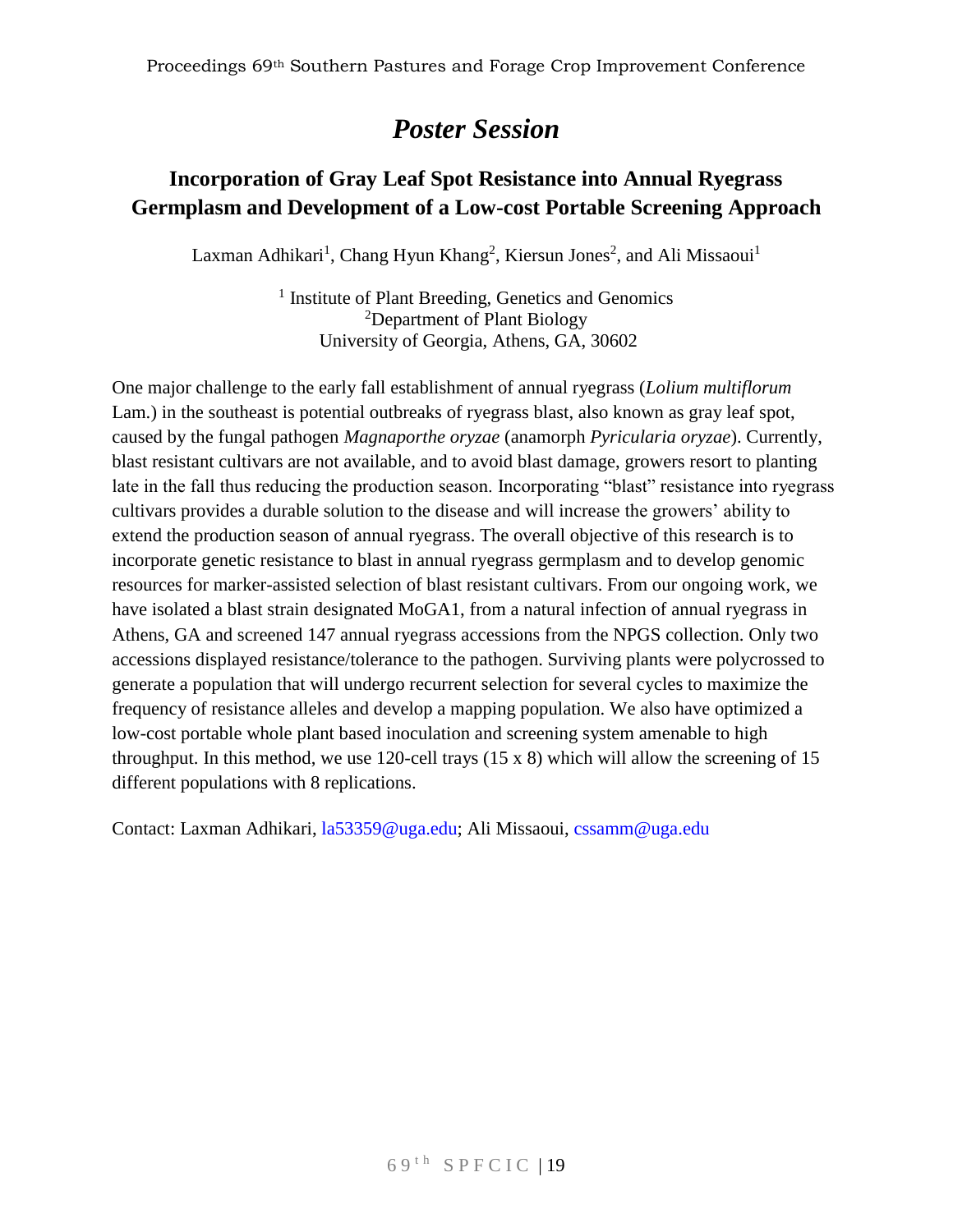## <span id="page-20-0"></span>**Impact of No-till in Cotton-sorghum Crop Rotations in a Semi-arid Environment**

Matthew E. Bean<sup>1\*</sup>, Jamie L. Foster<sup>2</sup>, and Cristine L.S. Morgan<sup>1</sup>

<span id="page-20-1"></span><sup>1</sup>Department of Soil and Crop Sciences, Texas A&M University, College Station TX  $2$ Texas A&M AgriLife Research, Beeville, TX

Conventional tillage exposes soil to erosion and is usually associated with less soil moisture and organic matter than conservation tillage. After transitioning to no-till (NT) soil organic matter and water infiltration and permeability increase; however, the integration of this tillage practice has yet to be adopted in the semi-arid regions of south Texas. The objective of this four-year study was to evaluate the effects of NT in a dryland cotton (*Gossypium hirsutum* 'DPL 1044') sorghum (*Sorghum bicolor* 'DKS 53-67') compared to conventional tillage (CT) cropping rotation system on soil moisture, bulk density, compaction (soil penetration resistance), C:N, NPK, and crop yields. The long-term goal is to determine whether increased soil moisture from NT can support the integration of forage cover crops and/or livestock into the semi-arid cropping system. This research was conducted at Corpus Christi, TX, on a Victoria clay, in a randomized block design with four replicates  $(48 \times 16 \text{ m})$  with 1-m rows spacing. Soil moisture, C:N, NPK, and compaction were measured before planting and after crop harvest in 2014 after four years of tillage treatment. Soil moisture was greater at harvest than at planting (484 mm greater precipitation during the crop growing season), but was not impacted by tillage. After four years of NT, bulk density increased by 30% compared to CT. Soil penetration resistance was greater with NT versus CT and cotton versus sorghum, but was not biologically significant. The C and N content, increased 13% and 14%, respectively, with NT. On average there was no significant difference in soil NPK between tillage practices for 2014. Tillage did not impact sorghum yield, but environment (year) did because of precipitation (yield each year was 4050, 3690, 0, and 1130 kg ha<sup>-1</sup>). Cotton performed similarly and yields were 1100, 1730, 424, and 1000 kg ha<sup>-1</sup> for 2010-2014. No-till is influencing soil; however, subsequent years of research are necessary to determine the impact of tillage practices on soil nutrients and crop yield potential in this region. Integrating legume cover crops as a subplot treatment will speed evaluation of integration of both no-till and forage cover crops in semi-arid south Texas.

Contact: Matthew Bean, [matthew.bean@ag.tamu.edu](mailto:matthew.bean@ag.tamu.edu)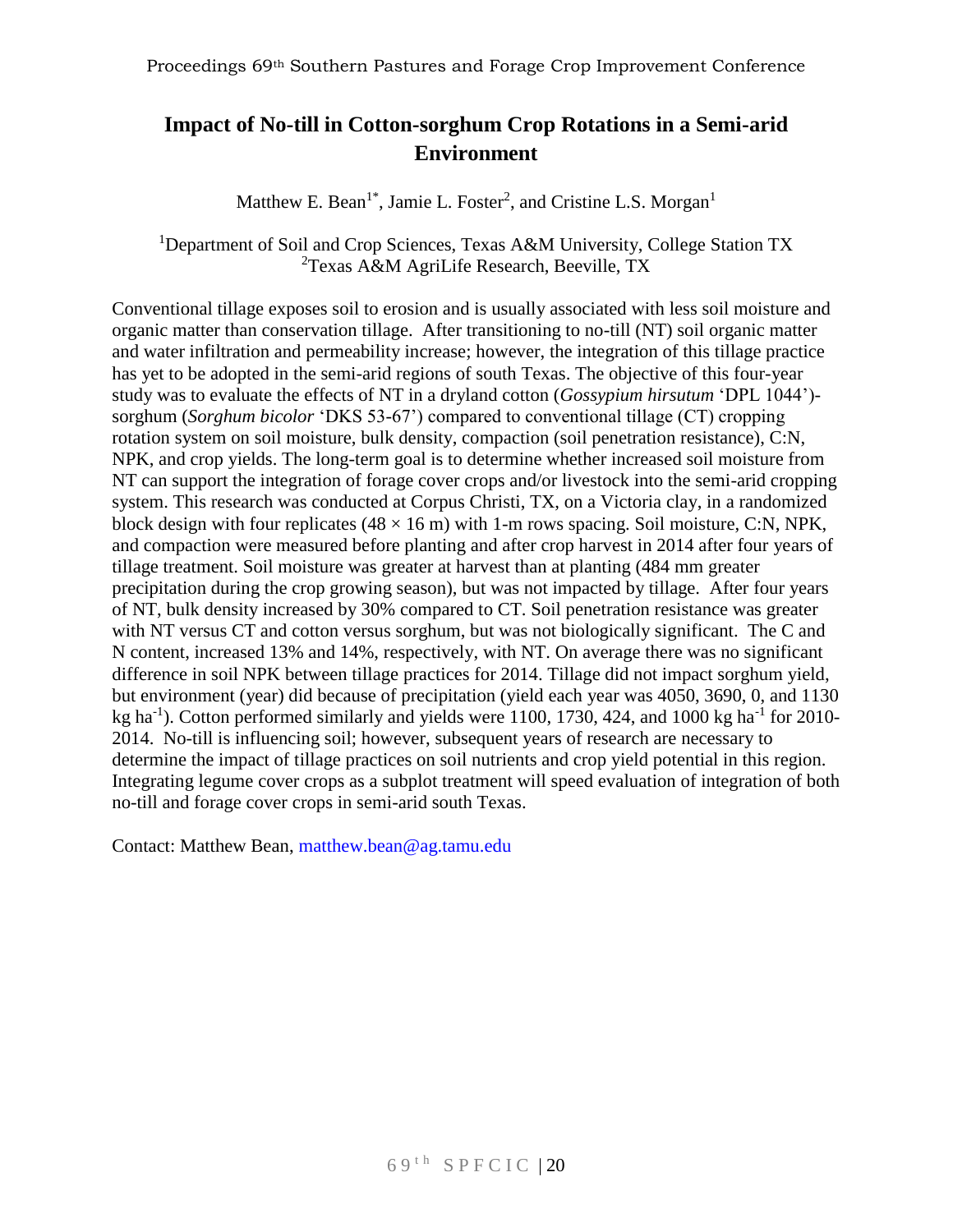## <span id="page-21-0"></span>**Evaluation of Cool-season Forages to Improve Nutrient Management, Forage Productivity and Quality for Southeastern Dairies**

<span id="page-21-1"></span>Ann Blount<sup>1</sup>, Cheryl Mackowiak<sup>1</sup>, Jose Dubeux<sup>1</sup>, Nicolas DiLorenzo<sup>1</sup>, Ali Babar<sup>2</sup>, Mary Sowerby<sup>3</sup>, Elena Toro<sup>3</sup>, Courtney Davis<sup>4</sup>, Bill Smith<sup>5</sup>, and Ted Henderson<sup>6</sup>

<sup>1</sup>North Florida Research and Education Center, University of Florida, Ouincy and Marianna, FL <sup>2</sup>Agronomy Department, University of Florida<sup>2</sup> <sup>3</sup> Suwannee County Extension, University of Florida, Live Oak, FL <sup>4</sup>Okeechobee County Extension, University of Florida, Okeechobee, FL <sup>5</sup> Syngenta, Union, KY <sup>6</sup> Shenandoah Dairy, Live Oak, FL

Our goal has been to breed for and evaluate seasonal production, forage quality and environmental attributes of cool-season forages in the southeastern U.S. Specifically, evaluating advanced breeding lines of cool-season grass forages targeting both confinement and grazing dairies. This has been successful because it has allowed us to develop and screen forages directly on-farm, across a wide-range of soil and environmental conditions under a variety of producerrun-management systems. Replicated trials of advanced oat, triticale, rye and ryegrass breeding lines have been tested annually on dairy farms in South Georgia, north, central and south Florida. Disease, insect, growth habit, forage production and quality have been evaluated at each of these locations. Annual demonstrations have been planted of side-by-side comparisons (typically 20- 30 varieties) of oat, triticale, rye and ryegrass varieties to offer producers a chance to see how well commercial varieties perform at these locations and under "real-world" management. Field days and site visits are common at each location. On-farm testing of advanced forage breeding lines has led to the release and co-release of four new forage oat varieties, "Horizon 201", "RAM LA 99016", Legend 567", and a new released oat-"FL0720". The tetraploid ryegrass, "Earlyploid", also released by UF, was developed specifically for dairies, as it was developed under dairy effluent fertigation. Three triticale varieties, "Trical 342", "Monarch", and "FL01143" awnless triticale also were developed for cool-season silage crop production for our southern dairies. The efforts from this research and extension outreach aids us with proof-ofconcept for dairy BMPs and in making cool-season forage recommendations for Southeastern dairy operations.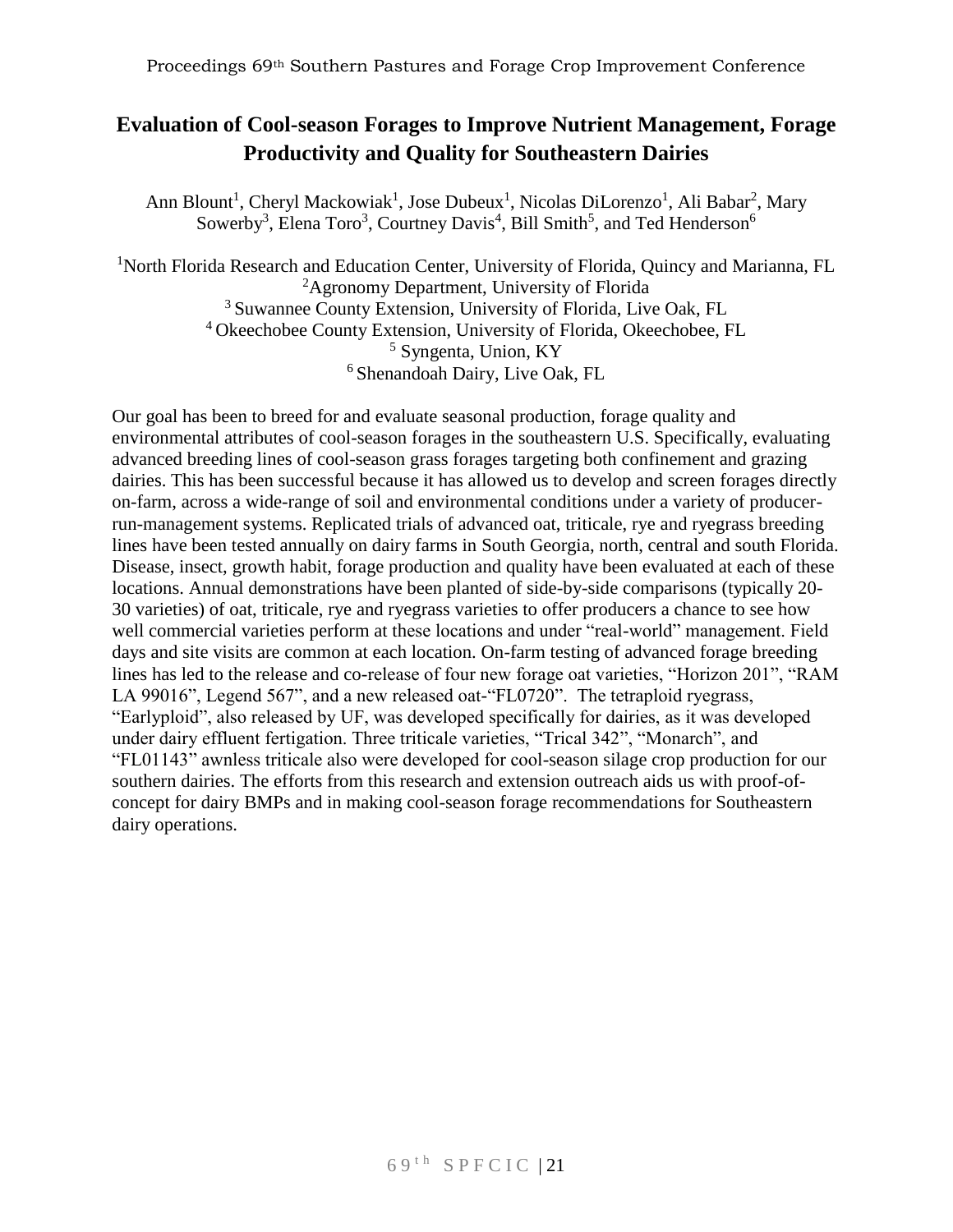## **Poultry Litter Use in Forage Systems**

Greg Flint and Rocky Lemus

## Department of Plant and Soil Sciences, Mississippi State University

<span id="page-22-1"></span><span id="page-22-0"></span>Poultry litter (PL) has long been recognized as a useful source of fertilization in both forage and crop land. Forage and livestock producers have adopted the use of PL as a nitrogen source in hay and grazing land. When using PL as a fertilizer, it is important to follow the same basic steps that are used when selecting any fertilizer and rate. Testing the PL for nutrient value is considered the first step in determining the correct rate of application based on soil test recommendations and crop requirements. However, the use of PL is not a viable source of N due to the organic status of the nutrient. N is only available for plant uptake in the inorganic state. Organic N must be mineralized into inorganic N before becoming plant available. Mineralization of organic N is performed by soil microbes and is affected by temperature, soil moisture and soil pH, among other factors. Therefore, the timing of PL application is critical. The application of PL to meet nitrogen requirement of the grasses means more phosphate (P) added to the soil than the plants use. Although over 90% of the P in the litter is available for plant uptake, approximately 13% of the phosphorus in PL is water soluble. P solubility can create an opportunity for P loses through runoff, making PL applications based on P needs a recommended management practice. Proper application of PL requires a nutrient management plan. A nutrient management plan is essentially a collection of best management practices (BMP) that assures the appropriate use of PL to provide the crop the necessary nutrients and decreasing the effect on the environment. A key component of a proper nutrient management plan includes soil testing to determine nutrient load. Another BMP is to not apply PL in excess of 3 tons per acre which will increase P and K in the soil. In this case study a forage production system included grazing pasture and hay production paddocks. The amount of nutrients in the system was evaluated for three consecutive years to determine overloading in the soil of P and K. In the hay production system, the P load was kept lower, compared to the grazing paddocks, due to the removal of dry matter biomass, but levels where still kept high due to the constant use of PL. The same was seen with the K levels over the course of the three years. In order to mitigate future nutrient overloading alternatives such as alternating the use of PL and a commercial fertilizer source for N can be implemented. Another practice would be to apply the PL to meet the P needs for the forage based on the soil test and to use commercial fertilizer to meet the N crop requirement. Using BMP's can help reduce the impact on the environment with the excess P in the soil.

Contact: Greg Flint, [GFlint@pss.msstate.edu](mailto:GFlint@pss.msstate.edu)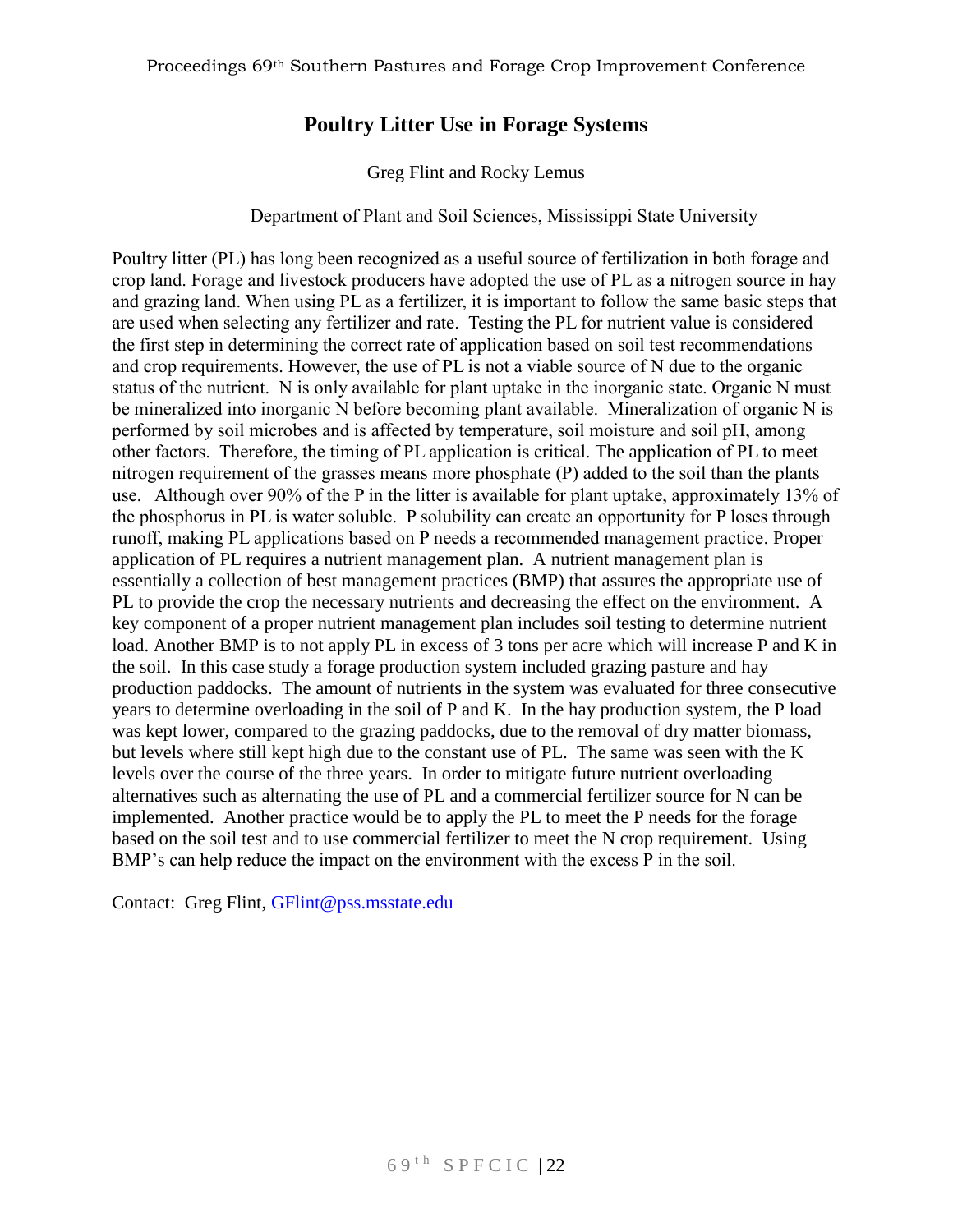## <span id="page-23-1"></span><span id="page-23-0"></span>**Wasteland Recovery Utilizing Alfalfa and Ryegrass as Cover Crops – a Case Study in Central South Florida**

Gamble<sup>1</sup>, J.H. Walter<sup>2\*</sup>, Y.C. Newman<sup>3</sup>

<sup>1</sup> Extension Agent, Volusia County <sup>2</sup> Extension Agent, Brevard County, Newman <sup>3</sup>Extension Forage Specialist, UW-River Falls

High pH shell borrow pits exist throughout coastal Florida, which hinder establishment of bahiagrass and favor the invasive nature of cogongrass/smutgrass. This case study area had three unsuccessful landowner attempts to establish bahiagrass. These 20 acres presented with 95% coverage of well-established cogongrass/smutgrass mix due to unfavorable soil conditions for bahiagrass. Mechanical treatment of cogongrass/smutgrass combined with planting of annual crops tolerant of high pH may provide high value forages while suppressing invasive grass weeds.To gain insight through a case study about the use of high value crops such as alfalfa and ryegrass, either grazed or mechanically harvested in high pH wasteland to reduce cogongrass and smutgrass infestations. A 20 acre field, which was over-burden from a shell borrow-pit infested with cogongrass and smutgrass was used for this case study. Soil was calcareous with a pH of 7.3. UF/Extension recommended experimentally planting forages adapted to high pH to utilize the otherwise wasteland. The field was disked 3 times, starting September 2014. One month was allowed for green up between diskings in an effort to reduce stored rhizome carbohydrates and to dry out plant material. Following land preparation, a combination of Alfalfa 805 and Oregon ryegrass was broadcast seeded at 15 and 25 lbs/acre, respectively, and roller packed on December 1, 2014. Fertilizer application of 300 lbs/acre of 10-10-10 was delayed until March 1, after alfalfa established to minimize competition by ryegrass and cogongrass/smutgrass. Complete field high-value forage coverage occurred within 6 weeks of planting with a 75:25 alfalfa/ryegrass ratio. Grazing commenced March 1, with a stocking rate of 2 acres per 1 cow/calf unit to maintain thick stand density. Neither cogongrass or smutgrass bloomed, which is typical flowering response for these weeds during March. Re-sprouting has not yet been observed. The landowner stated it is the first time they have been able to utilize the 20 acres in a productive capacity. Alfalfa/ryegrass mixes as evidence in this case study may be a methodology minimizing invasive species vegetation utilizing unproductive, high pH over-burden sites for the production of high quality forage for livestock.

Contact: Joe Walter, [jwalter@ufl.edu](mailto:jwalter@ufl.edu)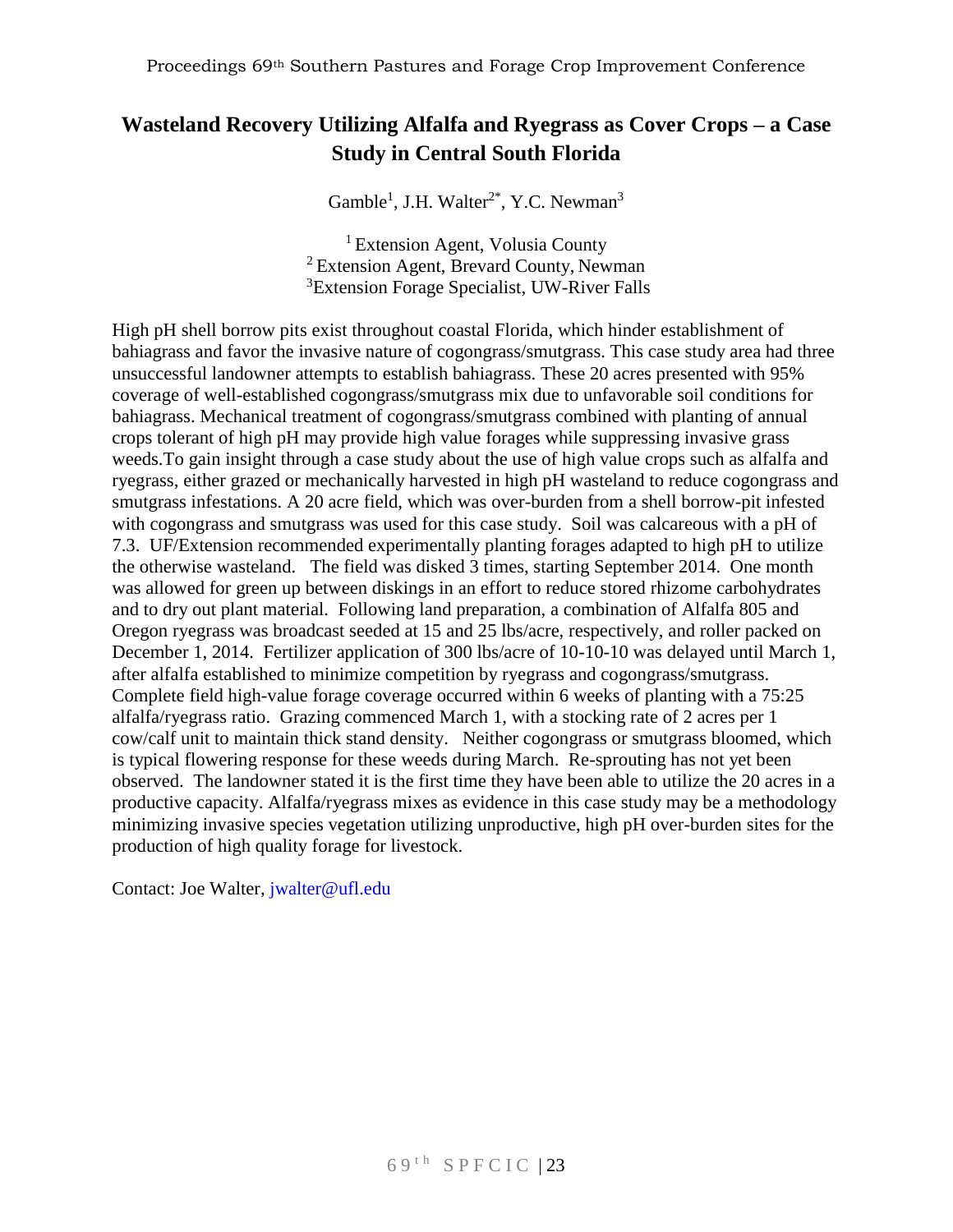## <span id="page-24-1"></span><span id="page-24-0"></span>**Early Spring Herbicide Application on Bermudagrass Forage Yield and Quality**

Kun-Jun Han and E.K. Twidwell

LSU School of Plant, Environmental and Soil Sciences 104 M.B. Sturgis Hall, Baton Rouge, LA 70803

Bermudagrass [*Cynodon dactylon* (L.) Pers] is a highly productive warm-season perennial grass that is commonly grown for hay in the southeast region of the USA. Bermudagrass has the potential to produce high quality hay, but the presence of winter annual grassy and broadleaf weeds in the spring months can often diminish the forage quality of the first cutting of bermudagrass hay. A management strategy used by bermudagrass hay producers to control these weeds is to make herbicide applications in the spring (February or March) when bermudagrass is still in a dormant state. The objective of this study was to evaluate five herbicide treatments on the forage yield and quality of bermudagrass. Herbicide treatments evaluated included Pastora (1 or 1.5 oz/acre); Glyphosate (11 oz/acre); Plateau (4 oz/acre) and Journey (10.6 oz/acre). Treatments were applied in mid-February of 2013 and 2014. Herbicide treatments were applied using a  $CO_2$ -powered backpack sprayer with an 8 ft boom and calibrated to deliver 15 gallons/acre. A control with no herbicide treatment applied was also included. A hayfield with a ten-year old stand of 'Sumrall 007' bermudagrass was used as the test site. Plot size was 8 ft x 25 ft and replicated four times in a randomized complete block design. Each treatment plot was separated by an 8 ft wide buffer plot to aid in minimizing herbicide drift during application. Before the herbicide treatments were applied in each year, an inventory of the test site indicated weed populations of Carolina geranium (*Geranium carolinianum* L.), dandelion (*Taraxacum officinale* G.H. Weber in Wiggers), curly dock (*Rumex crispus*), annual ryegrass (*Lolium multiflorum* L.) were the dominant species present, while smaller amounts of common vetch (*Vicia sativa* L.) and white clover (*Trifolium repens* L.) were also present. Herbicide treatment had no effect on total forage yield across the three harvests. Dry matter digestibility and crude protein content were affected by herbicide treatment and harvest. Results suggest that early spring herbicide treatments may be beneficial in improving pure stand bermudagrass yield but may not be beneficial in total forage yield and its feed value.

Contact: Kun-Jun Han, [Khan@agcenter.lsu.edu](mailto:Khan@agcenter.lsu.edu)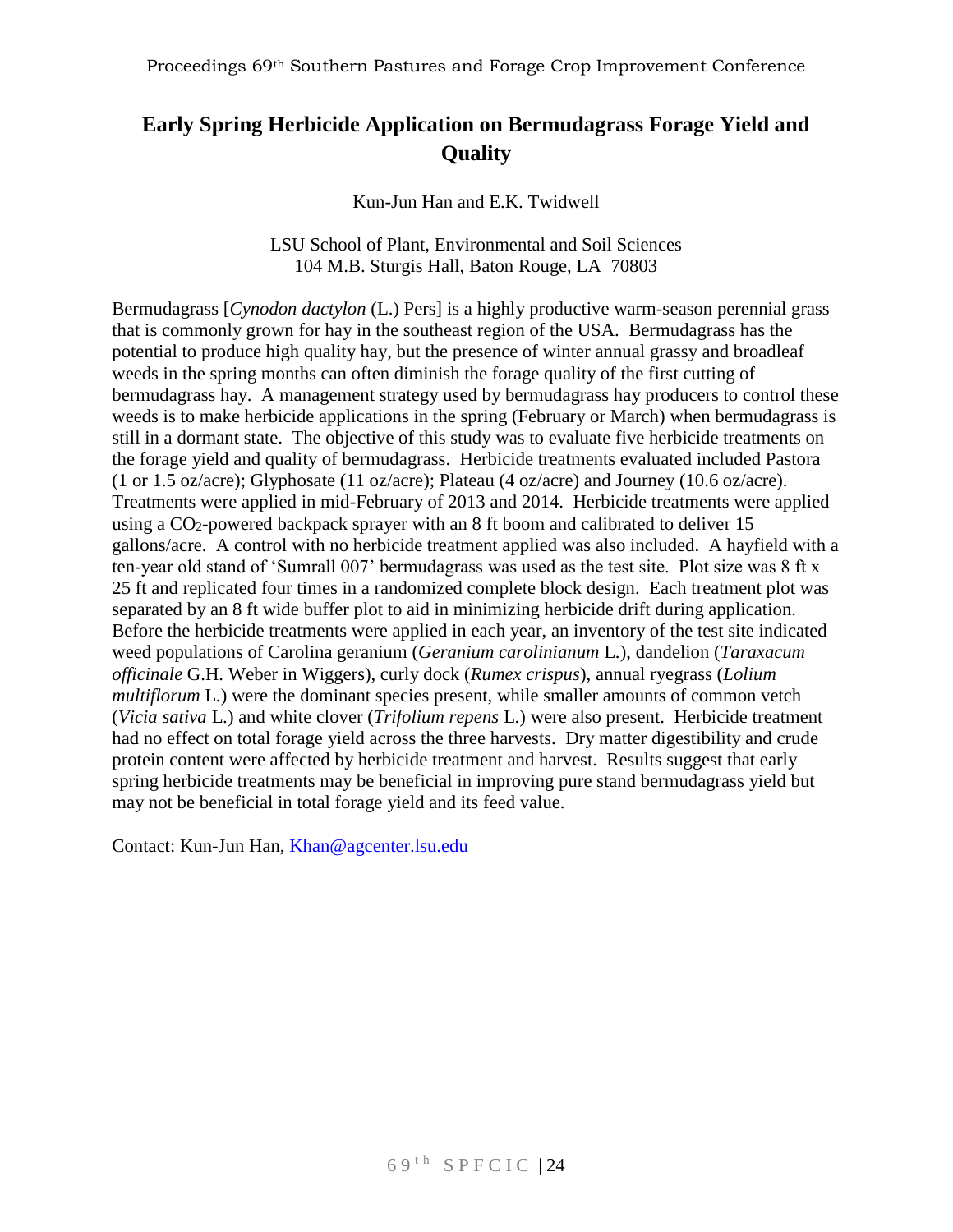## <span id="page-25-1"></span><span id="page-25-0"></span>**Evaluation of Legume Cover Crop and Seedbed Preparation Impact on Sweet Sorghum Productivity**

K. J. Han<sup>1</sup>, M. W. Alison<sup>2</sup> and D. Day<sup>3</sup>

<sup>1</sup>School of Plant, Environmental & Soil Science, LSU <sup>2</sup>LSU AgCenter Macon Ridge Research Station <sup>3</sup>LSU AgCenter Audubon Sugar Institute

Sweet sorghum (*Sorghum bicolor (L.) Moench*) is currently recognized throughout the world as a highly promising bioenergy crop. Optimization of production systems and management practices for sweet sorghum have not been fully developed for the USA, although sporadic research efforts during recent decades have provided some insights into production of sweet sorghum primarily for fermentable sugar production. Field plot experiments were conducted at northern and southern regions in Louisiana to assess biomass and sugar yield responses to different seedbed preparation and nitrogen sources such as commercial nitrogen fertilizer, crimson clover (*Trifolium incarnatum*) or hairy vetch (*Vicia villosa*). The legumes were planted in appropriate plots in late October or early November. The experiment at each location was arranged in a split plot design with four replications. Minimum tillage and conventional tillage were whole plots and the nitrogen sources were arranged as sub-plots. The cultivar Dura Sweet was planted at rates of approximately 6 seeds per 12 inches of row in mid to late April. Soils were a Tangi silt loam (fine-silty, mixed thermic Typic Fragiudult) at the Southeast Research Station and a Gigger silt loam (fine-silty, mixed, thermic Typic Fragiudalf) at the Macon Ridge Research Station. Plots of each experimental unit consisted of 4 rows with 36 or 40 inches interrow spacing. Legumes in both tillage systems and all minimum tillage plots were treated with glyphosate (N-(phosphonomethyl) glycine) herbicide approximately 2 weeks prior to sweet sorghum planting and at planting. At each experimental site, atrazine (2-chloro-4, ethylamino-6 isopropylamino-1,3,5-triazine) was applied at the rate of 1 lb acre<sup>-1</sup> for weed control immediately after planting. When sweet sorghum seedlings were 6 to 8 cm tall, atrazine and metolachlor (2 chloro-N-(2-ethyl-6-methylphenyl)-N-(2-methoxy-1-methylethyl) acetamide) herbicides were applied at the rate of  $1$  lb acre<sup>-1</sup> to provide additional weed control. Clover and hairy vetch biomass was measured and samples were analyzed to determine available nitrogen from the cover crops. Accumulated nitrogen from legume biomass ranged from 99 to 110 lbs acre<sup>-1</sup>. Both sweet sorghum biomass and sugar yield responses were obtained. Total sweet sorghum biomass, juice production, and bagasse yield from legume or commercial nitrogen fertilizer treatments were greater than the productivity from non-N treated sweet sorghum. Enhancement of total sugar production was realized from the  $100$  lbs acre<sup>-1</sup> commercial nitrogen application and from the two legume treatments. The yield difference obtained from minimum or conventional tillage was not consistent. Results indicate legume cover crops can provide the nitrogen and minimum tillage can be utilized in sweet sorghum production systems.

Contact: Kun-Jun Han, [Khan@agcenter.lsu.edu](mailto:Khan@agcenter.lsu.edu)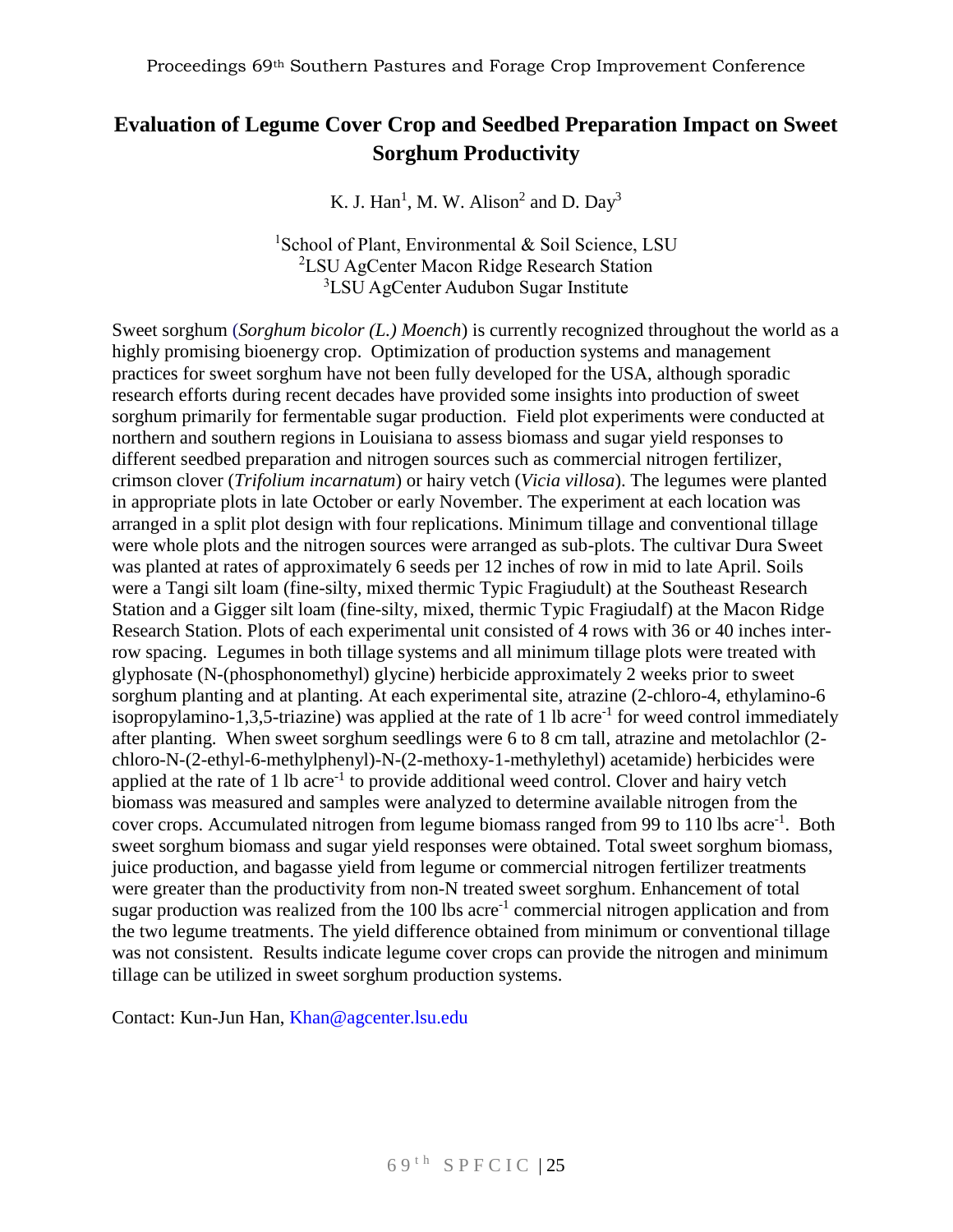## <span id="page-26-1"></span><span id="page-26-0"></span>**Year-Round Beef Cattle Grazing Systems in the Southern Great Plains**

Sindy M. Interrante\*, Jimmy D. Stein, Penny M. Sparks, and Twain J. Butler

The Samuel Roberts Noble Foundation, 2510 Sam Noble Pkwy., Ardmore, OK

Year-round grazing by beef cattle (*Bos* spp.) is an attractive option for producers interested in reducing costs associated with purchased feed and increasing flexibility when purchasing cattle. However, research is limited on forage species that are compatible in grazing systems in the Southern Great Plains of USA. The objective of this research was to evaluate different cool- and warm-season forage species in beef cattle grazing systems in Ardmore, OK in 2013-14, with the goal of achieving 365 days of pasture grazing. Paddock (2 acre) treatments were 1) NF101 wheat (*Triticum aestivum* L.) followed by NFCG07-1 crabgrass [*Digitaria sanguinalis* (L.) Scop.], 2) 'Bulldog 505' alfalfa (*Medicago sativa* L.), 3) 'Flecha' tall fescue {*Festuca arundinacea* Schreb. [syn. *Schedonorus arundinaceus* (Schreb). Dumort]} fertilized with 100 lb N acre<sup>-1</sup>, 4) alfalfatall fescue, and 5) alfalfa-tall fescue-'Commander' chicory (*Cichorium intybus* L.). There was no difference in steer average daily gain (average  $2.1$  lbs  $d^{-1}$ ) among the treatments, indicating that all these systems have very high nutritive value and potential for stocker production in the region. There were more grazing days (242 d) associated with the wheat-alfalfa-crabgrass system, but the wheat-crabgrass system had the most grazing days acre<sup>-1</sup> and gain acre<sup>-1</sup> (365 d) acre<sup>-1</sup> and 795 lbs acre<sup>-1</sup>, respectively). Based on this first year of data, utilizing wheat, alfalfa, and crabgrass in a beef cattle grazing system offers a promising option for producers interested in year-round grazing. This research will continue for at least two additional years, and will include nutritive value and economic analyses to identify the optimal system.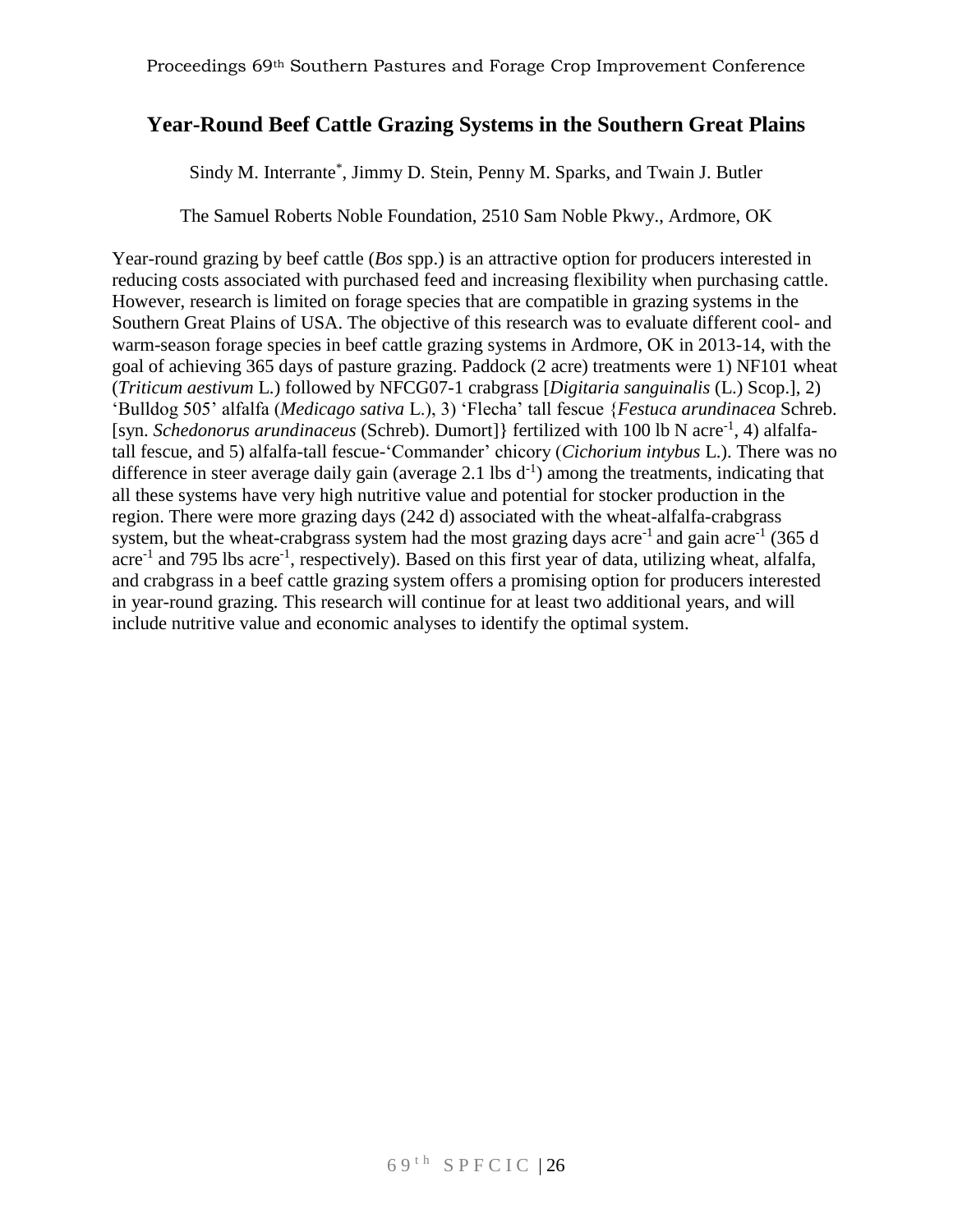## <span id="page-27-1"></span><span id="page-27-0"></span>**The "Forage Focus Webinar Series:" A Web-based, Interactive Learning Opportunity Focused on Forage Related Material**

Johnson, J.M., M.K. Mullenix, and K. L. Flanders

Auburn University, Auburn, Alabama

The realization that we are transitioning into a society which obtains information in a less traditional format has become apparent in Extension. Through the utilization of social media applications, the internet, educational webinars, and short instructional videos, we are able to disseminate applicable forage management information to a broader multi-generational audience quickly. This is consistent with the long standing practice of Extension provide science-based information to the public in readily accessible formats. The "Forage Focus Webinar Series" began as a trial run in 2013 as a way to offer seminars on timely forage related topics, in an interactive web-based meeting, with access free to all entities public, private, and producer. The webinars are focused on addressing production problems and management techniques and combine the expertise of a number of ACES Extension Specialists. Archive videos are posted online for later access. In 2013 six webinars were held at sporadic times throughout the year. Web-based analytics from Oct.  $11 - Dec.$  31, 2013 indicated the webinars page to be the 9<sup>th</sup> ranked page on the [www.alabamaforages.com](http://www.alabamaforages.com/) website. In 2014 the "Forage Focus Webinar Series" became a regular program as a result of the previous year's success. Webinars are offered the second Wednesday of each month at 10:00 am CDT. Information, schedules, connection information, and archive videos are posted online at [www.alabamaforages.com.](http://www.alabamaforages.com/) The 2014 series consisted of 7 webinars covering a wide variety of forage related topics. Webtrend analytics from Jan.  $1 - Dec. 31$ , 2014 reported the 2014 Webinars page ranked as the  $2<sup>nd</sup>$  highest page with 565 total visits and 631 views. The Webinars entry page ranked 5<sup>th</sup> with 411 visits and 468 views, and the 2013 webinar archive page had 200 visits and 216 views. Results of webbased analytics suggest that the use of interactive webinars can increase impact and visibility of forage related educational information through either live viewing of programs or through archived posts. Extension educators can successfully increase the reach of research-based educational information through online lecture-based programming.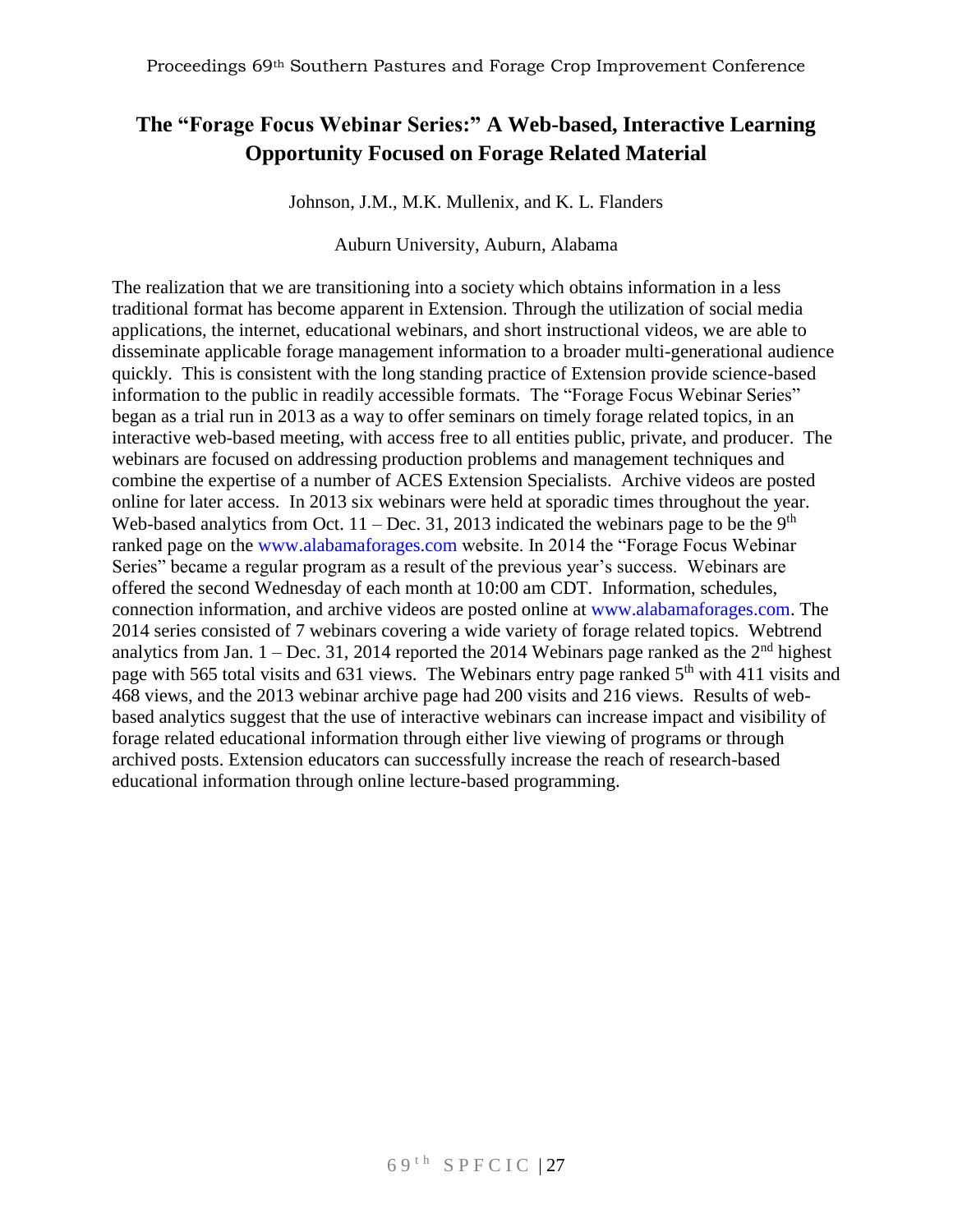## <span id="page-28-0"></span>**Residual Effect of Herbicides used in Pastures on Clover Establishment and Productivity**

<span id="page-28-1"></span>A.S. Laird<sup>1</sup>, J.L. Griffin<sup>2</sup>, D.K. Miller<sup>1</sup>, E.K. Twidwell<sup>2</sup>, M.W. Alison<sup>1</sup> and D.C. Blouin<sup>3</sup>

<sup>1</sup> Macon Ridge Research Station, LSU AgCenter, Winnsboro, LA ² School of Plant, Soil and Environmental Science, Louisiana State University, Baton Rouge, LA ³ Experimental Statistics Department, Louisiana State University, Baton Rouge, LA

Field experiments were initiated in 2013 to evaluate residual effects of PastureGard®, Grazon P+D®, Grazon Next®, Cimarron Max® and 2,4-D herbicides on establishment and growth of ball (*Trifolium nigrescens* viv.) and white (*Trifolium repens* L.) clovers. Herbicides were applied at the full recommended rate in July and clovers were planted in October, November, and March. Experiment sites were in Winnsboro, LA and St. Joseph, LA. Soils were a Gigger silt loam at Winnsboro, LA and a Commerce silt loam at St. Joseph, LA. Experimental design was a randomized complete block with factorial arrangement of clovers, herbicides and planting dates replicated four times. Stands were evaluated quantitatively by counting emerged seedlings and also visually rated periodically. Yield measurements were taken once from each planting date treatment. Proc mixed of SAS was used for statistical analyses with clover, herbicide, planting date, and rate considered fixed effects while location and block were considered random effects. Tukey tests were used to compare means at the 0.05 level of significance. For October planting, averaged across clovers, ground cover for GrazonNext® and Grazon P+D® were less than for the nontreated. For the March planting, ground cover for all herbicides was equivalent to the nontreated. Averaged across clover species and planting date, GrazonNext® was the only herbicide treatment to exhibit a reduced stand rating 2 to 3 mo after planting. GrazonNext<sup>®</sup> and Grazon P+D® had fewer living seedlings after emergence. Only GrazonNext® resulted in yield reduction compared to the nontreated. Results indicate Cimarron Max®, 2,4-D and PastureGard® may all be applied in early summer without hampering establishment of fall planted clovers. When used for summer weed control, GrazonNext® and Grazon P+D® will detrimentally impact clover establishment in the fall. Ball clover appears to be more sensitive to herbicides than white clover.

Contact Suzanne Laird, [slaird@agcenter.lsu.edu](mailto:slaird@agcenter.lsu.edu)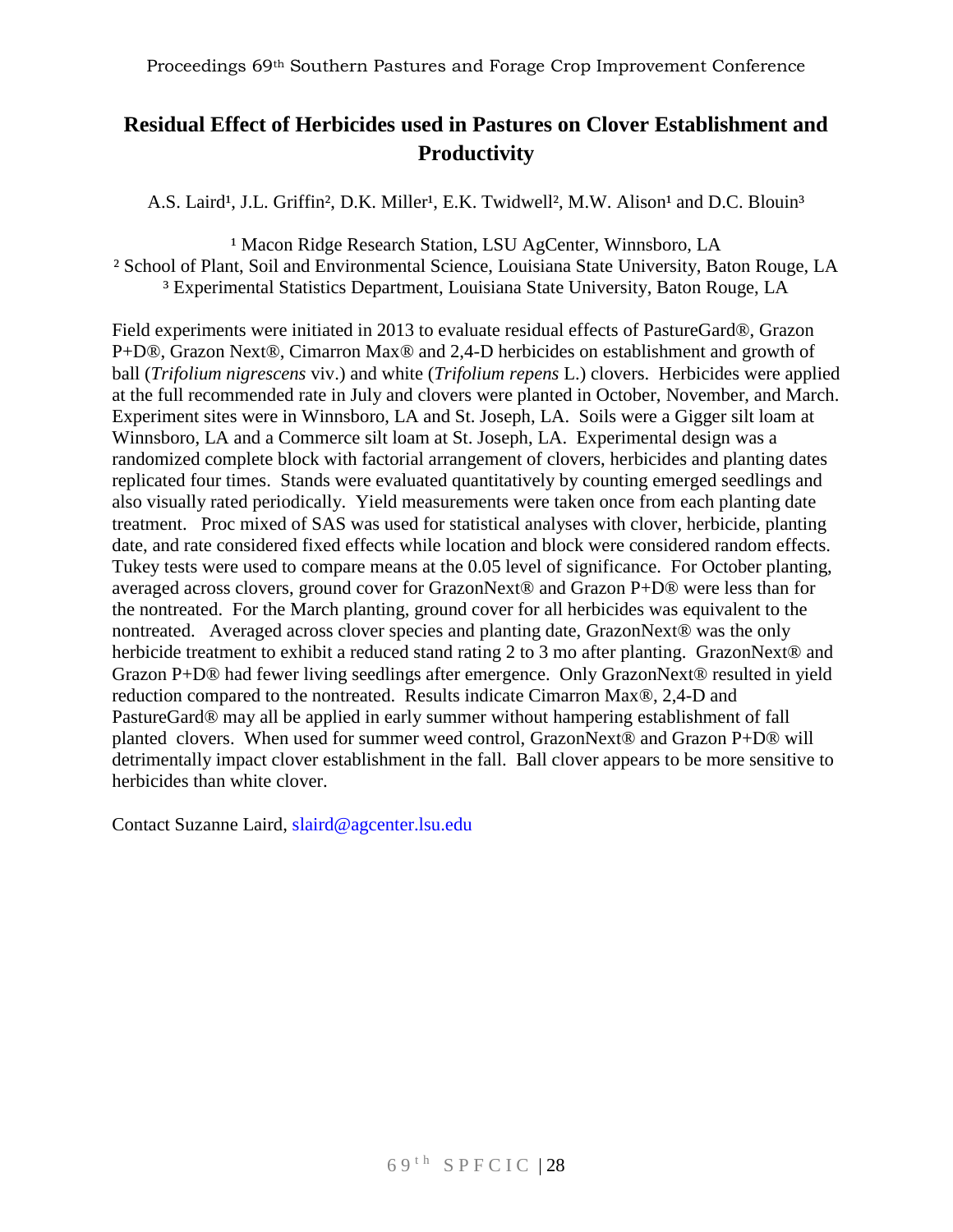## <span id="page-29-1"></span><span id="page-29-0"></span>**Delivery of Beef-Forage Educational Information in Alabama through Web-Based Platforms**

Mullenix, M. K., and J. M. Johnson

Auburn University, Auburn, AL

Given the changing generation of Extension professionals and clientele in Alabama, the Alabama Forages and Alabama Beef Systems Extension Programs have launched several web-based tools for disseminating forage management and beef cattle-related information to clientele including websites, Facebook, and Twitter accounts. The websites [www.alabamaforages.com](http://www.alabamaforages.com/) and [www.alabamabeefsystems.com](http://www.alabamabeefsystems.com/) serve as a host for Extension-related publications, fact sheets, current events, and decision tools related to forage management in Alabama. A WebTrends analysis was conducted from August 2014 through February 2015 to evaluate the use of these websites to enhance the reach of research-based information to clientele. Social media metrics from Facebook were assessed from this same time period to determine the efficacy of integrating these platforms into website outreach plans. The total number of visitors was 7,529 for Alabama Forages and 2,310 for the Alabama Beef Systems website during this time period. Currently, the Forage Focus and AL Beef Systems pages have achieved 461 and 368 organic likes, respectively, on Facebook, and 337 and 232 followers on Twitter, respectively. Three forage fact-sheet publications with links to these host sites were posted to these social media platforms between August 2014 and February 2015. Publications focused on timely information related to collecting forage samples for laboratory analysis, grazing methods, and forage management strategies during cold weather, with an average number of 175 views according to WebTrends. Average reach of these resources was 327 organic followers and 25 individual post clicks on Facebook during this time period, indicating a broadening reach of forage-related information to clientele by using this platform. Topic areas were also posted to Twitter, and had an average of 90 impressions across these publications. Thus, creation of Facebook and Twitter accounts for each program has increased traffic driven to these websites through the use of embedded links. Results of web-based analytics suggest that the use of content-specific websites and social media can increase impact and visibility of forage and beef cattle management practices in Alabama. Extension educators can successfully increase the reach of research-based educational information through online-based programming.

Contact: Kim Mullenix, [mullemk@auburn.edu;](mailto:mullemk@auburn.edu) 334-844-1546; 303A Upchurch Hall Auburn University, AL 36849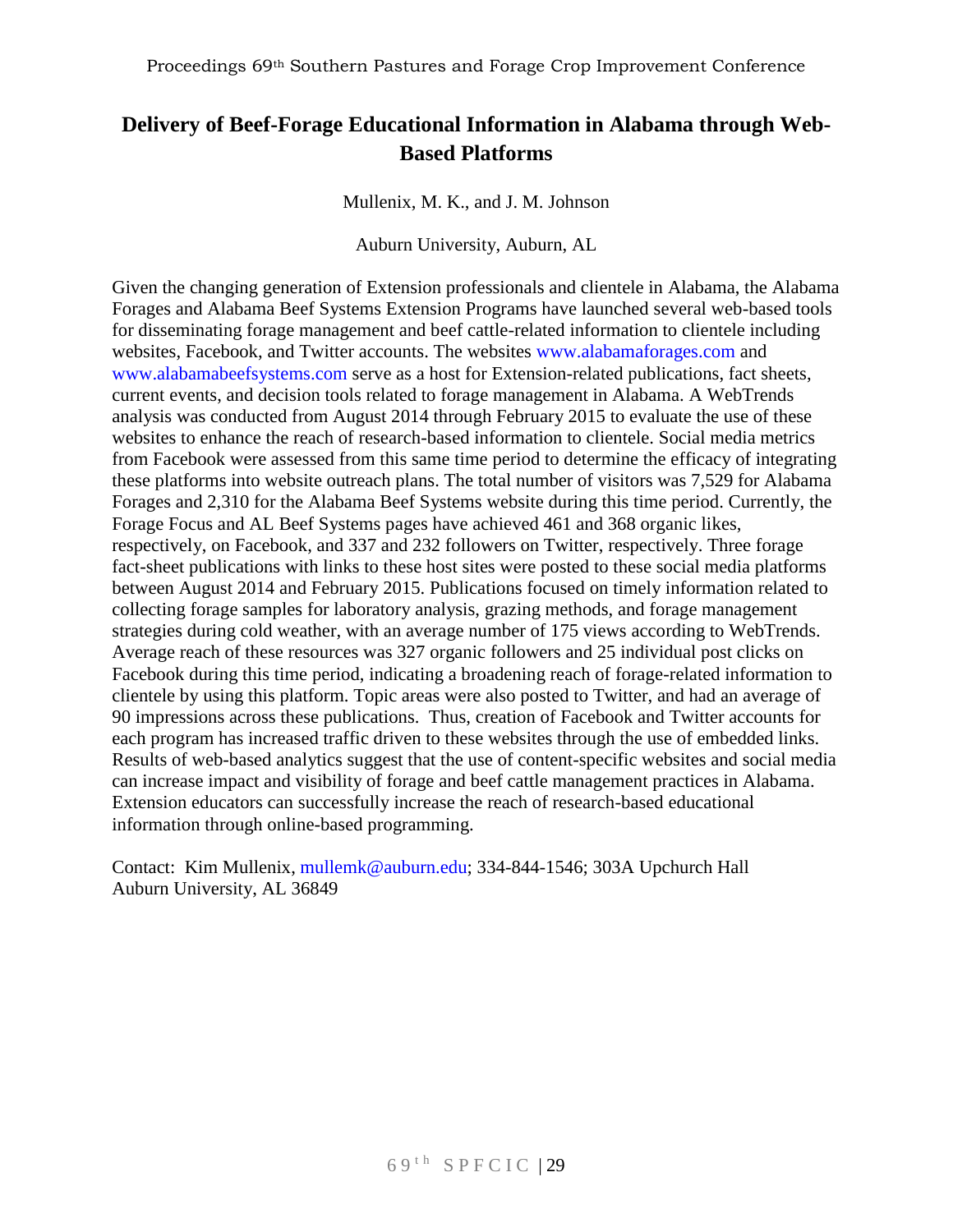## <span id="page-30-1"></span><span id="page-30-0"></span>**Effects of Cattle Diets on Nutrient Concentrations in Fecal Patches and Runoff from Small Plots**

D. Philipp, B. Haggard, A. Sharpley, M. Savin, T. Simmons, and R. Rhein

## Division of Agriculture, University of Arkansas

High concentrations of N and P in cattle feces stemming from supplemental feed may lead to elevated nutrient levels in runoff. To evaluate nutrient concentrations in artificially induced runoff events, we obtained feces from a previously conducted intake experiment comprised of the following diet treatments: bermudagrass hay (HAY); soybean hulls (LSH); dried distiller's grain (LDG); and an iso-energetic mixture of LSH and LDG (MIX). Average N and P concentrations (%) in feces resulting from each diet were, respectively: HAY (2.4, 0.6), LSH  $(4.3, 0.5)$ , LDG  $(3.4, 1.5)$ , and MIX  $(3.0, 1.8)$ . Fecal material was stored in a freezer at -4 $\textdegree$ F until being thawed in a refrigerator at 39°F prior to plot application in form of round patties with a diameter of 12 inches and a weight of 4.85 lbs. Plot size was  $7 \times 3.5$  feet. Rain at 2.75 inches/h was applied immediately after feces application (D0) and again after 2 and 7 d on the same undisturbed fecal patch. Ensuing runoff was collected each time after 30 min of rain from the lower end of the plots at a distance of 56 inches away from the fecal patch. Concentrations of N in runoff water were similar for all diet treatments (6.2-6.3 mg/L) except hay (3.8 mg/L; P<0.05). Diet treatments did not interact (P>0.05) with time of rain. Rain application on d 7 resulted in higher (P<0.05) N concentration (6.9 mg/L) than on D0 or d 2 (5.3 and 4.7 mg/L, respectively); no differences between the first two rain applications were observed. Similar to N, P concentrations were independent  $(P<0.05)$  of time of rain application, but both LDG and MIX (~2.0 mg/L) were higher (P<0.05) than HAY and LSH (0.9 and 1.1 mg/L, respectively). In comparison to N, P concentration in runoff after D0 was higher (2.1 mg/L) than on d 2 or d 7 (1.3 and 1.2 mg/L, respectively). Proportions of N and P in fecal patches and runoff followed closely those in diets, but results do not allow speculation regarding the ultimate quantity of edge-of-field losses of these nutrients.

Contact: Dirk Philipp, [dphilipp@uark.edu;](mailto:dphilipp@uark.edu) AFLS B114 1, University of Arkansas, Fayetteville, AR 72701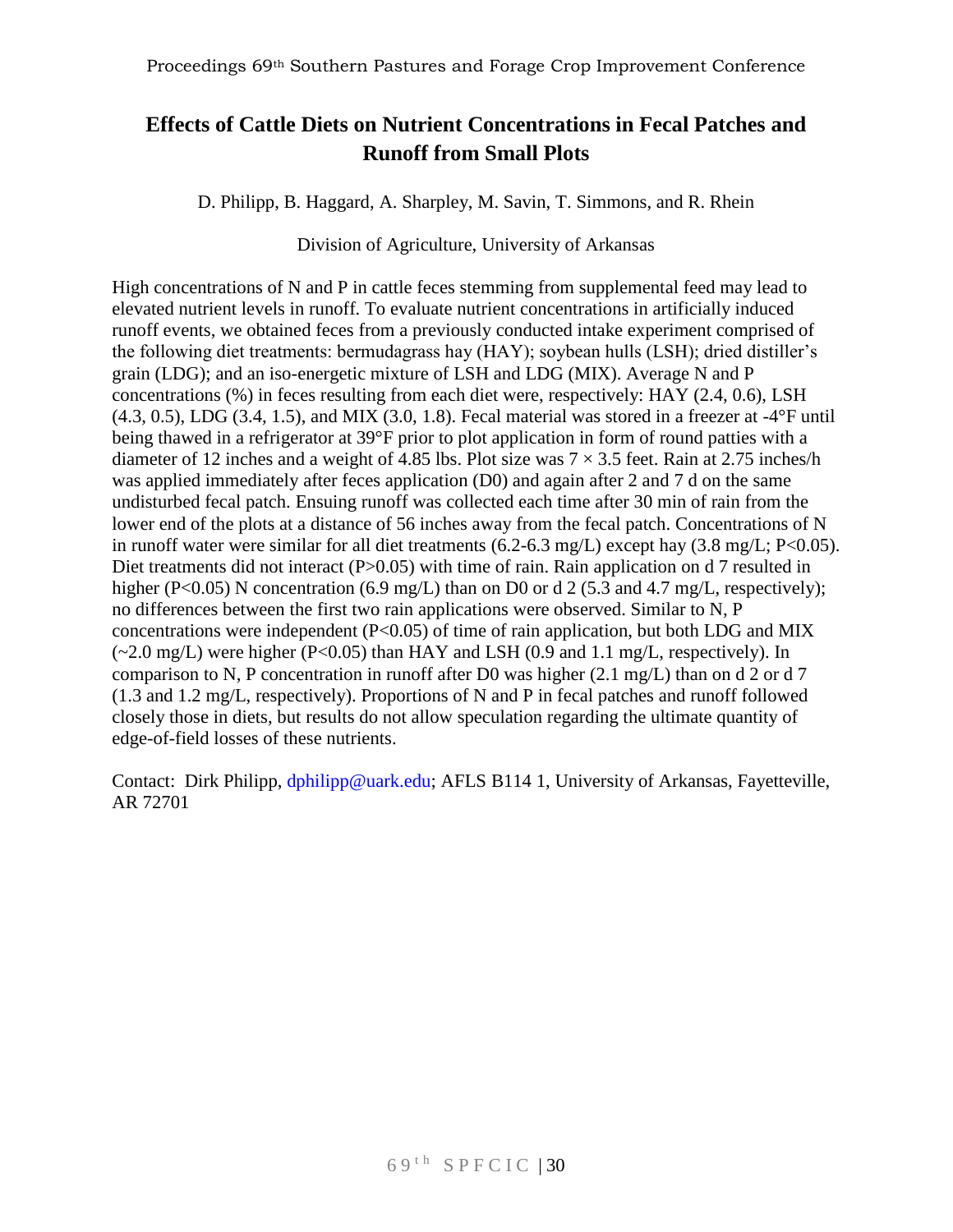## **Herbaceous Mimosa Potential as a Pasture Legume**

W.D. Pitman<sup>1</sup>, Alan Shadow<sup>2</sup>, and Stacia Davis<sup>3</sup>

<span id="page-31-1"></span><span id="page-31-0"></span><sup>1</sup>Louisiana State University Agricultural Center, Hill Farm Research Station, Homer, LA; <sup>2</sup>USDA-NRCS East Texas Plant Materials Center, Nacogdoches, TX; and <sup>3</sup>Louisiana State University Agricultural Center, Red River Research Station, Bossier City, LA

Herbaceous mimosa (*Mimosa strigillosa*) is a perennial, warm-season, native legume adapted to a wide range of soil types across the Gulf Coast region of the southeastern USA. Low, dense growth from spreading stolons is supported by a deep, extensive root system. Crockett Germplasm was released for conservation uses by the USDA-NRCS East Texas Plant Materials Center in Nacogdoches, Texas, and landscape use has been recommended for the species by the University of Florida Environmental Horticulture Department (IFAS Extension Publication ENH 1075). Evaluations at multiple locations across Texas and Louisiana demonstrated wide adaptation, and, despite the low growth, forage production exceeded that of selected upright-growing native legume species with forage nutritive value comparable to available warm-season forage legumes. Recent evaluations provide preliminary assessments of seed production, stand establishment, and response to grazing by beef cattle. Seed increase at the East Texas Plant Materials Center has provided insights for production, harvest, and processing seed. Plantings on 5 ha of pasture area on clay bottomland in northwestern Louisiana have allowed preliminary assessments of stand establishment, seedling response to irrigation, and plant response to grazing. Some key aspects of seed production include requirements of a level soil surface and weed-free production fields because of cutting heights near the soil surface and limited available herbicides for selective weed control. Cattle readily grazed the herbaceous mimosa, and selective grazing within bermudagrass pasture resulted in gradual defoliation of herbaceous mimosa to only 2 to 3 cm above the soil surface. In 2012 and 2013, irrigation of seedling stands enhanced seedling survival and plant spread compared to non-irrigated areas during extended dry periods on clay soil. In 2014, irrigation increased weed competition which was detrimental to herbaceous mimosa seedling survival compared to non-irrigated areas with less weed competition. Even though wide adaptation and forage characteristics of this native legume indicate usefulness as a pasture species, stand establishment and grazing management require appropriate strategies. Planting approaches to minimize both drought hazards and excessive weed competition are needed. Grazing management will require appropriate stocking rates and perhaps periods of grazing deferment to maintain plant vigor.

Contact: W.D. (Buddy) Pitman, [wpitman@agcenter.lsu.edu](mailto:wpitman@agcenter.lsu.edu)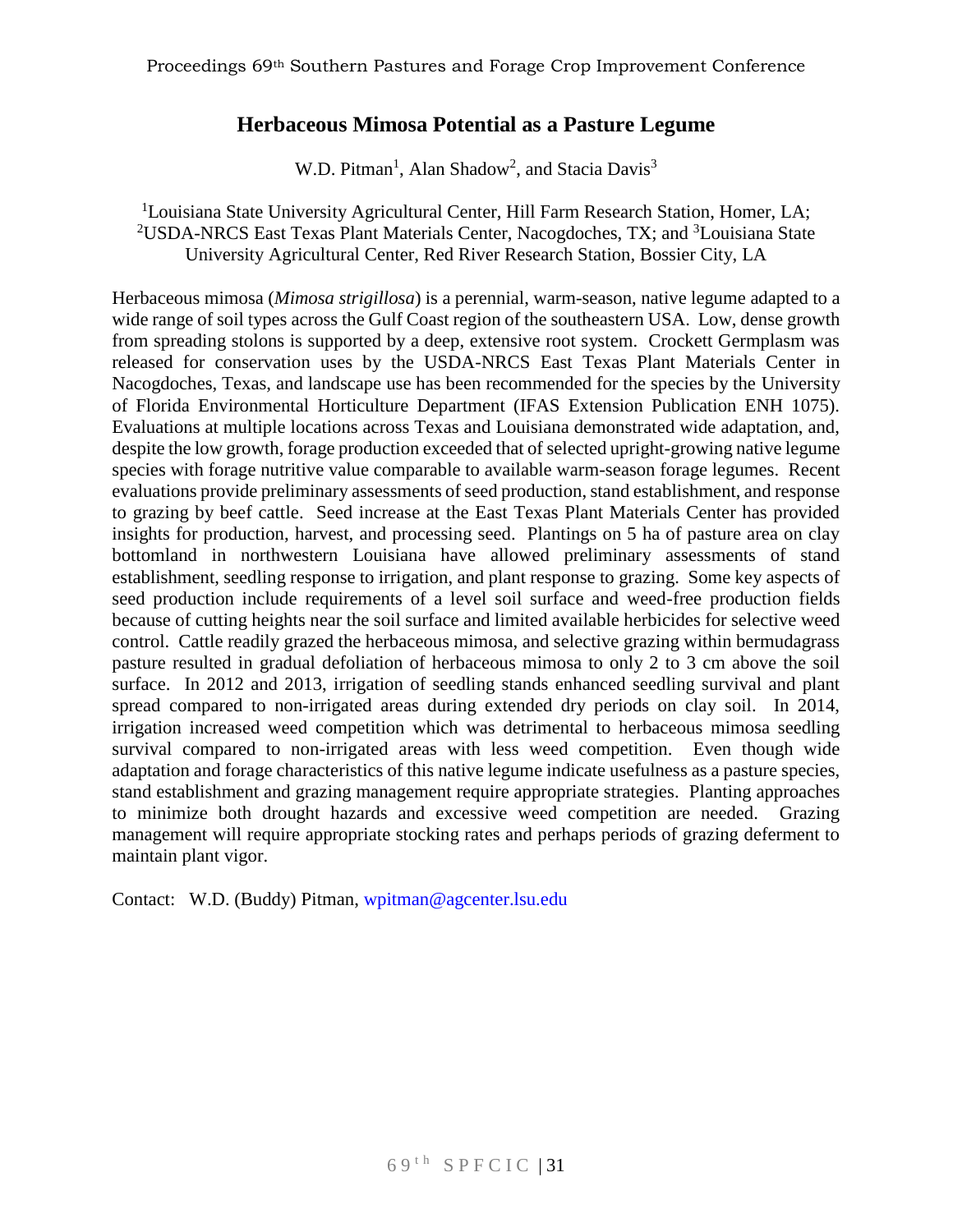## <span id="page-32-1"></span><span id="page-32-0"></span>**Evaluation of Three Perennial Warm-season Grass Forage Systems for Eastcentral Mississippi**

J. Brett Rushing<sup>1</sup>, J. Daniel Rivera<sup>2</sup>, and Brian S. Baldwin<sup>3</sup>

<sup>1</sup>Coastal Plain Branch Experiment Station; 51 Coastal Plain Road, Newton, MS <sup>2</sup>White Sand Branch Unit, Poplarville, MS <sup>3</sup>Department of Plant and Soil Sciences, Mississippi State, MS

Increased awareness for grazing land sustainability and biodiversity has caused many livestock producers across the South to reevaluate their forage production systems. Several factors have contributed to this, including expanded federal environmental regulations, consumer perceptions on livestock production, and the continuous need to reduce costs associated with grazing livestock. One management practice that has the potential to alleviate the aforementioned problems is the incorporation of native warm-season grasses (NWSG) into a rotational grazing system. Currently in Mississippi, approximately 30% of perennial grass forage systems are comprised of bahiagrass (*Paspalum notatum*). Bahiagrass can be quickly established, and is somewhat tolerant to low pH soils, which is typical for this area of state. In comparison to NWSG, essentially no wildlife habitat is associated with bahiagrass. Research also suggests that only modest gains can be expected for this species for cattle production in the Coastal Plain. In order to promote on-farm sustainability, increased plant biodiversity, and the expansion of the grazing season for Mississippi producers, the adoption of NWSG into traditional low-input forage systems may prove cost effective. The objectives of this project are: 1) establish permanent grazing areas for future forage research with NWSG; 2) procure initial data comparing combinations of NWSG and bahiagrass for pasture productivity and animal performance; and 3) preliminary data will then be used for the submission of larger proposals. To evaluate the performance of NWSG in East-central Mississippi, a grazing trial will be established to compare varying NWSG species combinations to bahiagrass. The trial is a randomized complete block (RCB) design replicated three times with two acre paddocks. Grass treatments include bahiagrass (BG), big bluestem, indiangrass (*Sorgasthrum nutans*), and little bluestem (BBS+IG+LBS), and indiangrass (IG). Grazing animals used in this study will consist of 500 lb commercial crossbred steers. Animal response (average daily gain and body condition) and forage production (quantity and quality) will be measured. Very little information is available for pasture productivity in re-established native habitats in the South. This information is critical for the validation and promotion of NWSG as a viable forage crop for Mississippi livestock producers.

Contact: Brett Rushing, [brushing@pss.msstate.edu;](mailto:brushing@pss.msstate.edu) 662-679-9963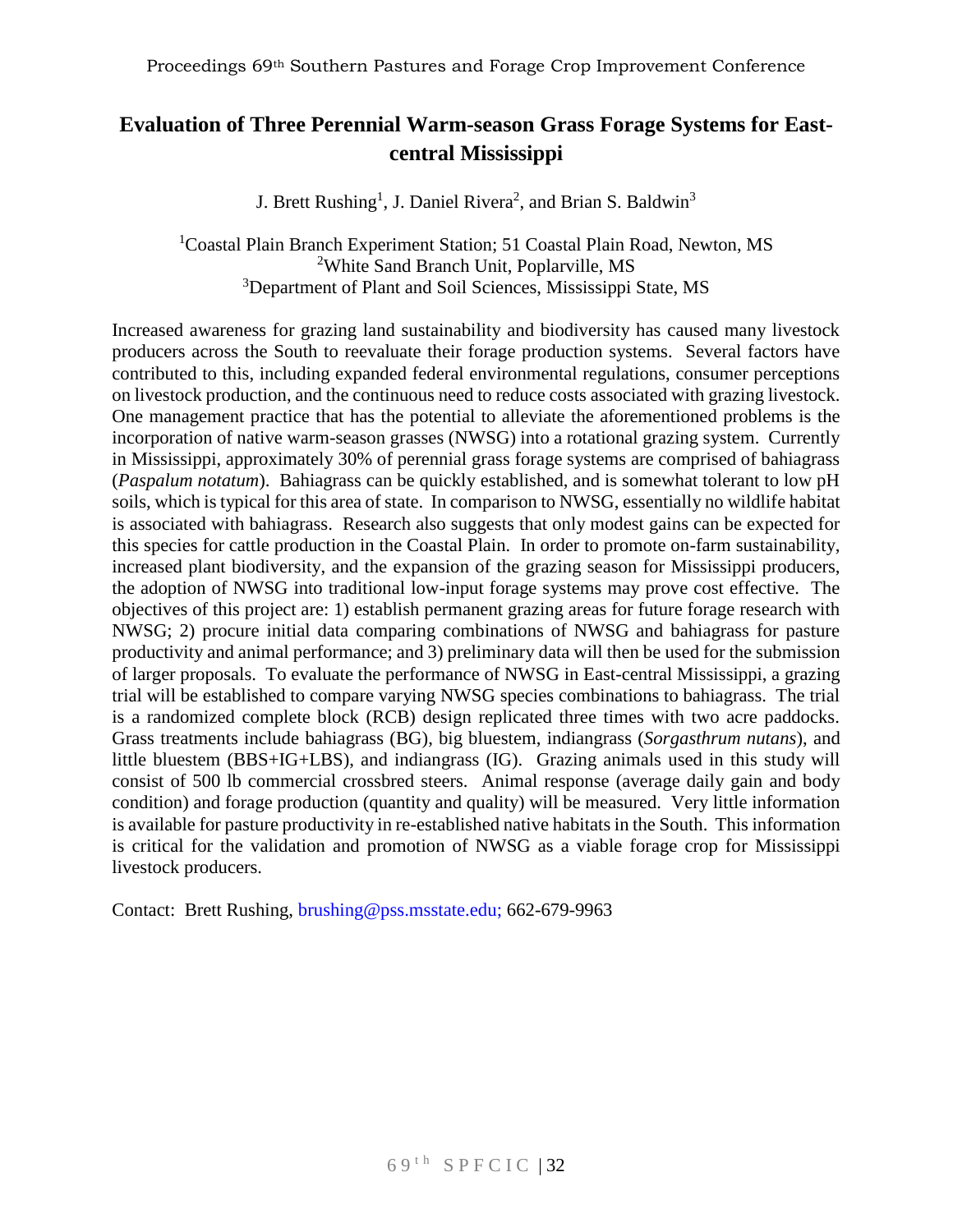## <span id="page-33-1"></span><span id="page-33-0"></span>**Evaluation of Cool Season Annual Crops as Alternative Forage Production on Southern Pastures**

#### Dustin Smith, Bae Hun Lee, and Kun-Jun Han

#### LSU School of Plant, Environmental and Soil Sciences, Baton Rouge, LA

Warm-season perennial grass pasture is the base forage resource for the Louisiana livestock industry, fulfilling summer grazing demand and providing hay through winter. However, during the winter growing season, these warm-season grass hays do not meet the energy and protein requirements of heifers or milking cows. Recent studies show that cool-season annual cover crop cultivations may be an alternative forage source when warm-season grass pastures are unavailable. In addition to providing nutritive boosts, cool-season cover crops may also serve soil conservation purposes by inhibiting soil erosion, maintaining soil organic matter, and possibly reducing fertilization needs. The overall goal of this project is to evaluate the production potential of coolseason annual cover crop based forage in the southeastern U.S. Field trials are being conducted at two Louisiana locations: the LSU AgCenter Southeast Research Station in Franklinton with Tangi silt loam (fine-silty, mixed thermic Typic Fragiudult), and the Ben Hur Research Station in Baton Rouge with Cancienne silt loam (Fine-silty, mixed, hyperthermic Fluvaquentic Epiaquepts). The plots are 6' wide by 14' long and were planted in mid-November with combinations of rye (Secale cereal), tillage radish (*Raphanus sativus*), annual ryegrass (*Lolium multiflorum*), hairy vetch (*Vicia villosa*), oats (*Avena sativa*), triticale (*Triticale hexaploide*), and crimson clover (*Trifolium incarnatum*), along with their monocultures. These plots were randomized and replicated four times. A mower with a 30" cutting width fixed with a collection bag was used for uniform harvesting of the forage. From these samples, forage yield and nutritive values were determined. Late winter/early spring forage production indicates that oats and oats/radish combination produced more than 1000 lbs/acre. The monoculture radish produced nearly 650 lbs/acre. Vetch and crimson clover were less productive than other treatments. NIRS feed value analysis of the forage harvest indicates utilization of coolseason annual cover crops is a feasible alternative to warm-season perennials.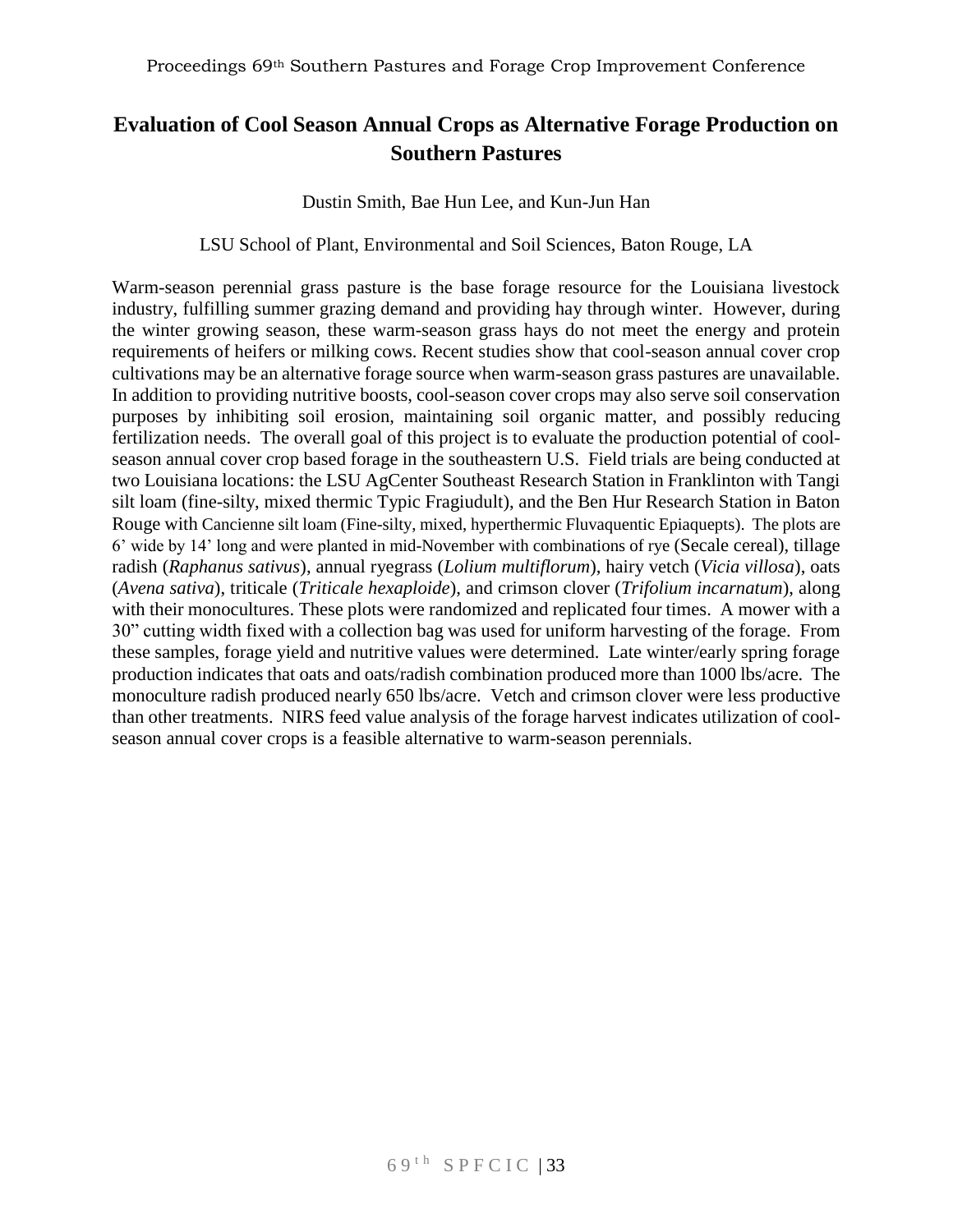## <span id="page-34-0"></span>**Crude Protein and Dry Matter Yield Response to Nitrogen Fertilization in Bermudagrass, Tall Fescue, and Wheat using Remote Sensing Technologies**

<span id="page-34-1"></span>Penny M. Sparks\* , Jeremy J. Pittman, Sindy M. Interrante, and Twain J. Butler

The Samuel Roberts Noble Foundation, 2510 Sam Noble Pkwy, Ardmore, OK

Measuring crude protein (CP) and dry matter yield (DMY) in forages has historically been a labor- and time-intensive job. The objectives of these experiments were to determine forage yield and CP of 'Midland 99' bermudagrass (BG) [*Cynodon dactylon* (L.) Pers.], NF101 wheat (*Triticum aestivum* L.), and 'Flecha' summer-dormant tall fescue (SDTF) [*Festuca arundinacea* Schreb. [syn. *Schedonorus arundinaceus* (Schreb.) Dumort] as affected by N fertilization. Prediction equations for DMY were developed from forage height measurements from the 120 MHz ultrasonic and laser distance sensors, while CP predictions were developed using the normalized difference vegetation index from the Greenseeker® radiometer. The sensor data collected was validated by traditional quadrat hand-clipping and mechanical harvesting methods. Sensors were driven over the field using a golf cart or high-clearance Spider tractor (LeeAgra Inc.) prior to each harvest. In the BG experiment, N fertilizer was applied at 0, 25, 50, 75, and 100 lbs N acre-1 , which were split-applied monthly beginning 1 May to an existing established (>10 yr) stand. Wheat was drilled into a conventionally tilled seedbed in 2012, and N fertilizer was applied at 0, 50, 100, 150, and 200 lbs N acre<sup>-1</sup>. The SDTF study was initiated on an established stand (1 yr) in late August 2014 with N fertilizer was applied at 0, 50, 100, 150, and 200 lbs N acre<sup>-1</sup>. Bermudagrass and SDTF DMY exhibited positive linear responses to N fertilization treatments ( $\mathbb{R}^2 = 0.8469$  and 0.7587, respectively), while wheat exhibited a logarithmic response ( $R^2 = 0.6317$ ). Bermudagrass, SDTF, and wheat CP exhibited similar positive linear responses to N fertilizer ( $R^2 = 0.6576$ , 0.6689, and 0.6324, respectively). These positive correlations indicate that these sensors have the potential for DMY and CP prediction. Future research will evaluate additional sites in order to improve and expand the DMY and CP prediction models.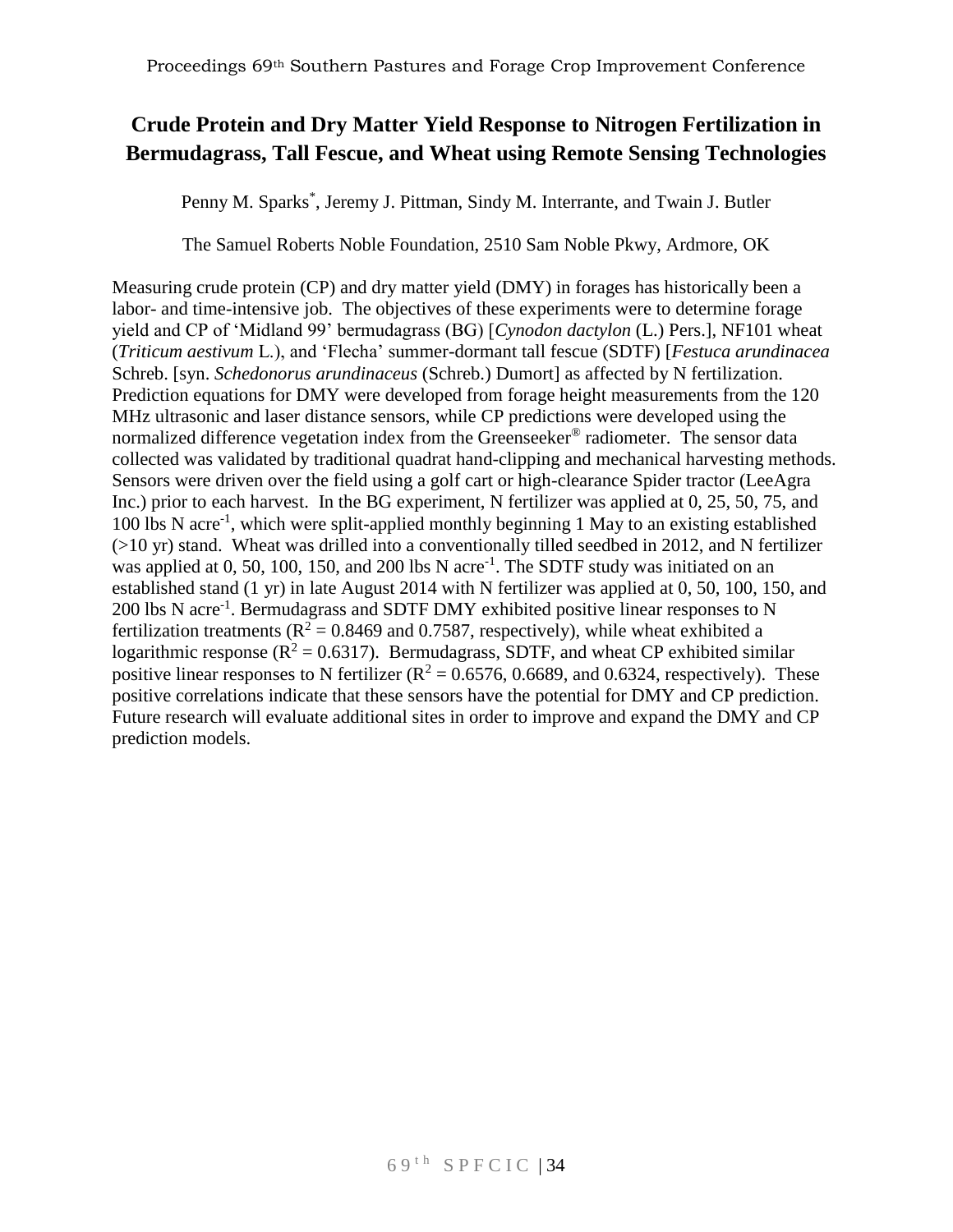## <span id="page-35-0"></span>**Effects of Planting Date and Seedbed Preparation on the Establishment of Summer Dormant Tall Fescue**

<span id="page-35-1"></span>J.D. Stein<sup>1</sup>, P.M. Sparks<sup>1</sup>, S.M. Interrante<sup>1</sup>, D. Malinowski<sup>2</sup>, J.J. Pittman<sup>1</sup>, and T.J. Butler<sup>1</sup>

<sup>1</sup> Forage Improvement Division, The Samuel Roberts Noble Foundation, Inc., 2510 Sam Noble Parkway, Ardmore, OK <sup>2</sup> Texas AgriLife Research Center, Vernon, TX

Field experiments were initiated in the autumn of the 2013-14 and 2014-15 growing seasons near Vernon, TX and Vashti, TX, to investigate the effects of three planting dates and four seedbed preparations on the establishment of summer-dormant tall fescue (SDTF) [*Festuca arundinacea* Schreb. [syn. *Schedonorus arundinaceus* (Schreb.) Dumort]. These experiments followed imazamox-tolerant wheat (*Triticum aestivum* L.) to facilitate control of winter grassy weeds for the subsequent tall fescue (TF) plantings. Main plots included (1) harvesting wheat for grain plus summer chemical-fallow, (2) glyphosate at boot-stage but no forage removal plus summer chemical-fallow, or (3) wheat hay removal at boot-stage plus summer chemical-fallow or (4) wheat hay removal at boot stage followed by conventional tillage plus summer chemical fallow. Sub-plot treatments were three planting dates (early September, October, and November), and sub-sub-plot treatment included TF varieties (summer-dormant: NFTF1700, NFTF1800, and 'Prosper' and summer-active: 'Texoma MaxQ II'). There were no differences in TF seedling density between locations but there were planting date x variety and seedbed preparations x planting date interactions. The latter interaction was attributed to the clean-tilled seedbed having fewer seedlings in the November treatment  $(10.5 \text{ seedlings ft}^{-2})$  while the wheat for grain seedbed treatment had fewer seedlings in the October treatment  $(19.7 \text{ seedlings ft}^{-2})$ , however these differences do not appear to have biological importance. Planting date was the major factor affecting seedling density. Across varieties and seedbed preparations, the early October planting date (23.7 seedlings  $\text{ft}^2$ ) had greater seedling counts compared to November (14.3 seedlings  $\text{ft}^2$ ) and September (5.4 seedlings  $\text{ft}^2$ ). The low seedling density in September may most likely be attributed to high-temperature dormancy. Although seedling density was adequate initially, planting in November is generally not recommended since summer-dormant TF seedlings are susceptible to freeze damage, especially until they reach the 5-leaf stage of growth. There were small differences in seedling density among seedbed preparations therefore both notill and clean-tilled planting could be considered viable management options.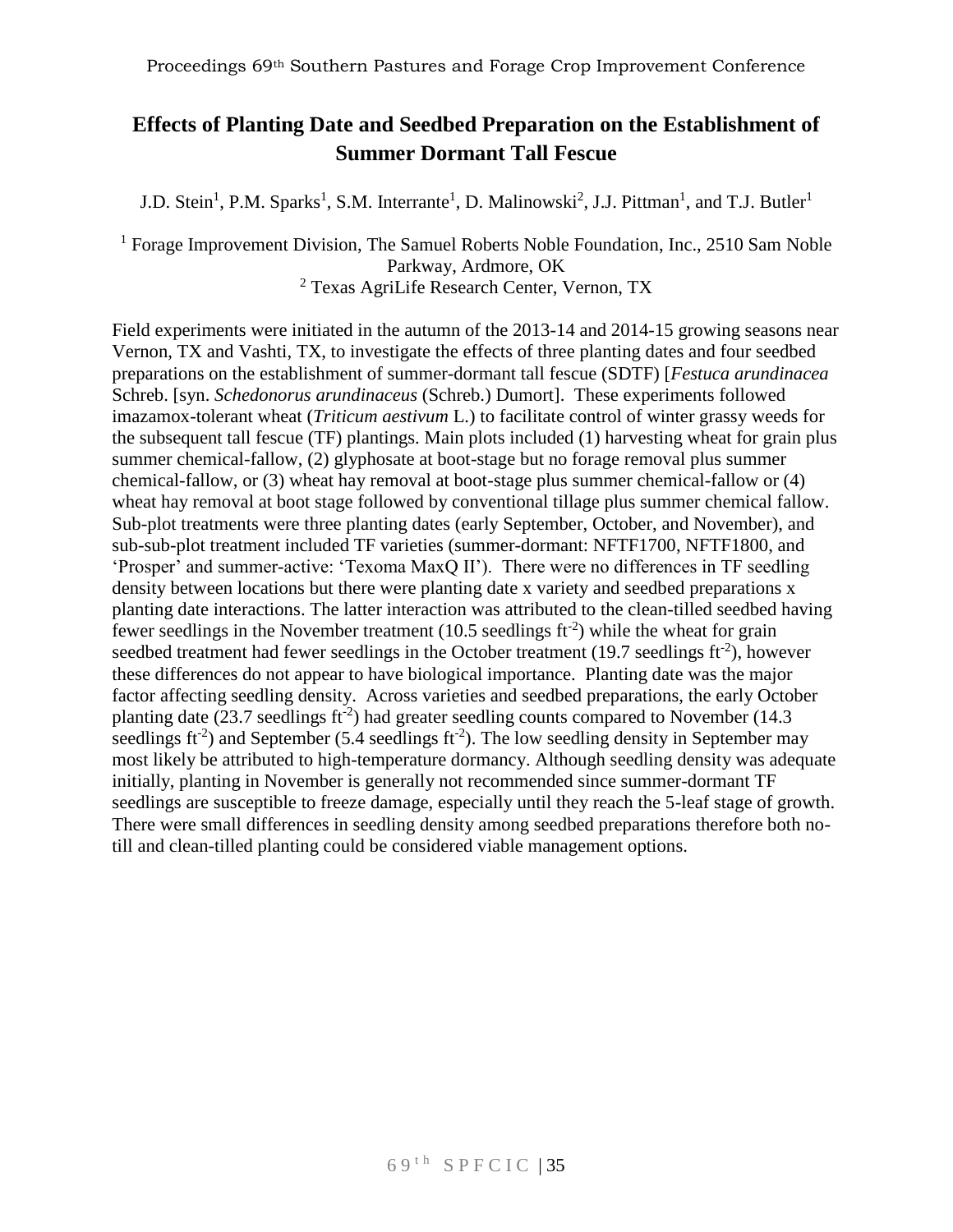## <span id="page-36-0"></span>**Herbicide Use in Native Warm-Season Grass Stands Managed for Forage Production**

Matthew Thornton<sup>1</sup> and J. Brett Rushing<sup>2</sup>

<span id="page-36-1"></span><sup>1</sup>Graduate Assistant; Dept. of Plant and Soil Sciences, Mississippi State University <sup>2</sup>Assistant Research/Extension Professor; Coastal Plain Branch Experiment Station, Mississippi State University

Native warm-season grasses (NWSG) are characterized by their bunch-type growth, droughttolerance, and ability to be high yielding, quality summer forage crops. Research on NWSG as forages has focused primarily on four species including switchgrass (*Panicum virgatum*), big bluestem (*Andropogon gerardii*), indiangrass (*Sorghastrum nutans*), and little bluestem (*Shizachyrium scoparium*). Weed control during establishment and post-establishment of these species is crucial in maximizing both yield and forage quality. During establishment these species are typically slow growing and vulnerable to weed competition. Chemical weed control prior to stand establishment is an important technique for ensuring a successful stand. This can be accomplished with pre-planting and pre-emergent applications of herbicides, such as glyphosate and imazapic. Following successful establishment, a variety of herbicides and application timings can be used in order to control a wide range of weed species, both grassy and broadleaved. Important considerations for producers applying herbicides, particularly in mixed species NWSG stands, include: what weed species are present, what desirable species are present, and how the herbicide and rate of application will impact the stand as a whole. Understanding proper herbicide selection, application rates, and correct timing of applications is key to establishing and maintaining perennial NWSG stands as a high quality forage crop.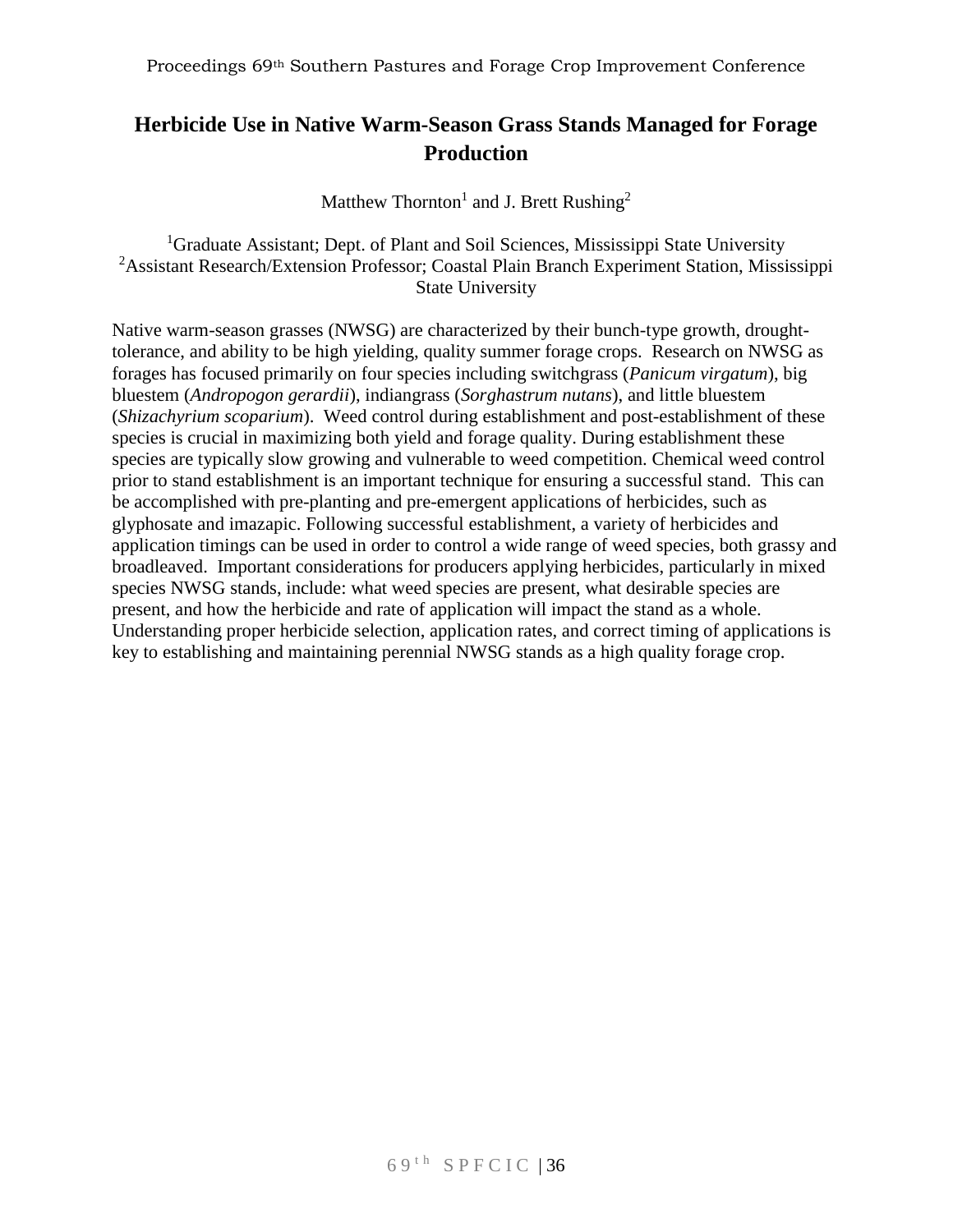## <span id="page-37-0"></span>**Yield and Forage Quality Components of Soft Leaf Tall Fescue Hybrid Populations**

<span id="page-37-1"></span>Michael Trammell, Malay Saha, Dennis Walker, Lynne Jacobs, Kenny Word, Dusty Pittman, and Brian Motes<sup>1</sup>

Forage Improvement Division, Samuel Roberts Noble Foundation, Ardmore, OK

Tall Fescue (*Lolium arundianceum*) is a persistent cool-season grass in the southern USA, but it has lower forage nutritive value than ideal for many livestock enterprises. Improving nutritive value, while maintain persistence and forage yield is a key objective of our tall fescue breeding program. The objective of this study was to assess seasonal yield and forage quality of soft leaf germplasm hybridized with a persistent, high yielding cultivar. We obtained soft leaf germplasm from the National Plant Germplasm Collection. In the winter of 2011, reciprocal crosses were made between soft leaf genotypes and PDF/AR584 (i.e. Texoma MaxQ II) genotypes. Seed of each soft leaf population was produced from isolated poly-cross nurseries in 2011-12. The study was conducted at the Noble Foundation's Dupy farm. Seasonal yield and forage quality were collected from sward plots during the 2014 growing season. Plots were harvested twice, once in the fall and once in the summer. Summer harvest of plots occurred at variable times due to differences in maturity. Forage quality components were determined using NIRS from dried and ground biomass samples collected during each harvest. Overall, soft leaf hybrid populations tend to yield less than PDF/AR584 which is also earlier maturing. During summer, crude protein (CP) content concentrations of later maturing populations were higher than early ones. Soft leaf hybrid populations were 3.1 % higher in CP than PDF/AR584 on average. *In vitro* true dry matter digestibility (IVTDMD) of fall and summer harvested forage was similar across all populations. However, the high CP content in the soft leaf hybrid tall fescue populations at full maturity while maintaining high IVTDMD demonstrate they are highly nutritious. Neutral detergent fiber (NDF) values were lower in the soft leaf hybrid populations when compared to PDF/AR584. Also the neutral detergent fiber digestibility (NDFD), the portion of NDF digested in the rumen at a specified level of feed intake, was higher in soft leaf hybrid populations. Phenotyping of the soft leaf germplasm is very difficult. Water soluble carbohydrates could be used as a phenotyping mechanism and a distinct Brix reading between traditional continental and soft leaf germplasm was detected. Currently trials with soft leaf tall fescue hybrid populations are under grazing in an effort to gauge their persistence with a future cultivar release anticipated.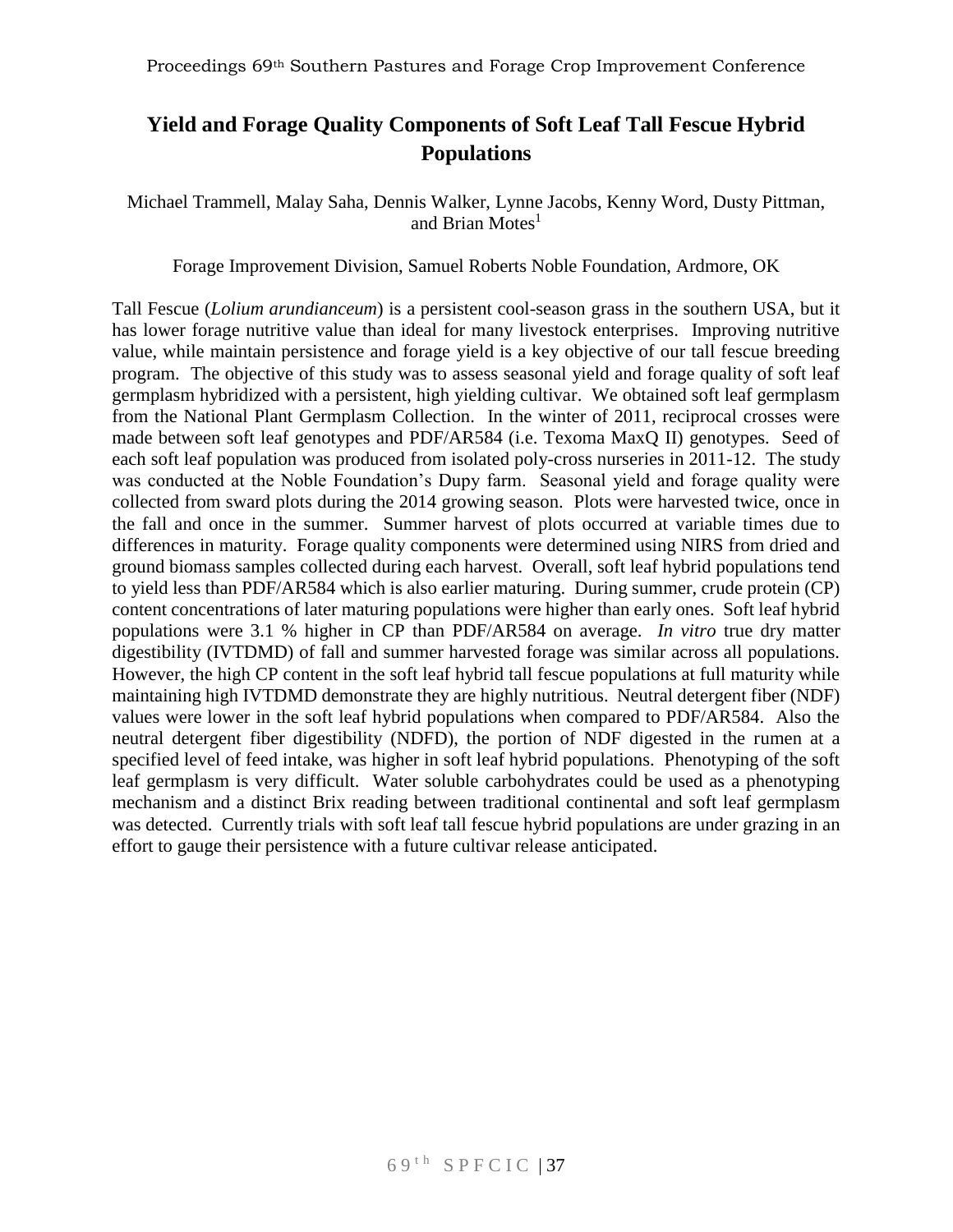## **Thistle Management in North Florida**

## B. Wilder<sup>1</sup>, T. Wilson<sup>2</sup>

<span id="page-38-1"></span><span id="page-38-0"></span><sup>1</sup> Extension Agent, UF/IFAS Extension Alachua County, Gainesville, FL 32609  $2$  Extension Agent, UF/IFAS Extension Bradford County, Starke, FL 32091

Thistles are one of the most troublesome cool season weeds that ranchers and hay producers face in north Florida. Thistles often go unnoticed by ranchers in winter. Then in the spring, these weeds bolt, begin to flower, and, if left unchecked, spread. The goal of the demonstration was to exhibit to ranchers and hay producers which pasture herbicide provides the most cost effective thistle control. The  $1,000$  square feet demonstration plots were treated using a  $CO<sub>2</sub>$  backpack sprayer with a 10 foot boom calibrated to deliver 20 GPA. The plots were treated in Alachua County on February 14 and in Bradford County on March 19. The following herbicides were tested: 2,4-D at 1 quart per acre, 2,4-D+dicamba at 1 quart per acre, GrazonNext® H/L (aminopyralid +2,4-D) at 1.5 pints per acre, 2-4-D at 2 quarts per acre and 2,4-D+dicamba at 1.5 quarts per acre. The final plot was an untreated check. In Alachua County, one week after treatment (WAT), none of the herbicides provided more than 40% control. At 4 WAT, the plots treated with GrazonNext® H/L had 90% control. At 7 WAT, the GrazonNext® H/L plot had 100% control. 2,4-D+dicamba at 1.5 quarts and 1 quart rate both provided 90% control. 2,4-D at 2 quarts resulted in 90% control and at 1 quart provided 80% control. In Bradford County, GrazonNext® H/L was the only herbicide to provide more than 80% at 6 WAT. At 7 WAT, GrazonNext® H/L provided 100% control. Both rates of 2,4-D+dicamba provided more than 80% control. GrazonNext® H/L provided the most effective control of the thistles at a cost of \$7.16 per acre. It was the only herbicide to provide 90% control at 4 WAT and controlled 100% of the thistles at 7 WAT. 2,4-D+dicamba also provided good control but costs between \$11.87 and \$17.81 per acre, depending on the rate. 2,4-D at 1 quart per acre provided acceptable control if applied in winter. Spring applications, when the thistles have begun to bolt, will result in poor control.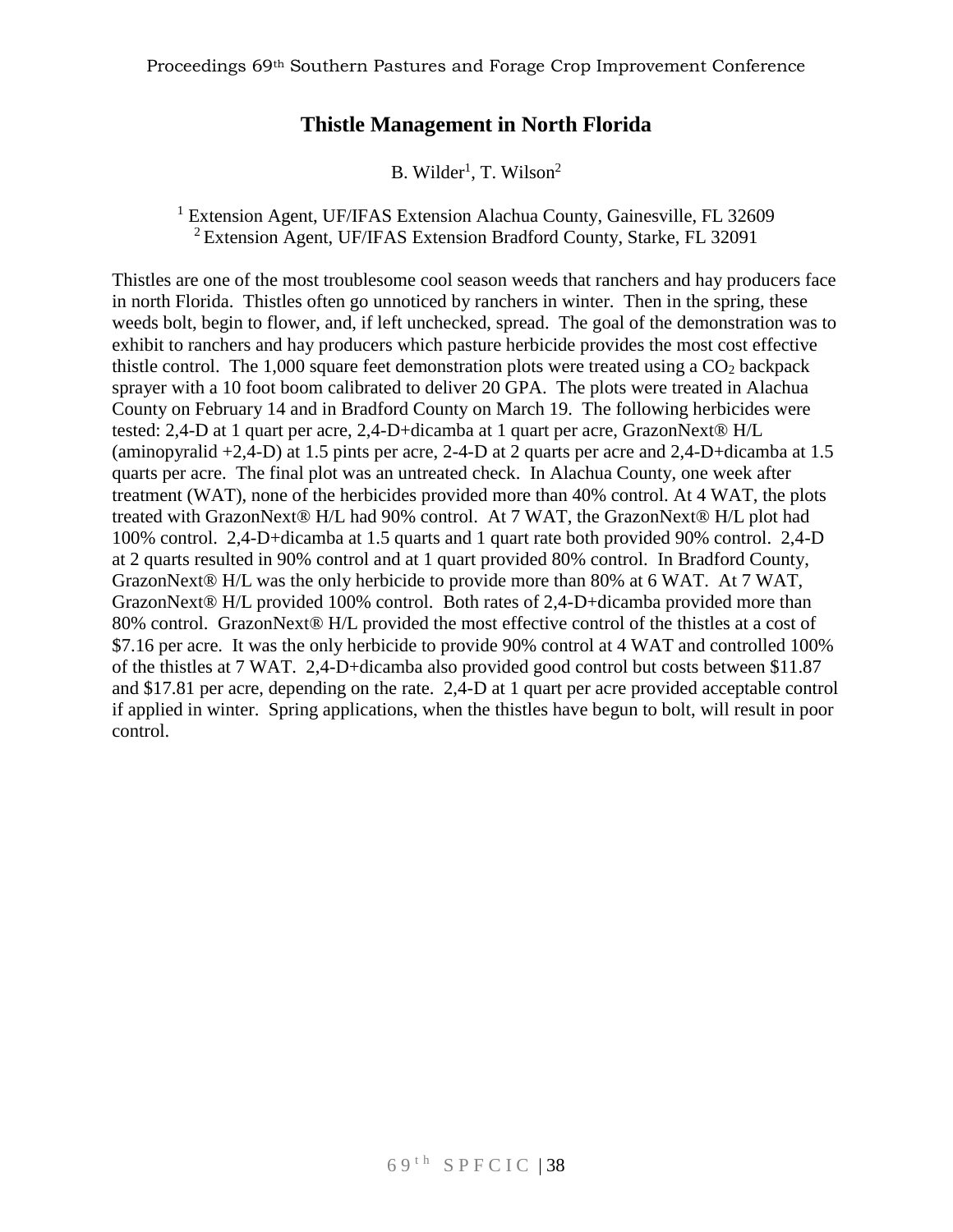## <span id="page-39-1"></span><span id="page-39-0"></span>**Herbicides for Establishment of Seeded Pearl Millet x Napiergrass Hybrids**

Greg B. Wilson<sup>1</sup>, Byron L. Burson<sup>2</sup>, Paul A. Baumann<sup>1</sup>, and Russell W. Jessup<sup>1</sup>

<sup>1</sup>Department of Soil & Crop Sciences, Texas A&M University, College Station, TX <sup>2</sup>USDA-ARS, Southern Plains Agricultural Research Center, College Station, TX

The establishment of warm-season grasses in pastures from seed is difficult partly because of competition from both annual broad leaf and grass weed seedlings. Use of herbicides is often problematic because many that kill annual grass seedlings are detrimental to seedlings of the desired species. This study was conducted to evaluate the phytotoxicity of multiple herbicide groups on pearl millet x napiergrass (PMN) hybrid seedlings to develop a strategy for establishing commercial plantings of PMN hybrids. Field and greenhouse experiments were conducted from 2012 through 2014. In two greenhouse experiments, Plateau®, Aim®, Prowl®, Dual®, Metribuzin®, Huskie®, Permit®, Aatrex®, Warrant®, and Direx® were foliar applied postcrop emergence to PMN hybrids at the 3-5 and 5-7 leaf stages. A chlorophyll content meter was used to determine total chlorophyll content of the leaves and visual ratings were made up to 30 days after treatment to assess the toxic effects. Chlorophyll contents were correlated to herbicide activity through declining chlorophyll values which reached zero upon plant death. Of the herbicides tested, Dual<sup>®</sup> (s-metolachlor; 0.10 lb a.i. /acre) and Direx<sup>®</sup> (urea; 0.53 lb a.i. /acre) were lethal to the PMN plants. A field study was conducted in 2014 to evaluate phytotoxicity of Plateau®, Aim®, Prowl®, Dicamba®, Huskie®, Permit®, Aatrex®, Warrant®, and Direx®. These herbicides were applied individually and in nine specific combinations over-the-top of PMN plants at the 5-8 leaf stage. Chlorophyll content was highly variable and could not reliably be used to detect differences. However, visual ratings, morphological measurements, and yield data revealed differences among treatments and confirmed findings from greenhouse studies. Results from both greenhouse and field studies indicate Atrazine®, Aim®, Huskie®, Warrant®, Prowl®, and Dicamba® and in combination with one another did not have detrimental effects on PMN seedlings; therefore, they have potential in a weed management strategy.

Contact: Russ Jessup, [rjessup@tamu.edu](mailto:rjessup@tamu.edu)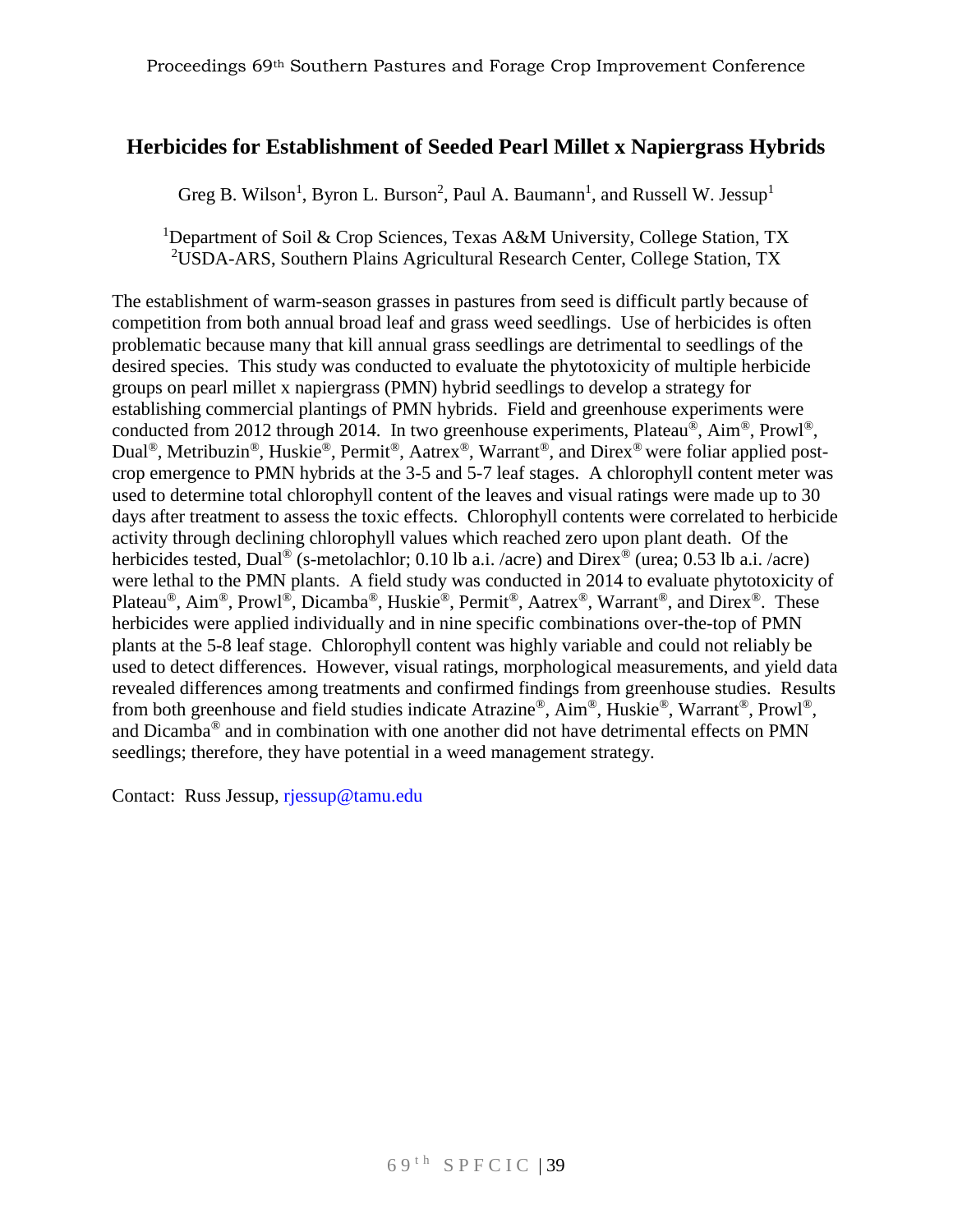## <span id="page-40-0"></span>**Evaluating Newly Developed Cool-season Forages at Multiple Locations in Northeast Florida**

<span id="page-40-1"></span>Tim Wilson<sup>\*1</sup>, Ann Blount<sup>2</sup>, James DeValerio<sup>1</sup>, Cheryl Mackowiak<sup>2</sup>, Barton Wilder<sup>3</sup>, Derek Barber<sup>4</sup> Allen Shaw<sup>5</sup> and Amanda Burnett<sup>6</sup>

> UF/IFAS Bradford County Extension UF/IFAS North Florida Research and Education Center UF/IFAS Alachua County Extension UF/IFAS Columbia County Extension Bradford County High School UF/IFAS Nassau County Extension

The objective of the study was to provide practical training on cool season winter forage crops that can be grown in Northeast Florida. Winter forage food plots (18 varieties) and/or wildlife food plots (21 varieties) were planted by County Agents from four Northeast Florida counties (Alachua, Bradford, Columbia and Nassau). Each planting location provided the county extension agent with practical experience related to forage demonstration design, site preparation, planting, establishment, nutrient management, and forage performance. At one location, FFA students participated in each stage of the planting process. Differences in soil type, disease and pest loads were observed at each location. Two locations failed to provide suitable growth for evaluation, due to flooding and un-intended grazing. However, two workshops were conducted at the other sites. One was held in the morning and the other in the evening on the same day to facilitate travel time for specialists. Planned, multi-site demonstrations provided an opportunity to demonstrate hands-on learning experiences tailored to address farmer and land manager needs. New relationships were developed between the extension agents, specialists, farmers, and high school agriculture teachers and students. Eightyfive participants (from 10 different counties) attended the two field days. The popularity of these demonstrations have grown from four counties in 2014 to seven counties in 2015. Data compiled from on-farm demonstration projects like these, contribute to extension publications that serve farmers and general public.

Contact: Tim Wilson, [timwilson@ufl.edu](mailto:timwilson@ufl.edu)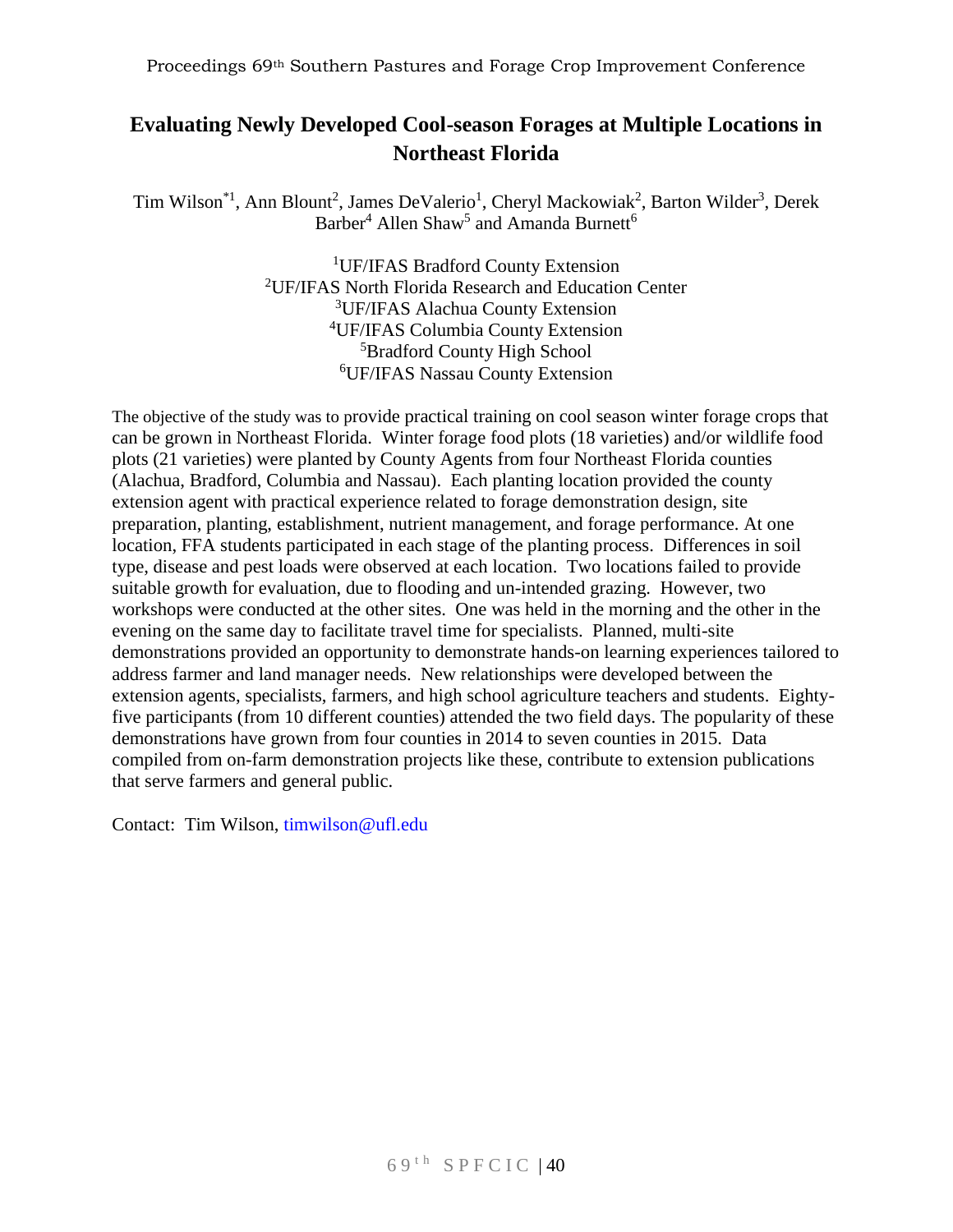## **69th SPFCIC (2015) Officers**

## **Executive Committee**

## **[Dr. Dirk Philipp](mailto:dphilipp@uark.edu)** *(Conference Chair)*

Assistant Professor Department of Animal Science University of Arkansas

#### **[Dr. Pat Keyser](mailto:pkeyser@utk.edu) (***Chair-elect***)**

Professor and Director, Center for Native Grasslands Management Department of Forestry, Wildlife, and Fisheries University of Tennessee

#### **[Dr. Wink Alison](mailto:walison@agcenter.lsu.edu) (***Secretary/Treasurer***)**

Professor, Forage Agronomist LSU Ag Center – Macon Ridge Research Station Louisiana State University

#### **[Dr. Ann Blount](mailto:paspalum@ufl.edu)** (*Florida Local Program Co-chair*)

Professor, Forage Breeding and Genetics North Florida Research and Education Center University of Florida

#### **[Dr. Cheryl Mackowiak](mailto:echo13@ufl.edu)** (*Florida Local Program Co-chair*)

Associate Professor, Soil Nutrient Management and Water Quality North Florida Research and Education Center University of Florida

#### **[Dr. Rocky Lemus](mailto:RLemus@ext.msstate.edu)** *(Past Conference Chair)*

Leader, Center for Forage Management | Extension Forage Specialist Department of Plant & Soil Sciences Mississippi State University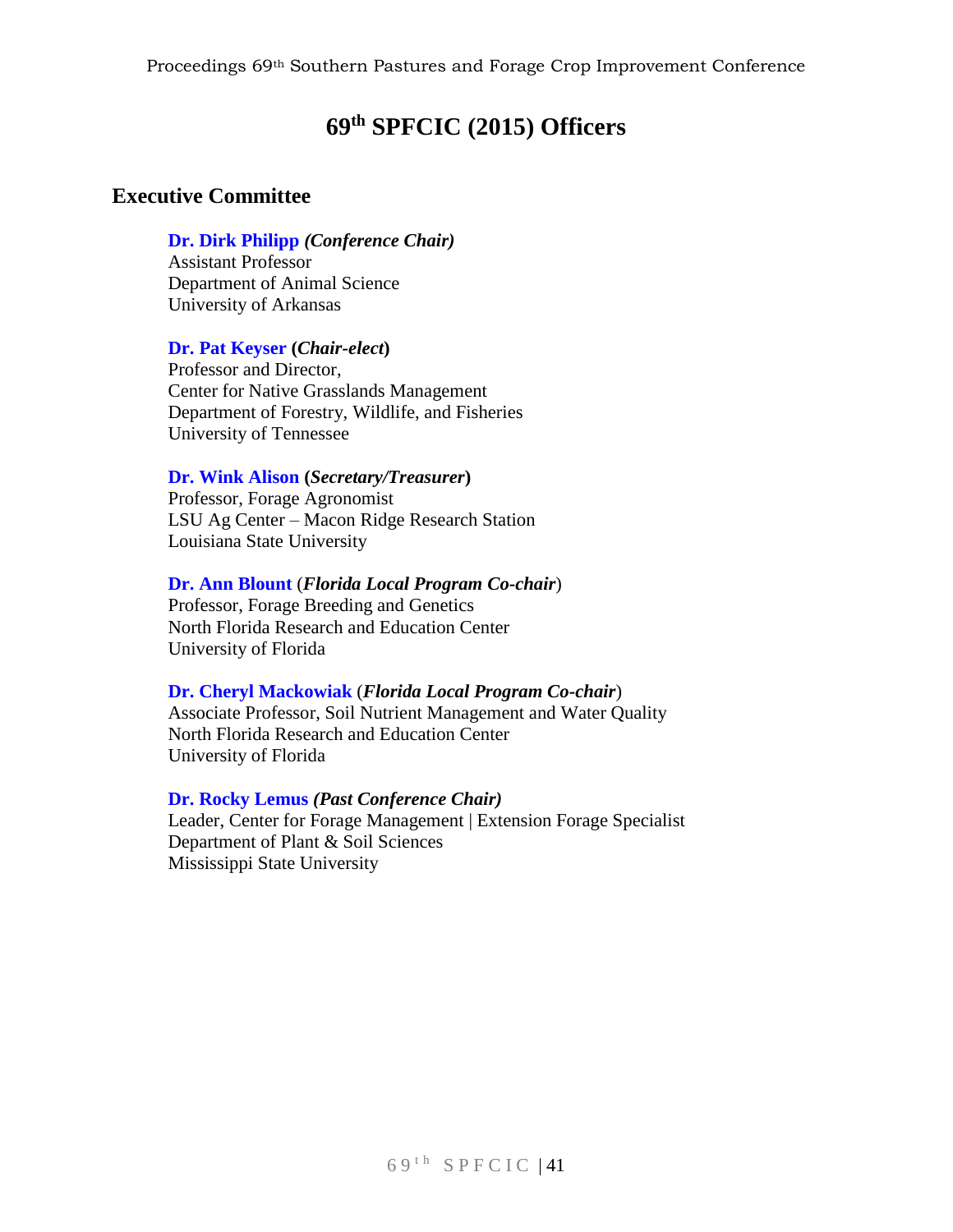## *Workgroup Officers*

#### *Forage Breeding/Forage Utilization*

## **[Dr. Brett Rushing](mailto:jbr93@pss.msstate.edu)** *(Co-chair)*

Assistant Professor Coastal Plain Experiment Station Mississippi State University

#### **[Dr. Dirk Philipp](mailto:dphilipp@uark.edu)** *(Co-chair)*

Assistant Professor Department of Animal Science University of Arkansas

#### *Forage Ecology/Physiology*

#### **[Dr. Jamie](mailto:jlfoster@ag.tamu.edu) Foster (***Co-Chair***)**

Assistant Professor, Forages Texas A&M AgriLife Research – Beeville Texas A&M University

#### **[Dr. Jim Muir](mailto:JMuir@ag.tamu.edu) (***Co-Chair***)**

Professor, Forages Texas A&M AgriLife Research – Stephenville Texas A&M University

#### *Forage Extension*

#### **[Dr. John Andre](mailto:Jandrae@clemson.edu) (***Co-chair***)**

Associate Professor, Forage Crops Specialist Department of Animal and Veterinary Sciences Clemson University

#### **[Dr. Dennis Hancock](mailto:dhancock@uga.edu) (***Co-chair***)**

Associate Professor, Forage Extension Specialist Department of Crops & Soil Sciences University of Georgia

#### **[Dr. Vanessa Corriher-Olson](mailto:vacorriher@ag.tamu.edu) (***Co-chair***)**

Associate Professor & Extension Forage Specialist Texas A&M AgriLife Research and Extension Center, Overton Texas A&M